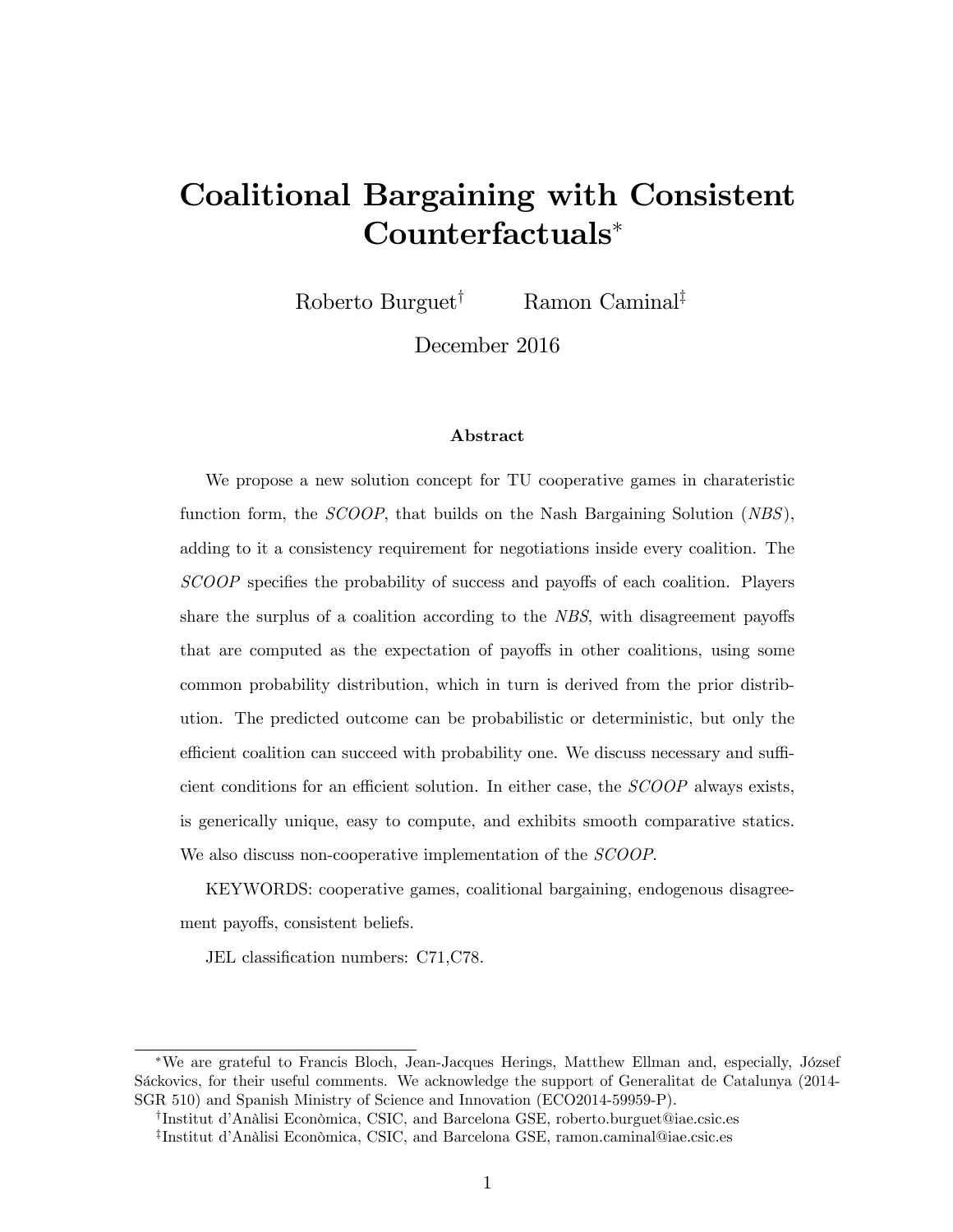# 1 Introduction

The Nash Bargaining Solution (NBS) has long been accepted as the standard solution concept for negotiations between two  $\sim$  or more $\sim$  players about how to share the proceeds of an agreement. Less consensus exists as to the right theory for the problem of coalition formation. There, different possible agreements involve different sets of players, each characterized by the worth that the players in the set may obtain and share should they strike that agreement.

We propose a theory for this problem that builds on the NBS adding to it a consistency requirement for negotiations inside every coalition. More specifically, we define a solution concept for games in characteristic function form, the Solution with Consistent Outside  $OfBions$  (SCOOP). The SCOOP specifies the probability of success as well as payoffs in each coalition. It requires that surplus in every coalition is shared according to the NBS, with disagreement points consistently computed. In particular, these disagreement points are the players' expected payoffs in alternative coalitions, using some probability distribution over those counterfactuals, which is shared by all players.<sup>1</sup> Moreover, these assessments are consistent across coalitions. That is, they are conditional distributions obtained from common prior probabilities over all coalitions. Finally, we also require that probabilities are consistent with payoffs: a coalition may be expected to succeed  $\equiv$  with positive probability—only if all players involved have no better option.

We begin by showing that the  $SCOOP$  exists and is  $-$ generically— unique for any game, superadditive or not, where only coalitions involving at least half the players have positive worth.

The SCOOP may be probabilistic or deterministic, but only the efficient coalition the one with maximum worth— can succeed with probability one. We characterize the set of games for which the *SCOOP* predicts this efficient outcome. Having a nonempty core is a necessary but not sufficient condition for the existence of an efficient  $SCOOP$ . A deterministic (efficient)  $SCOOP$  requires that the payoffs of players in the efficient coalition prefer what they obtain in that coalition over what they might obtain elsewhere. This is also what an imputation must satisfy to be in the core. Hence, in a deterministic *SCOOP* the agreement in the efficient coalition is an allocation in the core. But in addition to this, a deterministic SCOOP requires such an agreement to be

<sup>&</sup>lt;sup>1</sup>We refer to these counterfactuals as outside options, although they are external only when considered from the point of view of negotiations to reach a particular agreement or form a particular coalition.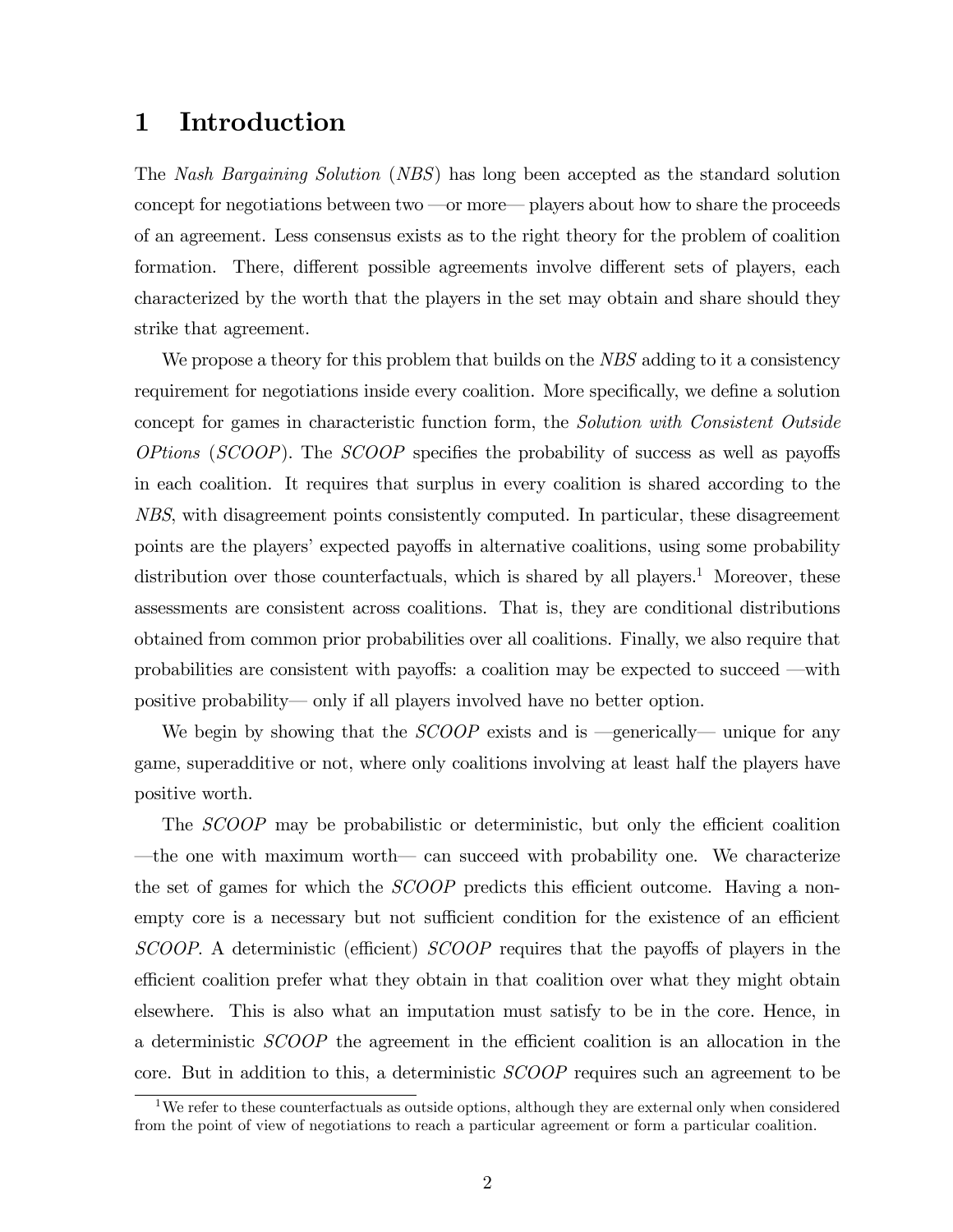supported by consistent counterfactuals, a stronger requirement that all core allocations may fail to satisfy. In this case, as in the case of games with an empty core, the SCOOP must be probabilistic.

Remarkably, whether its prediction is probabilistic or not, the *SCOOP* is generically unique in probabilities and payoffs. Moreover, its comparative statics with respect to the worth of coalitions are smooth. Thus, the *SCOOP* provides sharp predictions, which, in addition, are relatively straightforward to compute.

Compte and Jehiel (2010) is probably the most immediate predecessor of this paper. There, and in the context of supperaditive games in characteristic function form, the authors deÖne a cooperative solution concept, the Coalition Nash Bargaining Solution (CNBS), as the allocation in the core that maximizes the Nash product. They show that a non-cooperative game, the random-proponent protocol,  $\sim$  asymptotically  $\sim$  implements the  $CNBS$  whenever the  $\text{–limiting}\text{--}$  equilibrium is efficient, and characterize the conditions for this to be the case.

We show that the  $SCOOP$  coincides with the  $CNBS$  —a selection of the core— precisely under these conditions The coincidence is not casual: subgame perfection in the non-cooperative protocol implicitly imposes consistency conditions that are related to ours.<sup>2</sup> When the game has a non-empty core but the consistency conditions are not satisfied, then the (probabilistic)  $SCOOP$  is different both from the limiting equilibria of the random-proponent game and also from the CNBS. The SCOOP provides, also for these games and games with an empty core, a (generically) unique prediction that exhibits smooth comparative statics.

Our emphasis is not on non-cooperative implementation. However, we discuss why —versions of— the two standard protocols, the random-proponent protocol and also the rejector-proposes protocol, may fail to produce satisfactory predictions.<sup>3</sup> Indeed, exogenous, random  $\text{—}\text{Nature's} \text{—}$  moves are less neutral than typically considered, and introduce rigidities in outcomes that are not justified by primitives of the problem. We show how versions of these protocols, that allow for sufficient flexibility in these moves, necessarily identify the SCOOP as the equilibrium outcome.

Our paper is also related to Bennett (1997), who formalizes disagreement points in a particular negotiation as the maximum payoffs that players obtain in their alternative negotiations. In particular, in the three-player/three-cake problem (Binmore, 1985) this

<sup>&</sup>lt;sup>2</sup>See Footnote 5 in Subsection 3.3 for a further discussion of this analogy.

<sup>3</sup>See Ray (2007) for an excellent discussion of these protocols and other related issues.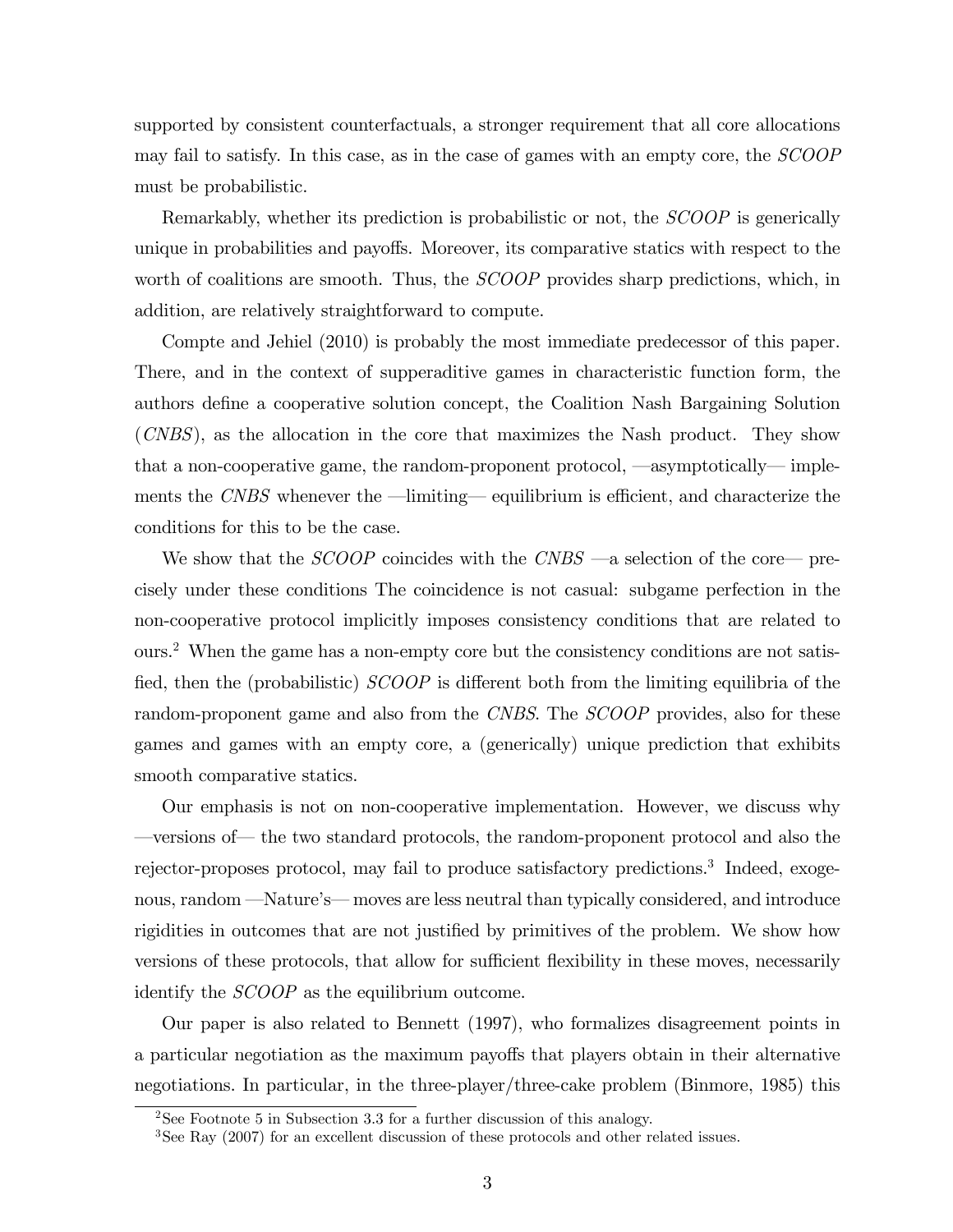implies that disagreement payoffs in each bilateral negotiation are the payoffs that each player obtains in their negotiations with the third player. This is equivalent to assuming that players assign probability one to each of the two mutually exclusive counterfactuals. A similar problem arises when we consider various definitions of the reduced-game property that have been invoked to characterize the nucleolus and the Shapley value as appropriate generalizations of the NBS (Sobolev, 1975; Peleg, 1986; and Hart and Mas-Colell, 1989). More specifically, disagreement points in the reduced game are defined overlooking the possible incompatibility of alternative agreements.

# 2 Model

We consider  $n > 2$  agents who negotiate to form a coalition or team. The set -and the coalition– of all agents will be represented by  $N$ , and the set of coalitions by S. Coalition  $s \in S$  has worth  $v_s \geq 0$ . Thus, the pair  $(N, \{v_s\}_{s \in S})$  defines a coalitional game: a cooperative game in characteristic function form. Let  $n_s$  represent the size of coalition s,  $n_s = \#s$ . We consider games where  $v_s > 0$  only if  $n_s > N/2$ . Therefore, we concentrate on the problem of forming one coalition. Also, note that we implicitly normalize the worth of all one-player coalitions to 0. Finally, for simplicity, we will assume that  $e = \arg \max_s v_s$ , the efficient coalition, is unique but does not necessarily coincide with  $N$ .

Next, we propose a theory for these negotiations and a solution concept (prediction). That solution should identify an outcome. A *deterministic* outcome is a coalition s, i.e., the identities of agents that form the coalition, and payoffs,  $u_i^s$ , for all  $i \in s$ . We will also allow for non deterministic outcomes. Thus, in general, an outcome is a probability distribution p, over the set of deterministic outcomes.

The elements of our theory are simple: agents will consider all possible negotiations (one in each team  $s \in S$ ) simultaneously. Payoffs in each team must correspond to (generalized) Nash bargaining inside the team, and the disagreement points for each of these negotiations must correspond to the (expected) payoffs in alternative teams. Finally, the expectation is computed using Bayes' rule and a common probability distribution over teams. This probability distribution must be consistent with the agents' payoffs in all teams.

Let  ${p_s}_{s\in S}$  denote a probability distribution on S. Also, for each s, let  $\{\lambda_r^s\}_{r\neq s}$ represent a probability distribution on the set of coalitions minus s. Finally, for each  $s \in S$ , denote  $\{t_i^s\}_{i \in s}$  a vector of disagreement points for the  $n_s$  players in coalition s.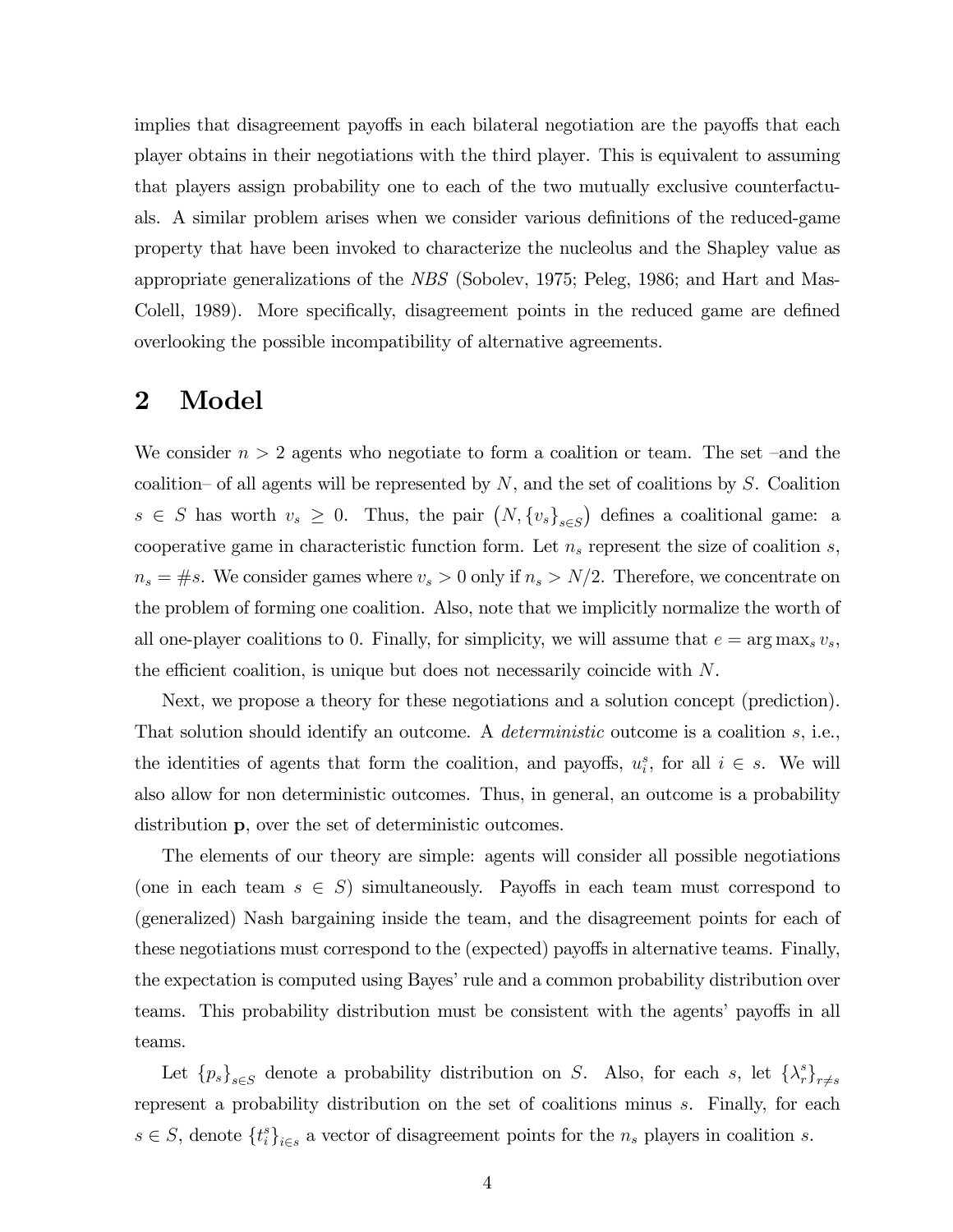**Definition 1** A Solution with Consistent Outside OPtions (SCOOP) for the game  $(N, \{v_s\}_{s \in S})$ is a quadruple  $\sigma = \left\{ {\{u_i^s\}_{i \in s}, \{t_i^s\}_{i \in s}, p_s, \{\lambda_r^s\}_{r \neq s}} \right\}$  $\mathcal{L}$  $s{\in}S$ that satisfies:

(i) 
$$
u_i^s = \begin{cases} t_i^s + \frac{1}{n_s} \left( v_s - \sum_{j \in s} t_j^s \right), & \text{if } v_s \geq \sum_{j \in s} t_j^s \\ 0, & \text{otherwise} \end{cases}
$$
  
\n(ii)  $t_i^s = \sum_{r \ni i, r \neq s} \lambda_r^s u_i^r$ . If  $p_s < 1$  then  $\lambda_r^s = \frac{p_r}{1 - p_s}$ .  
\n(iii)  $p_s > 0$  only if  $u_i^s \in \max_{r \ni i} u_i^r$ , for all  $i \in s$ .

The first line in (i) is simply the generalized Nash bargaining solution. The second line corresponds to the "outside-option principle":  $u_i^s$  may play (part of) the role of an outside option for an agent  $i \in s$  in negotiations elsewhere, but only if s is indeed a team that i –and the rest of members of  $s$ – may consider joining. Otherwise, payoffs in s must be irrelevant, i.e., add nothing to agents' disagreement points when they negotiate to form other coalitions  $r \neq s$ .

Part (ii) in the definition establishes that disagreement points in s are the expected payoffs in alternative negotiations  $r \neq s$ . It also requires that the probability distribution used to calculate these expected payoffs in alternative negotiations is consistent. That is, it must be the conditional probability distribution over coalitions other than s obtained from a common prior  $\mathbf{p} = \{p_s\}$  using Bayes' rule, when applicable.

Part (iii) imposes —strong—consistency of this common prior with payoff predictions. It requires that no player is expected to join a coalitions when she strictly prefers what she gets in an alternative one. Weaker consistency criteria may be defended. Yet, this strong one is not only compatible with existence, but delivers a unique prediction. Weaker criteria would have to include this prediction, and so it may be argued that the SCOOP would still be the most robust prediction.

Before discussing the predictions obtained from this concept, we would like to know that the concept always results in a prediction. Our first result guarantees that this is the case.

#### Theorem 2 A SCOOP always exists.

The proof is in the appendix.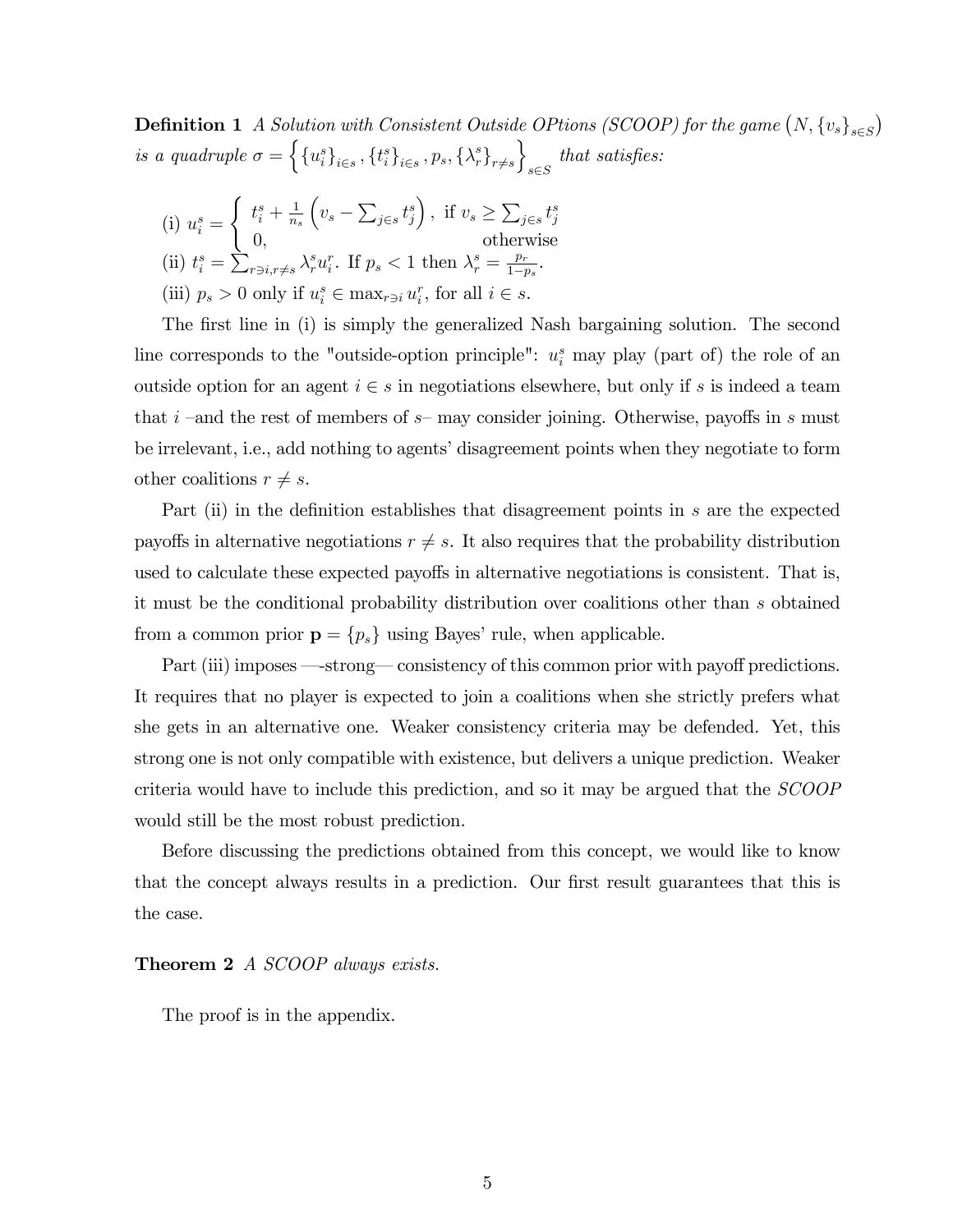# 3 Analysis

## 3.1 Characterizing the SCOOP

As mentioned in the previous section, a prediction, i.e., a SCOOP, may or may not be deterministic. In a deterministic *SCOOP*,  $p_r = 1$  for some coalition r, and so  $\lambda_s^r = 1$ for all other coalitions  $s \neq r$ . The next lemma characterizes deterministic *SCOOPs*. In particular, it informs of the coalition that forms, and of the conjectures that sustain the division of surplus. Let us begin by defining, for each  $\sigma$ , the set

$$
S_0(\sigma) = \left\{ s \in S \mid p_s = 0 \land \sum_{i \in s} t_i^s = v_s \right\},\
$$

of coalitions that have a worth, net of disagreement points, of exactly zero and for which  $p_s = 0$ . Also, for each player in e, let

$$
\widetilde{q}_i = \sum_{s \ni i, s \in S_0(\sigma)} \lambda_s^e,
$$

the probability that  $i$  belongs to the coalition that forms conditional on the efficient coalition e not forming, an event that may have probability 0.

**Lemma 3**  $\sigma = \{u_i^s, t_i^s, p_s, \lambda_s^r\}$  is a deterministic SCOOP only if: (a)  $p_e = 1$ . (b) For all  $s \in S_0(\sigma) \cup \{e\}$  and  $i \in s$ ,  $u_i^s = u_i$  for some  $u_i$ , and  $\sum_{j \in s \cap e} u_j - v_s = 0$ . Moreover, for all  $s, u_i^s = 0$  if  $i \notin e$ . (c) For all  $s \notin S_0(\sigma) \cup \{e\}, \sum_{j \in s \cap e} u_j - v_s > 0$ . (d) There exists  $\widetilde{\omega} > 0$ such that  $(1 - \widetilde{q}_i) u_i = \widetilde{\omega}$  for all  $i \in e$ . ("Conditional equal loss" property.)

The proof is in the appendix.

Note that, quite predictably, only the efficient coalition can succeed with probability one —point (a)—. There may be other coalitions that such deterministic  $SCOOP$ ,  $\sigma$ , does not predict to form but have a worth equal to the sum of what their members obtain in the efficient coalition. That is, they belong to  $S_0(\sigma)$ . Then  $\sigma$ , predicts that each player obtains in that coalition what she obtains in the efficient coalition  $\text{–point (b)}\text{–}.$  This is a simple consequence of part (iii) of the definition of a  $SCOOP$ . The more interesting point (d) follows from the use of the Nash bargaining solution  $\rightarrow$  together with consistency of beliefs— as a theory for surplus sharing inside each coalition. We will come back to this point below.

Non deterministic SCOOPs can be (partly) characterized in a similar way. Let us deÖne

$$
S_{+}(\sigma) = \{ s \in S \mid p_s > 0 \},\,
$$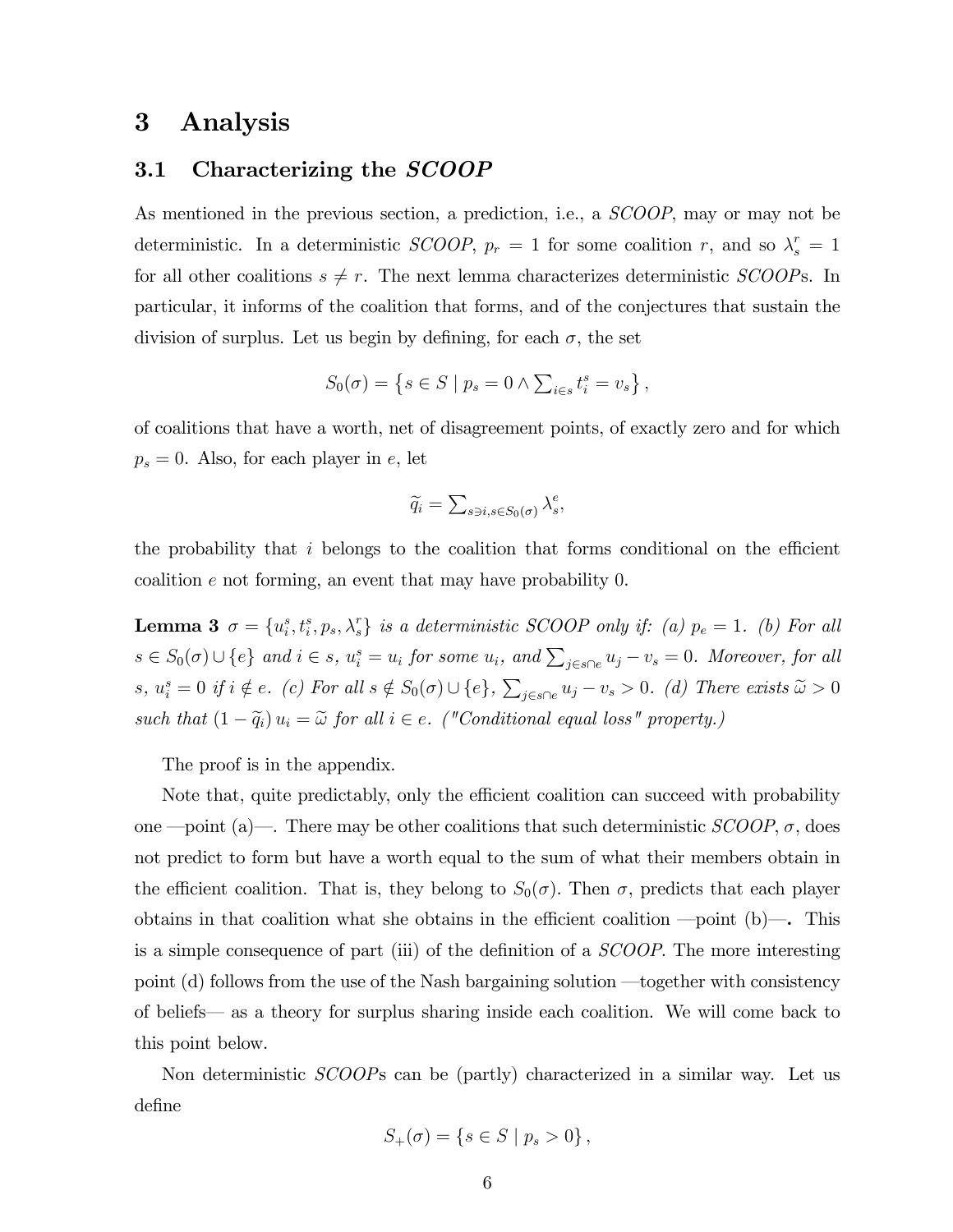as the set of coalitions with positive probability, according to  $\sigma$ . Also, given  $\sigma$ , we define for each player i

$$
q_i = \sum_{s \ni i} p_s,
$$

the probability that player  $i$  belongs to the winning coalition. Then,

**Lemma 4**  $\sigma = \{u_i^s, t_i^s, p_s, \lambda_s^r\}$  is a non-deterministic SCOOP only if it satisfies: (a)  $u_i^s = u_i$  for all  $s \in S_+(\sigma)$  and for all  $i \in \cup S_+(\sigma)$ . (b)  $\sum_{j \in s} u_j - v_s = 0$  for all  $s \in S_+(\sigma)$ . (c) There exists  $\omega > 0$  such that  $(1 - q_i) u_i = \omega$ , for all  $i \in \bigcup S_+(\sigma)$ . ("Equal loss" property.) (d) Let  $u_k = \omega$  for any player  $k \notin \cup S_+(\sigma)$ , then  $\sum_{j \in s} u_j - v_s \geq 0$  for all  $s \notin S_+(\sigma)$ .

The proof is in the appendix.

Point (a) is again a direct consequence of part (iii) in the definition of a  $SCOOP$ , and part (b) is then an obvious consequence too. We now discuss with a little more detail the "equal loss property" in part (c), and the related "conditional equal loss property" in part (d) of the Lemma 3.

In a non deterministic  $SCOOP \sigma$ , the first line in part (i) of the definition of a  $SCOOP$ must define the players' payoffs for any coalition s in  $S_+(\sigma)$ . According to our theory (part (ii) of the definition of a  $SCOOP$ ), the disagreement point for i in that coalition s, is  $t_i^s = \frac{q_i - p_s}{1 - p_s}$  $\frac{q_i-p_s}{1-p_s}u_i$ . Thus, the net surplus expected by each player in the coalition,  $u_i-t_i^s$ , is  $(1 - q_i) u_i$  divided by  $1 - p_s$ . Since, following the *NBS*, this net surplus is equally divided among the members of s (and all coalitions have a player in common), this implies the equal loss property. Therefore, this important characteristic of non deterministic SCOOPs indeed follows from consistency of beliefs (part  $(ii)$ ) and the NBS (part  $(i)$ ).

In a deterministic *SCOOP*, we should rather pay attention to what is predicted conditional on the zero probability event that the efficient coalition  $e$  does not form. Conditional on that event, the SCOOP allows predicting positive probability for both, coalitions that can reach an agreement on how to share the surplus (i.e., in  $S_0(\sigma)$ ) and coalitions that cannot (i.e., not in  $S_0(\sigma)$ ). Nevertheless, coalitions not in  $S_0(\sigma)$  result in zero payoff for the players involved, and so even conditioning on this event, the bargaining environment for players is analogous to the one in a non deterministic *SCOOP*. Thus, the conditional equal loss follows from the same principles as the equal loss property.

It is immediate that the point (c) in Lemma  $3$  -together with point (b) implies that a deterministic *SCOOP* selects an imputation u in the core —when  $e = N$ —. A non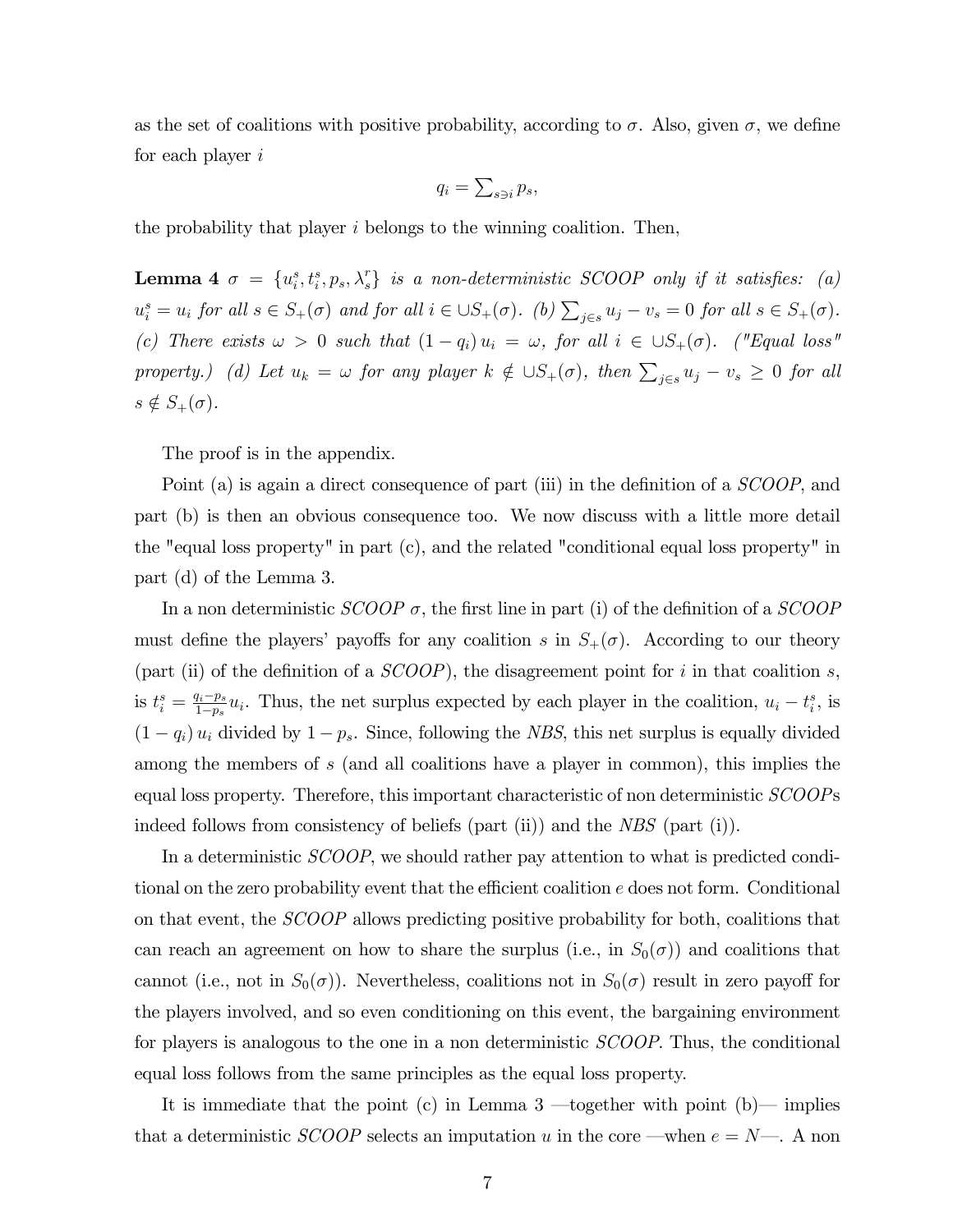deterministic SCOOP cannot be an imputation in the core, of course, but selects also a vector of payoffs that shares some properties with those of a deterministic *SCOOP* as we have remarked. Indeed, point (b) in Lemma 4 says that the payoff vector  $u$  is feasible in all coalitions that have positive probability, and cannot be challenged by any other coalition. That is, as in the case of a deterministic SCOOP, a non deterministic SCOOP selects a payoff vector that determines the sharing of the worth in all coalitions with positive probability, and is not dominated. The next subsection will consider this relationship of the SCOOP and the core, and the particular payoffs that the SCOOP selects in that set. As we will see, on this second count the predictions of the SCOOP are closely related to those of the Coalitional Nash Bargaining Solution (CNBS), proposed by Compte and Jehiel (2010). This relationship will also help showing that the *SCOOP* is (generically) unique and easy to compute.

## 3.2 Coalitional Nash Bargaining Solution (CNBS)

Compte and Jehiel  $(2010)$ , CJ hereafter, define a concept, the CNBS, for games where  $e = N$ . For other games, it is only a slight abuse of their terminology to call CNBS the solution to Program P:

$$
\max_{\{x_i\}_{i \in e}} \mathcal{N} = \Pi_{i \in e} x_i
$$
\n
$$
\text{s.t.} \quad \sum_{i \in e} x_i \leq v_e,
$$
\n
$$
(1)
$$

$$
\sum_{i \in s \cap e} x_i \ge v_s, \ \forall s \ne e. \tag{2}
$$

The solution exists and is unique, as the constraints define a convex set, and the objective function (the Nash product restricted to the efficient coalition) is a strictly quasi-concave function. When  $e = N$ , the choice set is the core of the game, and we recover the original definition in CJ. When  $e \neq N$ , the set of constraints, together with  $x_i = 0 \ \forall i \notin e$ , defines the core of the *game with coalitional structure B*,  $(N, v, \mathcal{B})$ , where  $\mathcal{B} = \{e, \{i\}_{i \notin e}\}.$  (See Aumann and Dreze, 1974.) In general, we will refer to this core of the game with coalitional structure when we talk of the core. As in CJ, the CNBS is then an imputation in the core that maximizes the Nash product for the members of  $e^4$ .

Obviously, constraint  $(1)$  is binding. Also, let M be the set of constraints for which (2) is satisfied without slack, and let  $\phi$  and  $\delta_s$  be Lagrange multipliers associated with

<sup>&</sup>lt;sup>4</sup>Also note that if e is smaller than N then the core of the game is empty but the core of the game with coalitional structure  $\beta$  may or may not be empty.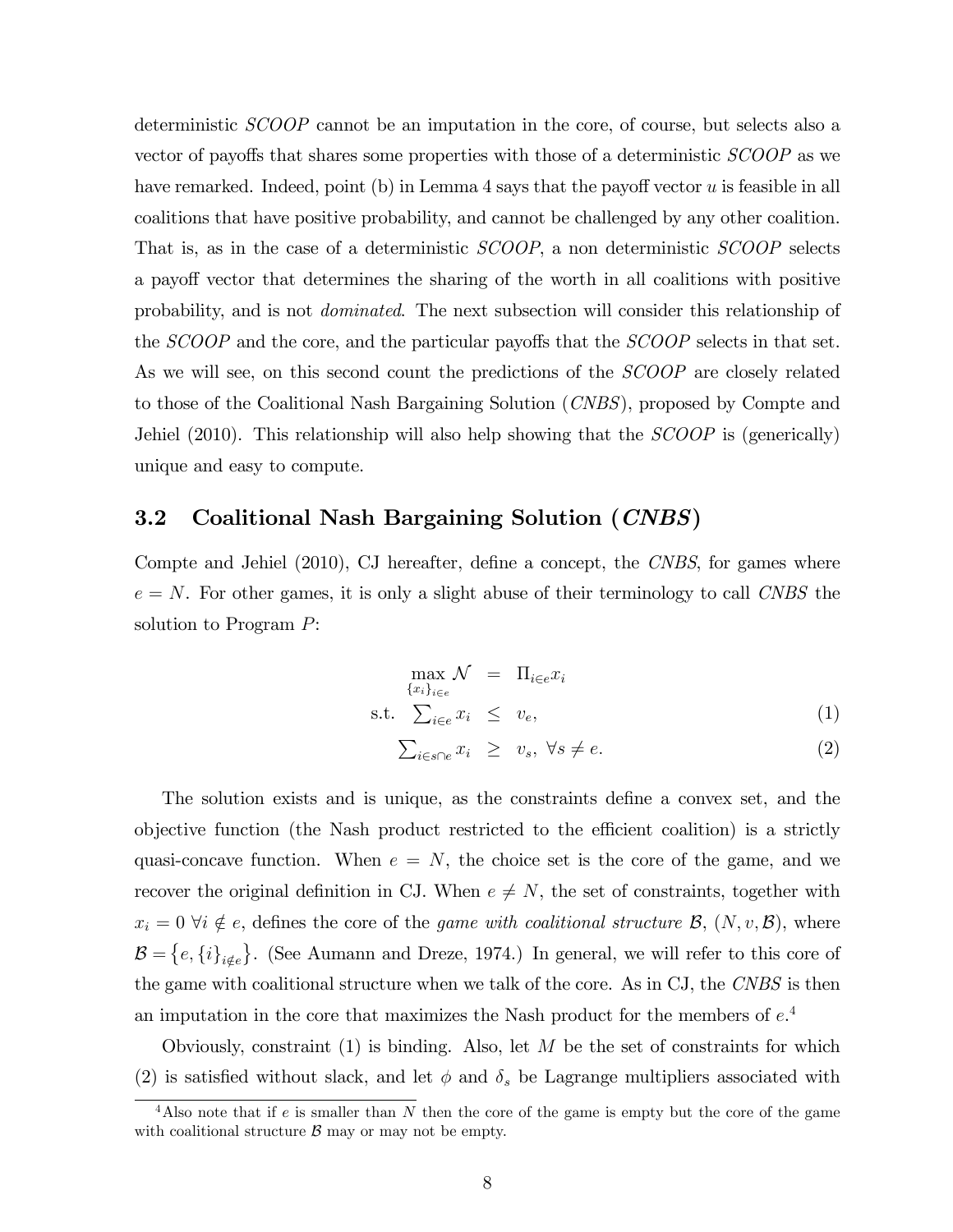constraints  $(1)$  and  $(2)$  respectively. The solution satisfies

$$
\frac{\mathcal{N}}{x_i} = \phi - \sum_{s \ni i} \delta_s, \quad \forall i \in e,
$$
\n(3)

$$
\sum_{i \in e} x_i = v_e,\tag{4}
$$

$$
\sum_{i \in s \cap e} x_i = v_s \ \forall s \in M,
$$
\n<sup>(5)</sup>

and

$$
\sum_{i \in s \cap e} x_i > v_s \ \forall s \notin M. \tag{6}
$$

Thus, the system (3), (4), (5) has a solution  $(x, \phi, \delta_S)$  which is unique in x, but may not be unique in  $\phi$ ,  $\delta_S$ . Generically, it is, but we need not exclude the cases where it is not. We will discuss some comparative statics of these multipliers, so we need to discuss this possible multiplicity. Let  $m = |M|$ . A sufficient condition for uniqueness of  $\phi$ ,  $\delta_S$  is that the set of  $n_e$ -dimension vectors  $A = (A_e, A_{s_1}, ..., A_{s_m})$  of partial derivatives of each of the constraints in M with respect to  $x_i$  for  $i \in e$  are linearly independent: the linear independence constraint qualification would then be satisfied. Note that  $A_s$ ,  $s \in M$ , is simply a vector with 1 in position i if player i belongs to s and 0 if she does not: what is called the *incidence vector* of s. For the (non-generic) cases where the qualification is not satisfied, Lemma 21 in the appendix offers sufficient information to obtain our results.

Following CJ, and starting from a game with a core that has a non-empty interior, consider the family of games that result from adding the same amount  $\Delta, \Delta \geq 0$ , to the worths of all coalitions. Let  $\mathcal{N}(\Delta)$  be the value of the Nash product (for players in e) at the CNBS for a given  $\Delta$ . Now we can define the following property:

**Property P1.**  $\frac{dN(\Delta=0)}{d\Delta} = \phi - \sum_{s\neq e} \delta_s \geq 0$ .

The nature of a *SCOOP* will depend on whether or not Property P1 holds.

As we will see, for any game with a non-empty interior of the core and whose CNBS does not satisfy Property P1, it is possible to define a modified game with a higher value of  $v_N$  that does satisfy Property P1 with equality –and with  $e = N$ . This construct will be useful to prove uniqueness of the  $SCOOP$  in the next section. Thus, let us first define the modified game.

**Definition 5**  $\hat{v}(v)$  is a game where  $\hat{v}_s(v) = v_s$  for all  $s \neq N$ , and  $\hat{v}_N(v)$  is such that  $\phi - \sum_{s \neq e} \delta_s = 0$  in Program P with  $e = N$ .

The following lemma asserts that, whenever needed,  $\hat{v}(v)$  always exists and is unique.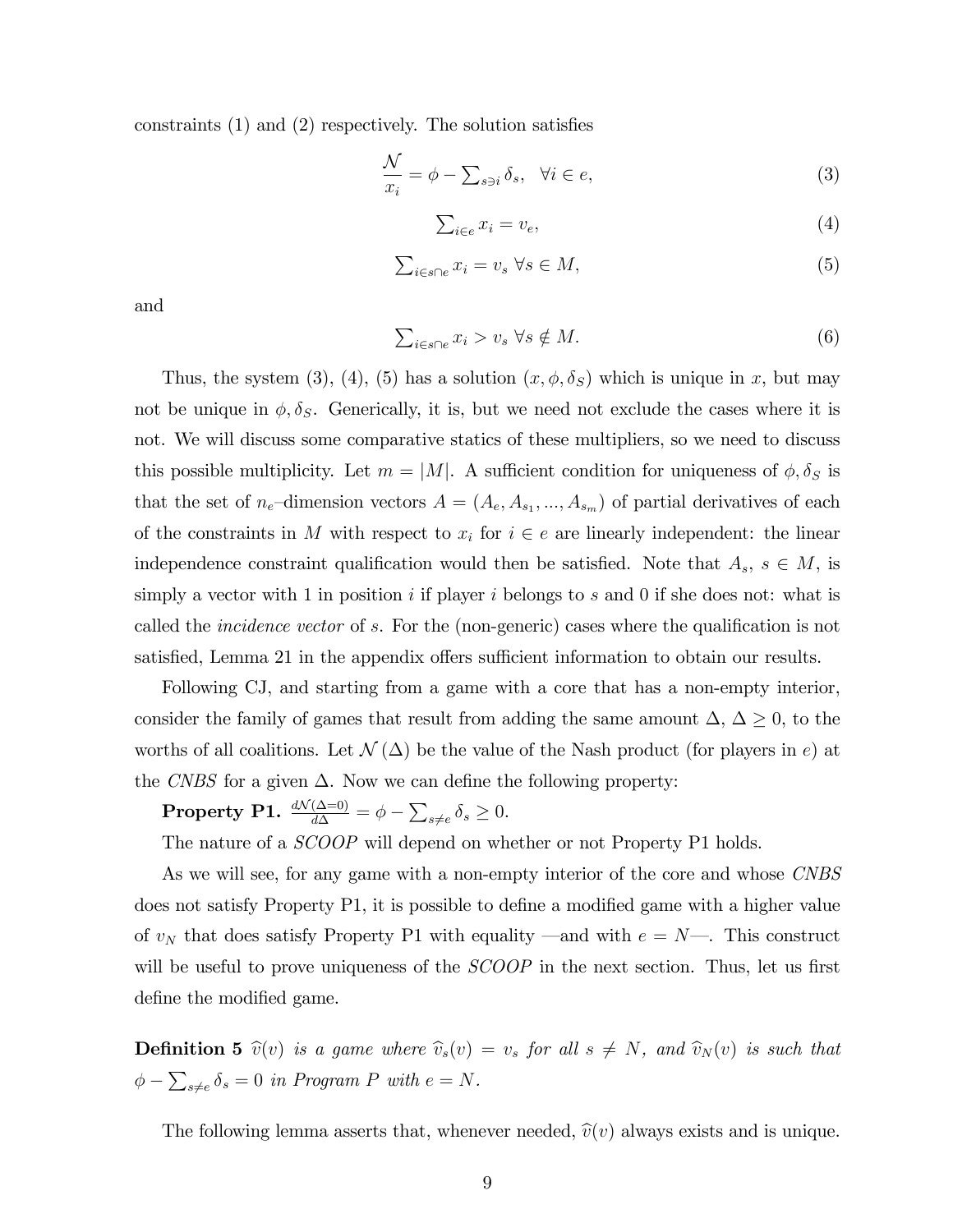**Lemma 6** For every game v that either has a core with an empty interior or a non-empty interior and a CNBS that violates Property P1,  $\hat{v}(v)$  exists and is unique.

This lemma is proved in the appendix.

# 3.3 Computing the (generically) unique *SCOOP*

It will be useful to divide the space of games into two regions, which will correspond to games with deterministic and non deterministic SCOOPs, respectively. Region I comprises the games that have a core with a non-empty interior, and for which the CNBS satisfies Property P1. Region II comprises the games for which the core has an empty interior, or for which the CNBS satisfies  $\phi - \sum_{s \neq e} \delta_s \leq 0$ . Hence, these two regions exhaust the parameter space and only intersect in the frontier: games with a core whose interior is non-empty and whose CNBS satisfies  $\phi - \sum_{s \neq e} \delta_s = 0$ .

The next two propositions provide conditions on fundamentals that are necessary for the existence of deterministic and non deterministic SCOOP, respectively. They also provide the crucial information for obtaining these solutions.

Proposition 7 A deterministic SCOOP exists only if the game belongs to Region I. Moreover, for a deterministic SCOOP,  $\sigma = \{u_i^s, t_i^s, p_s, \lambda_s^r\}$ ,  $\{u_i^e\}$  coincides with the CNBS and hence it is unique in payoffs and probabilities.

**Proof.** Let  $\sigma = \{u_i^s, t_i^s, p_s, \lambda_s^r\}$  be a *SCOOP* with  $p_e = 1$ . Then, it satisfies conditions (b) to (d) in Lemma 3. If we let  $\mathcal{N} = \Pi_{i \in e} u_i$ , then  $x_i = u_i$ ,  $\phi = \frac{\mathcal{N}}{\tilde{\omega}}$ , and  $\delta_s = \lambda_s^e$  $\frac{eN}{\tilde{\omega}}$  for all  $s \in S_0(\sigma)$ , and  $\delta_s = 0$  otherwise, satisfy conditions (3) to (5) with  $M = S_0(\sigma)$ . Since the objective function of Program  $P$  is strictly quasi-concave and the constraints are linear, these (first-order) necessary conditions for a maximum are also sufficient. Thus,  $\{u_i\}$ in a deterministic  $SCOOP$  coincides with the  $CNBS$  —and so the core is not empty—. Finally, since  $\sum_{s \in S_0} \lambda_s^e \le 1$  and  $\phi - \sum_{s \ne e} \delta_s = \frac{N}{\tilde{\omega}}$  $\widetilde{\omega}$  $\Big(1-\sum_{s\neq e}\lambda^e_s$ s  $\Big) \geq 0$ , Property P1 holds. This proves the first part of the proposition. As for the second part, since the CNBS is unique in payoffs, then we can only have a single deterministic  $SCOOP$  in payoffs and probabilities —since, by definition,  $p_e = 1$ —.

The arguments used in the proof also imply that conditions (a)-(d) in Lemma 3 are sufficient to identify payoffs and probabilities of the unique *SCOOP*. Note that conditions (a)-(d) rule out that the game is in Region II. (See Remark 11 below.)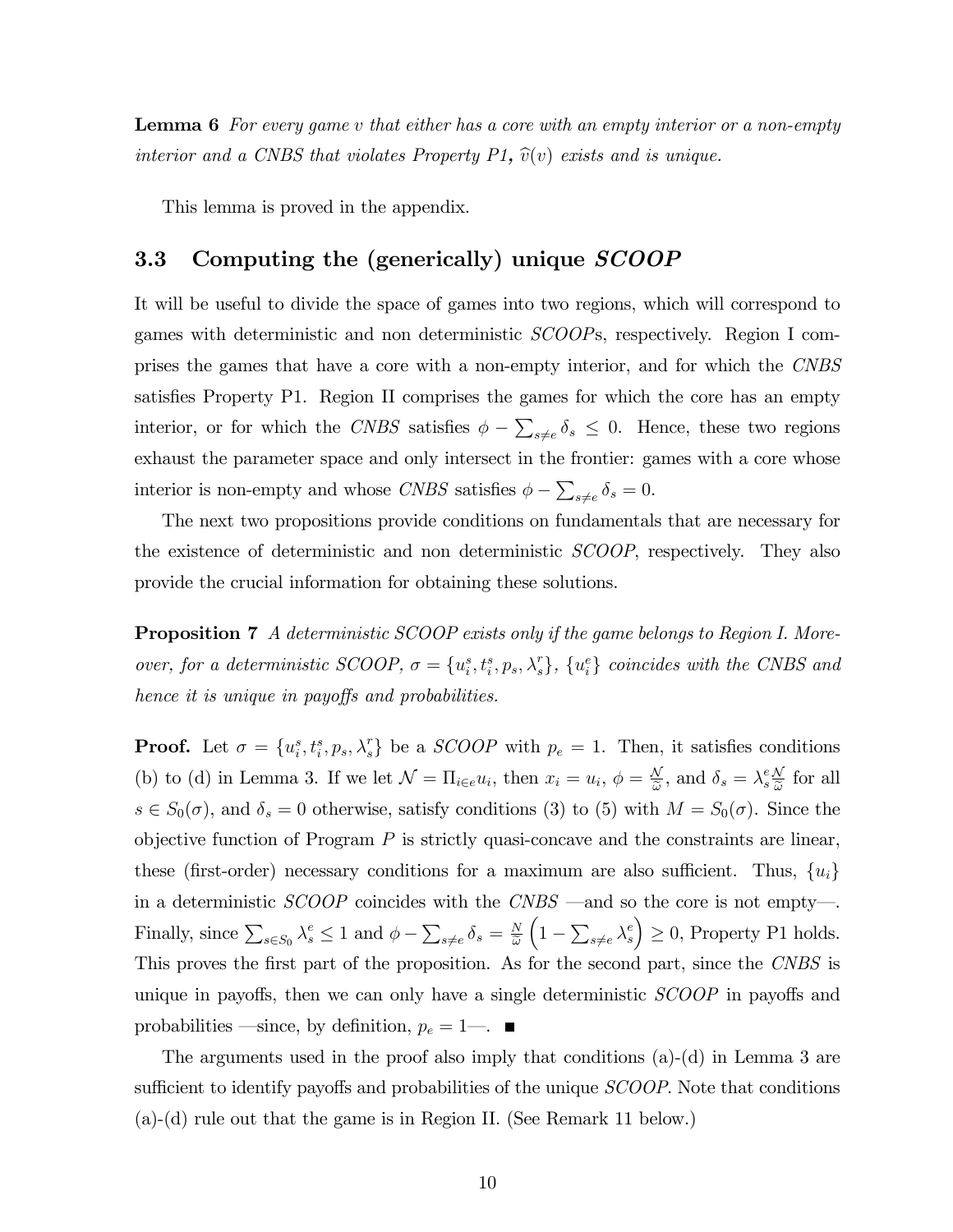Thus, a deterministic *SCOOP* predicts that players' payoffs coincide with the *CNBS*. That is, it predicts that the efficient coalition forms and the payoff vector is (the most egalitarian imputation) in the core, the one that maximizes the Nash product for players in that coalition.

A non-empty core is a necessary but not a sufficient condition for the existence of a deterministic *SCOOP*. Property P1 is necessary too. CJ identified this property as necessary for a random proponent-game to (asymptotically) have the CNBS as equilibrium payo§s. It will be useful to analyze the rational behind the necessity of Property P1 for negotiations to lead to a deterministic prediction.

If the efficient coalition is to form and distribute its worth among its members, it must be the case that, as the core requires, no subset of players can get a better deal forming some other coalition. That is, the worth of other coalitions should not be in the way of the proposed agreement. The SCOOP takes this a step further. A potential agreement in the efficient coalition may be destabilized not by (a deterministic prediction of the payoffs in) an alternative coalition —an outside option—, but by a counterfactual (conditional) probabilistic prediction of what coalition would form, and the corresponding payoffs in these potential coalitions. These predictions —beliefs—, however, must be consistent. As we have discussed, consistency requires in particular that all potential coalitions give players the same payoff as the efficient coalition. This immediately explains the relationship between (conditional) probabilities in the SCOOP and (relative) multipliers in the CNBS: i) since the SCOOP incorporates the NBS in each coalition, the payoff in the efficient coalition must result in maximizing the Nash product with appropriate constraints; ii) each coalition where the members may obtain the same payoff as in the grand coalition is a feasible outside option, and so "binds" the Nash product; i.e., will add to the disagreement point in the efficient coalition; and (iii) this disagreement payoff for each player is simply the payoff in the binding coalitions weighted with the coalitions' relative strengths: if we identify the conditional probability that each binding coalition forms,  $\lambda_s^e$  $_s^e$ , with the relative weight of its Lagrange multiplier,  $\delta_s/\phi$ , the payoffs in a deterministic SCOOP must indeed be the CNBS. But consistency of beliefs requires that  $\sum_{s\in M} \delta_s/\phi = \sum_{s\in M} \lambda_s^e \leq (\sum_{s\neq e} \lambda_s^e = 1)$ , which is nothing but Property P1.<sup>5</sup>

<sup>&</sup>lt;sup>5</sup>CJ make the connection between the multipliers in Program P and the  $-$ vanishing, as  $\delta \to 1$ probability of success of each coalition in the equilibrium of the random-proponent protocol. Subgame perfection imposes equilibrium consistency on these probabilities. This most clearly illustrates how our consistency of counterfactuals is similar to the consistency of beliefs that is incorporated in subgame perfection. We will return to the consequences of this analogy in the Section 5.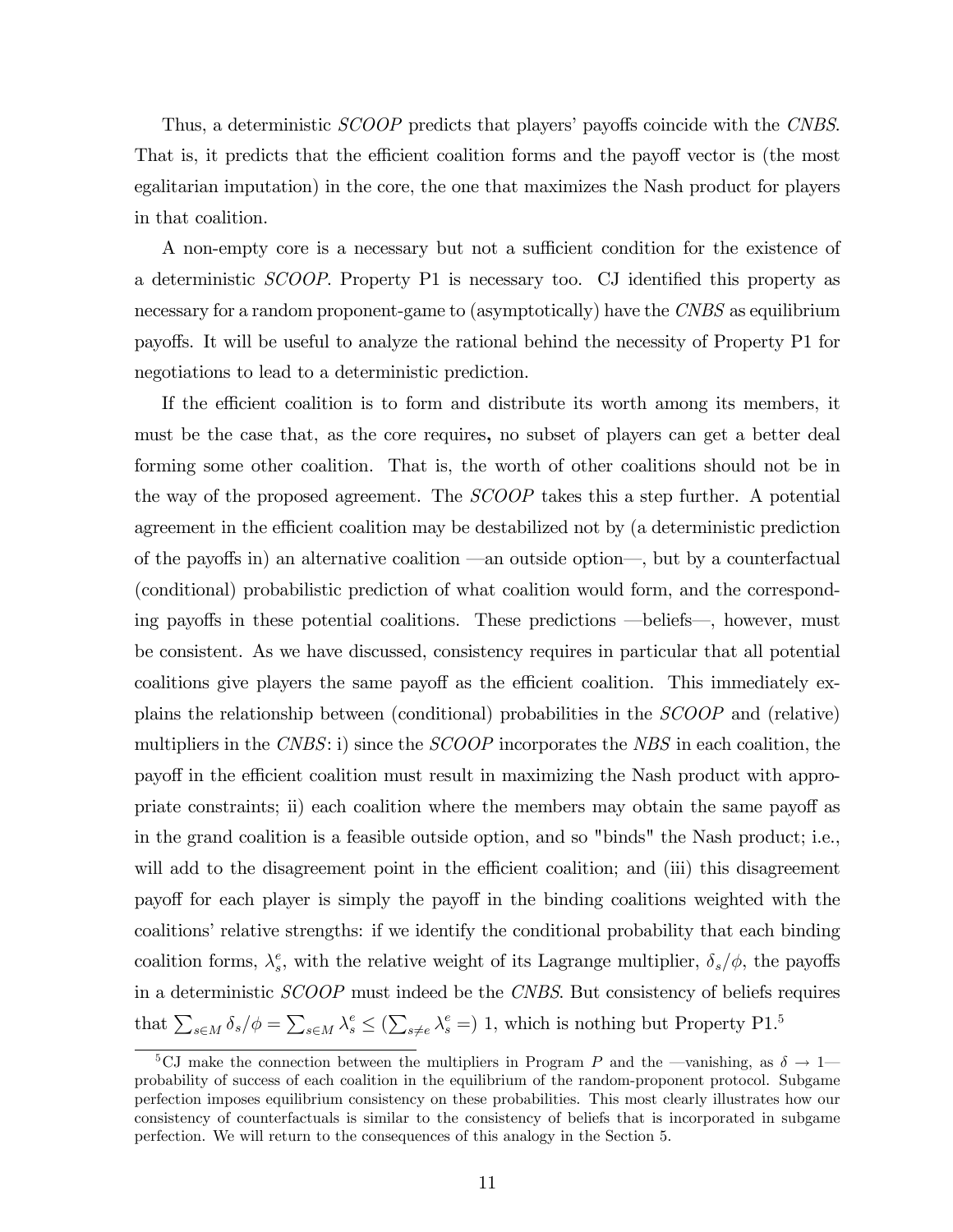We will further discuss this relationship, beginning with how this reasoning extends beyond Region I and so beyond SCOOPs that predict a deterministic outcome. Not surprisingly, Property P1 and the  $CNBS$  -this time, of modified games-will still play an important role.

Proposition 8 A non-deterministic SCOOP exists only if the game belongs to Region II. Moreover, for a non-deterministic SCOOP,  $\sigma = \{u_i^s, t_i^s, p_s, \lambda_s^r\}$ ,  $\{u_i\}$  is the CNBS for the modified game  $\hat{v}(v)$ , and hence it is generically unique in payoffs and probabilities.

**Proof.** Consider a game that lies in the interior of Region I; i.e., its generalized CNBS satisfies  $\phi - \sum_{s\neq e} \delta_s > 0$ . Suppose that  $\sigma = \{u_i^s, t_i^s, p_s, \lambda_s^r\}$  is a non-deterministic *SCOOP* for this game, and so satisfies conditions (a) to (d) of Lemma 4. Hence,  $\sum_{i \in e} u_i \ge v_e$ . On the other hand, from part (iii) of the definition of a SCOOP, if  $s \in S_+(\sigma)$  then  $v_s = \sum_{i \in s} u_i \geq \sum_{i \in s \cap e} u_i$ . Now, consider a modified game,  $\tilde{v}$ , in which  $\tilde{v}_e = \sum_{i \in e} u_i$ and  $\widetilde{v}_s = \sum_{i \in s \cap e} u_i$  for all  $s \in S_+(\sigma)$ ,  $s \neq e$ , and  $\widetilde{v}_s = v_s$  otherwise. Note that  $x_i = u_i$ for all  $i \in e, \ \phi = \frac{N}{\omega}(1 - p_e)$ , and  $\delta_s = p_s \frac{N}{\omega}$ , for  $\mathcal{N} = \Pi_{i \in e} u_i$ , satisfy (3) to (6), with  $M = S_+(\sigma) - \{e\}$ , for game  $\tilde{v}$ . Thus,  $u_i^e$  is the CNBS of  $\tilde{v}$ . Therefore, for this game,  $\sum_{s\neq e} \delta_s = \sum_{s\neq e} p_s \frac{\mathcal{N}}{\omega} = \phi$ . Note that if v has a generalized core with a non-empty interior, then  $\tilde{v}$  does too, and also there exists a continuous path from v to  $\tilde{v}$ . Thus, Lemma 21 applies. We obtained  $\tilde{v}$  from v by increasing  $v_e$  and reducing  $v_s$ . That is, by relaxing the resource constraint and tightening the rest of constraints, and so the CNBS of  $v$ must exhibit  $\phi - \sum_{s \neq e} \delta_s \leq 0$ . This is a contradiction which proves the first part of the Proposition.

Let us now prove generic uniqueness. Consider a game that lies in the interior of Region II, so that  $\phi - \sum_{s \neq e} \delta_s < 0$ . Suppose that we have two non deterministic *SCOOPs*,  $\sigma$  and  $\sigma'$ . Then, similar as before, consider the game  $\tilde{v}$ , where  $\tilde{v}_N = \sum_i u_i$  and  $\tilde{v}_s = v_s$  for all  $s \neq N$ , and a similar game  $\tilde{v}'$  with  $\tilde{v}'_N = \sum_i u'_i$ . Note that  $x_i = u_i$ ,  $\phi = \frac{N}{\omega}$ , and  $\delta_s = p_s \frac{N}{\omega}$ , where  $\mathcal{N} = \prod_{i \in N} u_i$  satisfy (3) to (6) for  $e = N$ , with  $M = S_+(\sigma) - \{N\},^6$  and so  $\{u_i\}$ is the CNBS of the game  $\tilde{v}$ . Moreover,  $\phi - \sum_{s \in M} \delta_s = 0$ , and so  $\tilde{v} = \tilde{v}(v)$ . The same could be stated for  $\tilde{v}'$ , and since  $\hat{v}(v)$  is unique according to Lemma 6, we conclude that  ${u_i} = {u'_i}$ . Also, as discussed in Section 2.2. the set of coalitions M and the associated Lagrange multipliers are generically unique, which implies that almost always  $p_s = p'_s$ . In those non-generic cases that Lagrange multipliers are not unique, we still have that

<sup>&</sup>lt;sup>6</sup>Recall that in non-generic cases, where M may not be uniquely defined, there may be multiple SCOOP's, but all have the same payoffs in coalitions in  $S_+(\sigma)$  and the same  $q_i$ .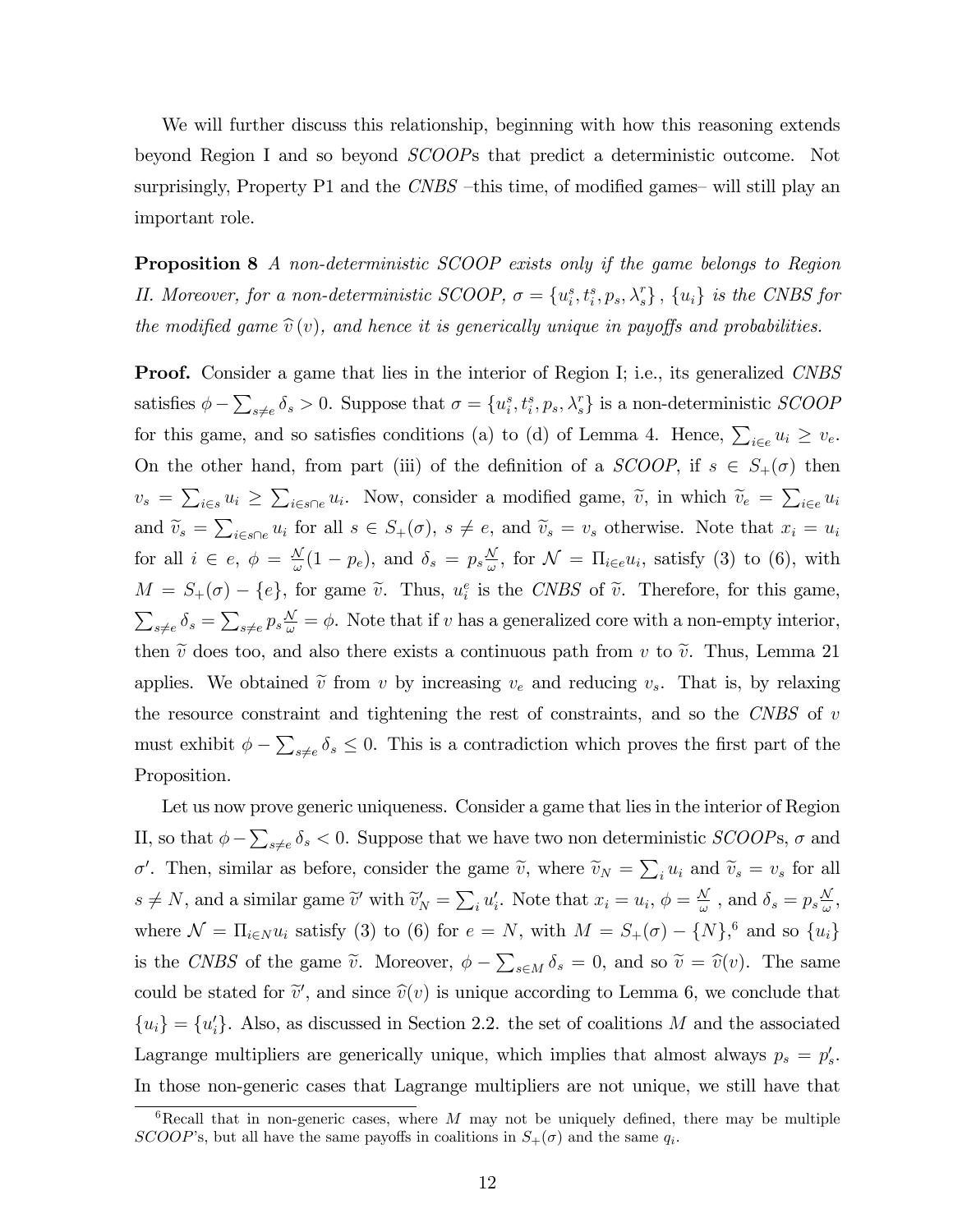individual probabilities of success are unique. In particular, condition (3) can be written as

$$
\frac{\mathcal{N}}{u_i} = \phi(1 - \sum_{s \ni i} \frac{\delta_s}{\phi}) = \phi(1 - q_i),
$$

for all  $i \in N$ .  $\frac{N}{u_i}$  are so is the marginal value of the resource constraint,  $\phi$ , and so  $q_i$  are also unique.  $\blacksquare$ 

Once more, the arguments used in the proof also imply that conditions (a)-(d) in Lemma 4 are sufficient to (generically) identify payoffs and probabilities of the unique SCOOP. Moreover, these conditions cannot be satisfied in Region I. (See Remark 12) below.)

When Property P1 is not satisfied or the interior of the core is empty, the prediction cannot be deterministic, but probabilistic. This implies that the "outside options" for players in one coalition with positive probability are the rest of coalitions with positive probability. Other than that, the logic is the same as in the case of a deterministic SCOOP. Thus, consider increasing the worth of the grand coalition so that it offers exactly the same payoff to each player as any of the positive probability coalitions in a non deterministic  $SCOOP$ . At that point, the grand coalition is  $—$ exactly—feasible given the now outside option represented by the original SCOOP. Moreover, the equal loss property guarantees that, with the disagreement point represented by the expected payoff in the original  $SCOOP$ , the (or rather, a)  $SCOOP$  of the new game is deterministic —the grand coalition is now the efficient one— and the payoffs for each player are the same as before, only with probability one. Moreover,  $\lambda_s^N$  $s<sub>s</sub>$  in the new game coincides with  $p<sub>s</sub>$  in the original one. That is, the CNBS of the new game coincides with the vector u in the original one and  $\delta_s/\phi$  in the new game coincides with  $p_s$  in the original one —and, of course,  $\sum_{s\in S}p_s = 1$ , since  $\sum_{s \in M} \delta_s / \phi = 1$ .

By putting together Propositions 7 and 8, taking Theorem 2 into account, we conclude:

**Theorem 9** The SCOOP is generically unique. Moreover: (a) In the interior of Region I the unique SCOOP is deterministic, and (b) In the interior of Region II the unique  $SCOOP$  (in payoffs and individual probabilities of success) is non-deterministic.

The frontier between Regions I and II (non-generic cases) requires special consideration. A game whose core has a non-empty interior and its CNBS satisfies  $\phi - \sum_{s \neq e} \delta_s = 0$ exhibits multiple  $SCOOP$ . More specifically, there exists a single deterministic  $SCOOP$ and a continuum of non-deterministic SCOOPs. The deterministic SCOOP can easily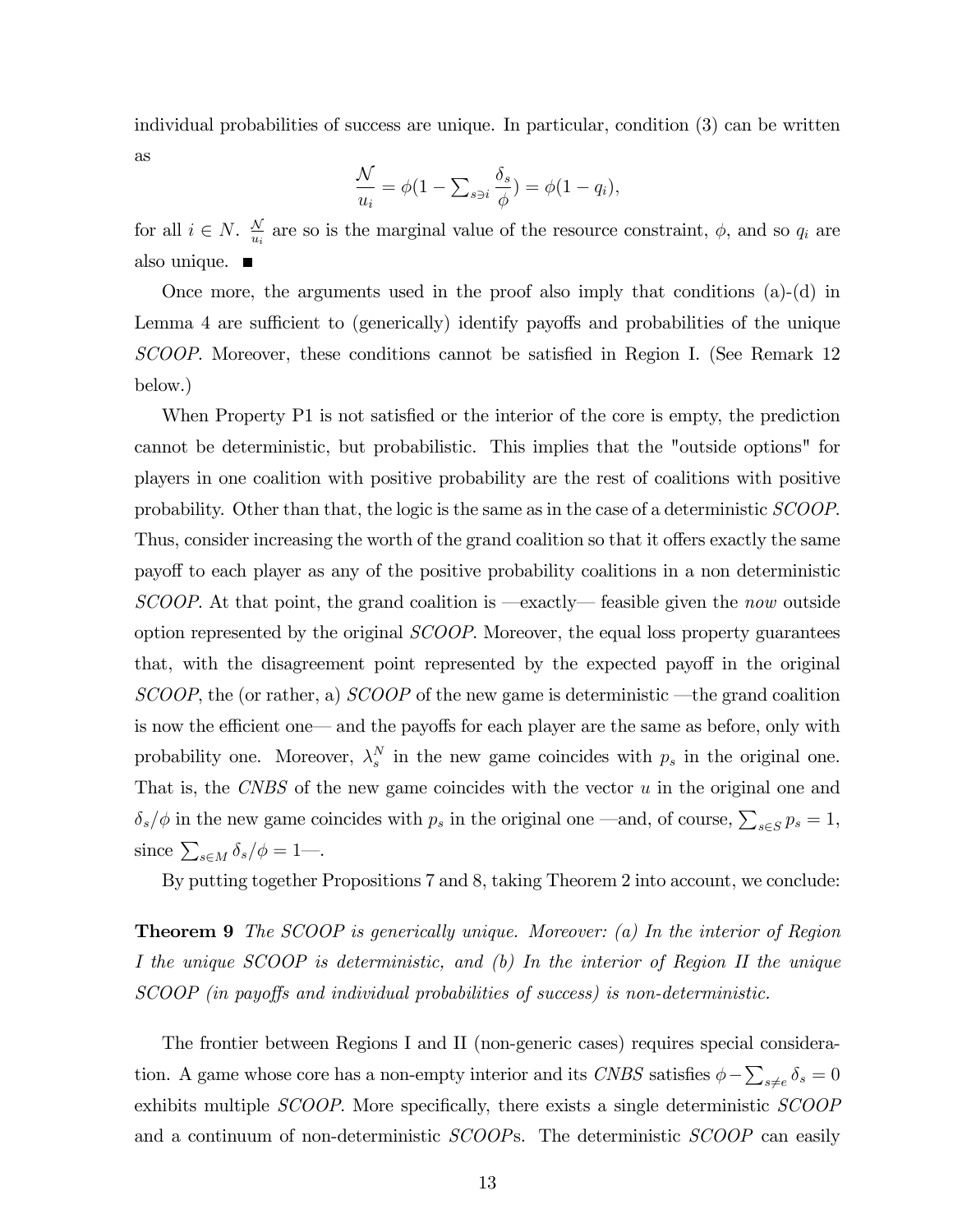be constructed from the CNBS following the same procedure discussed in the proof of Proposition 7 but in the opposite direction. That is, this  $SCOOP$  is defined by  $p_e = 1$ ,  $S_0(\sigma) = M$ ,  $u_i^s = x_i$  for all  $i \in e$  and  $s \in M \cup \{e\}$ , and  $u_i^s = 0$  otherwise,  $\lambda_s^e = \frac{\delta_s}{\phi}$  $\frac{\delta_s}{\phi}$ , and  $\lambda_s^r = 1$  if  $r \neq e$ .<sup>7</sup> Note that  $\sum_{s \in S_0(\sigma)} \lambda_s^e = \sum_{s \in S_0(\sigma)}$  $\frac{\delta_s}{\phi} = 1$ . As for the non-deterministic SCOOPs, we can still use the CNBS (Note that  $\hat{v}_N(v) = v_e$ ) and construct a different SCOOP for each value of  $p_e \in [0, 1)$ .<sup>8</sup>

In this non-generic case the multiplicity of  $SCOOPs$  is payoff-relevant. In particular, the probability of success of player i, that is,  $q_i$ , increases with  $p_e$ . In other words, all these SCOOPs are Pareto-ranked. The analysis of this frontier between the two regions also completes the characterization of the efficiency of the  $SCOOP$ :

#### **Corollary 10** An efficient SCOOP exists if and only if the game lies in Region I.

This corollary is analogous to Propositions 1 and 2 in CJ. In particular, in the interior of Region I their random-proponent game (asymptotically) implements the CNBS. Thus, in this case the *SCOOP* confirms the *CNBS* as the right prediction. The reasons behind such coincidence are considered in the next section, where we further examine the nature of Property P1. Also, in Section 5 we discuss alternative non-cooperative protocols and their different predictions in Region II.

The above propositions also provide useful information for computing the SCOOP. In particular, if the game lies in Region I, the payoffs of the unique deterministic  $SCOOP$ can be computed by solving Program P. Equivalently, conditions (a) to (d) in Lemma 3 are also sufficient conditions to determine the payoffs (and probabilities) of the unique SCOOP. That is,

**Remark 11** If the triple  $(p_s, u_i^s, \lambda_s^e)$  satisfies conditions (a)-(d) of Lemma 3, then  $(p_s, u_i^e)$ are the payoffs and probabilities of the unique deterministic SCOOP –where  $t_r^s$  and  $\lambda_i^s$ i for  $s \neq e$  are computed as in part (ii) in the definition of SCOOP—, and the game must lie in Region I.

Computing the (probabilistic) SCOOP in Region II is almost as straightforward. Indeed, it involves solving Program P for a free parameter  $\hat{v}_N$ , then solving for  $\hat{v}_N$  such that

<sup>&</sup>lt;sup>7</sup>Disagreement points can be computed according to part II of the definition of  $SCOOP$ , and it is easy to check that such a quadruple is indeed a SCOOP.

<sup>&</sup>lt;sup>8</sup>Indeed, consider  $u_i^s = x_i$  for all  $i \in e$  and  $s \in M \cup \{e\}$  and  $u_i^s = 0$  otherwise, any  $p_e \in [0,1)$ , and given  $p_e$ ,  $p_s = \frac{\delta_s}{\phi} (1 - p_e)$ . Hence,  $\sum_{s \in S} p_s = 1$ . Since  $p_s < 1$  for all s, then part (ii) of the definition of a  $SCOOP$  defines  $\lambda_r^s$  for all s and r. Given this, part (ii) of the definition of a  $SCOOP$  also defines  $t_i^s$  for all i and s. It is straightforward to check that we have indeed constructed non-deterministic SCOOPs.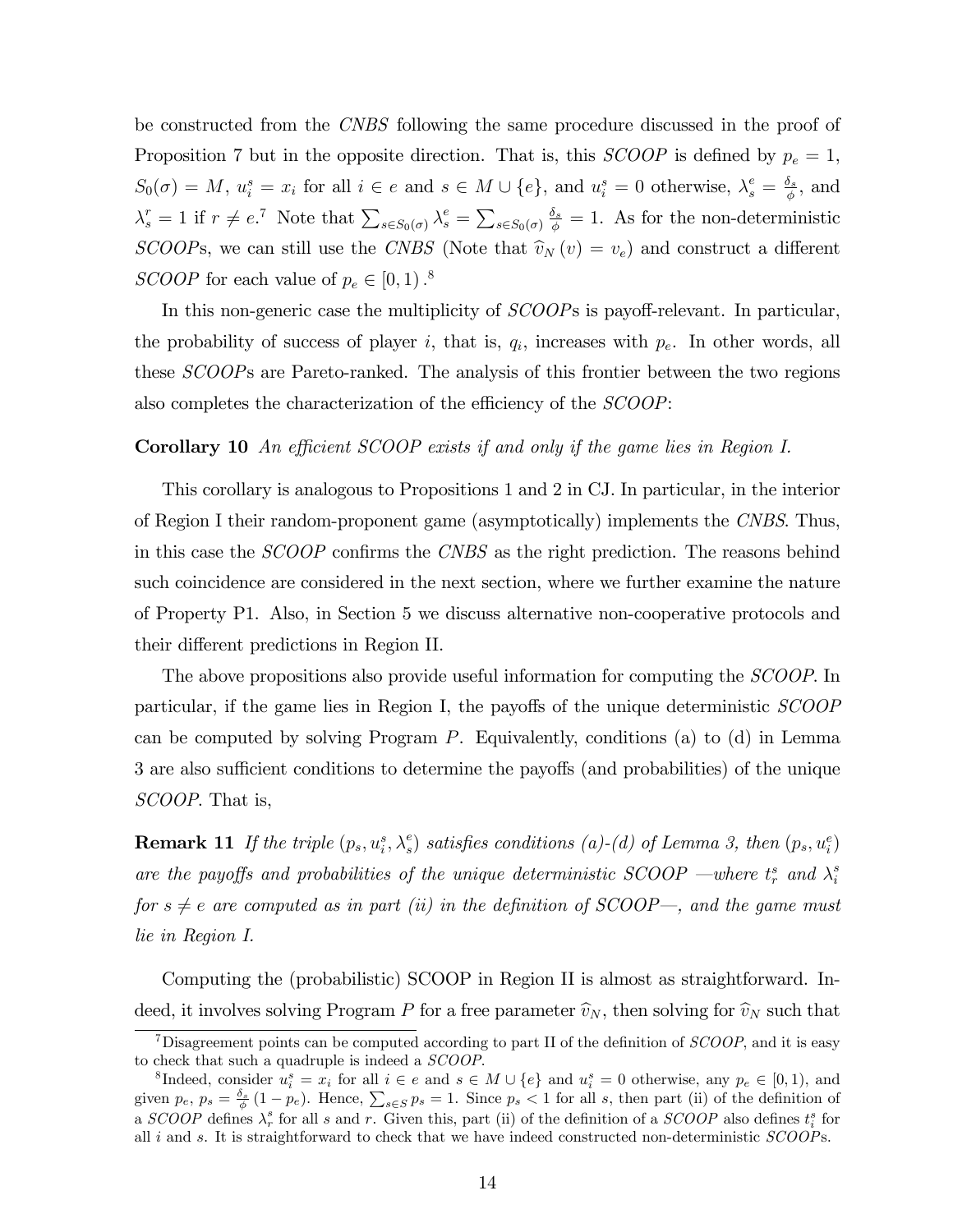$\phi - \sum_{s \neq e} \delta_s = 0$ : the SCOOP puts positive probability  $\delta_s/\phi$  on coalitions for whihch this value is positive, and the corresponding payoffs  $u_i^s$  are equal to the solutions for  $x_i$  in this (modified) Program P. Equivalently, conditions (a) to (d) in Lemma 4 are sufficient to determine the payoffs and probabilities of the unique non-deterministic SCOOP. That is,

**Remark 12** If the pair  $(p_s, u_i^s)$  satisfies conditions  $(a)$ - $(d)$  of Lemma 4, then they are the payoffs and probabilities of the generically-unique, non-deterministic  $\mathit{SCOOP}$  —where  $t_r^s$ and  $\lambda_i^s$  are computed as in part (ii) in the definition of SCOOP-. Also, the game must lie in Region II.

# 4 Examples and discussion

In this section, we investigate the nature of predictions derived from the *SCOOP* as a solution concept. We begin by computing and discussing the  $n = 3$  game. As we will show later, some of the characteristics of this case do not generalize to  $n > 3$ . Yet, besides being the simplest, this case has been important both in theoretical discussions —the three player-three cake game, (Binmore,  $1985$ )— and also in applications —vertical contracting and foreclosure (Aghion and Bolton, 1987; Segal and Whinston, 2000), or mergers (Burguet and Caminal,  $2015$ )—.

Without loss of generality, assume  $v_{12} \ge v_{13} \ge v_{23}$ . Also, let us begin with the strictly superadditive case,  $v_{123} > v_{12}$ . The interior of the core is non-empty if and only if  $v_{123} > v_{12}$ . 1  $\frac{1}{2}(v_{12}+v_{13}+v_{23})$ , and so only under this condition the *SCOOP* is deterministic, with the grand coalition succeeding with probability 1. We will illustrate how the conditions of Lemma 3 can be used to compute it, for each potential composition of the set  $S_0$ .

If  $S_0 = \emptyset$  then  $\tilde{q}_i = 0$  for all i, so that condition (d) —the conditional equal loss and condition (b) —the resource constraint— together imply that  $u_i = \frac{v_{123}}{3}$  $rac{123}{3}$ . Condition (c) then shows that this is possible only if  $v_{12} \leq \frac{2}{3}$  $\frac{2}{3}v_{123}$ . Obviously, in this case conditional probabilities do not matter.

If  $S_0 = \{(1,2)\}\$ , then condition (b) implies that  $u_1 + u_2 = v_{12}$ , and condition (d) then implies  $u_1 = u_2 = \frac{v_{12}}{2}$  $\frac{12}{2}$ . Negotiations in the grand coalition imply that  $u_3 = v_{123} - v_{12}$ . Condition (c) requires that  $u_1 + u_3 \ge v_{13}$ ; i.e.,  $v_{13} \le v_{123} - \frac{v_{12}}{2}$  $\frac{12}{2}$ . Finally, from condition (d),  $\lambda_{12}^{123} = 3 - 2 \frac{v_{123}}{v_{12}}$  $v_{12}^{v_{123}}$ , which is always lower than 1, but positive only if  $v_{12} \geq \frac{2}{3}$  $rac{2}{3}v_{123}.$ 

The last case that we need to consider is  $S_0 = \{(1, 2), (1, 3)\}$ . The system of equations

<sup>&</sup>lt;sup>9</sup>If (12) is not an element of  $S_0$ , then (1,3) cannot be either: condition (d) would require that  $u_3 \ge u_2$ ,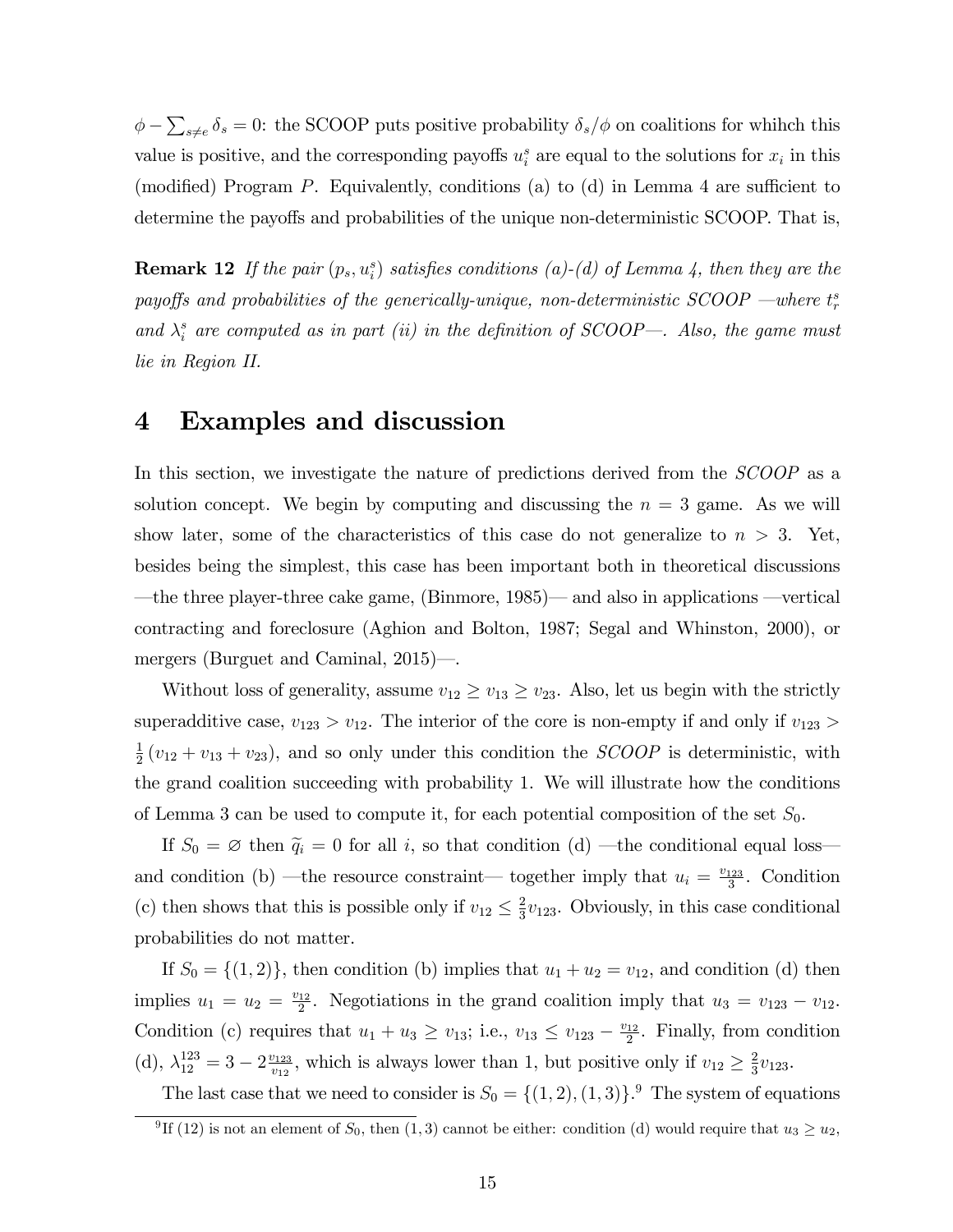implied by condition (b) has one solution:  $u_1 = v_{12} + v_{13} - v_{123}$ ,  $u_2 = v_{123} - v_{13}$ , and  $u_3 = v_{123} - v_{12}$ . (Condition (c) holds for coalition  $(2, 3)$ , as  $v_{123} > \frac{1}{2}$  $\frac{1}{2}(v_{12}+v_{13}+v_{23}).$ Finally, condition (d) implies

$$
\lambda_{12}^{123} = \frac{u_2 (u_1 - u_3)}{u_2 (u_1 - u_3) + u_1 u_3},
$$
  
\n
$$
\lambda_{13}^{123} = \frac{u_3 (u_1 - u_2)}{u_2 (u_1 - u_3) + u_1 u_3} \leq \lambda_{12}^{123}.
$$

Thus,  $\lambda_{12}^{123} + \lambda_{13}^{123} < 1$ , and  $\lambda_{13}^{123} > 0$  only when  $v_{13} > v_{123} - \frac{v_{12}}{2}$  $\frac{12}{2}$ .

Note that this exhausts the set of games that have a core with a non-empty interior. Also, it is immediate to check that we have in fact constructed the SCOOP for each case.

Next, we consider games with an empty core:  $v_{123} < \frac{1}{2}$  $\frac{1}{2}(v_{12}+v_{13}+v_{23}),$  and so with non-deterministic SCOOP. The conditions of Lemma 4 characterize the solution. Adding conditions (b) and (d) for all coalitions, we conclude that the grand coalition  $(1, 2, 3)$ cannot belong to  $S_+$ . That is,  $p_{123} = 0$ . On the other hand, if any of the two player coalitions is not in  $S_+$ , then there is one player in all coalitions in  $S_+$ , and so  $\omega = 0$ , in condition (c). Condition (c) then implies that  $u_i = 0$  for the other two players. But then condition (d) (i.e.,  $\sum_{j \in s} u_j - v_s \ge 0$ ) cannot hold for the efficient, grand coalition. Thus,  $S_+ = \{(12), (13), (2, 3)\}\$ , and  $p_{ij} > 0$  for all  $i, j$ , and  $\{u_i\}_{i=1,2,3}$  is the only solution to the linearly independent, three-equation, three-variable system of condition (b):

$$
u_i = \frac{v_{ij} + v_{ik} - v_{jk}}{2}.\tag{7}
$$

Note that  $u_1 \geq u_2 \geq u_3 > 0$ . The last inequality is a consequence of strict superadditivity. Also, condition (d) holds:  $u_1 + u_2 + u_3 > v_{123}$ . Condition (c) (the equal loss) allows to easily compute the probabilities:

$$
u_i p_{jk} = u_j p_{ik} = u_k p_{jk} (= \omega).
$$
\n(8)

Solving these two equations together with  $p_{ij} + p_{ik} + p_{jk} = 1$ , we obtain:<sup>10</sup>

$$
p_{ij} = \frac{u_i u_j}{u_1 u_2 + u_1 u_3 + u_2 u_3}.\tag{9}
$$

and so  $v_{12} \le v_{13}$ , which could only occur if  $v_{12} = v_{13}$ , a case in which the naming of these two coalitions would be arbitrary. Simlar arguments allow us to exclude the case that  $S_0$  contains only  $(2,3)$  and the case that it contains two coalitions other that  $(1, 2)$  and  $(1, 3)$ . Finally, the three two-player coalitions can belong to  $S_0$  only in the degenerate case that the four-equation linear system then implied by condition (b) has a solution, at which case  $v_{123} = \frac{1}{2} (v_{12} + v_{13} + v_{23})$ , and so the core has an empty interior.

<sup>&</sup>lt;sup>10</sup>Since  $u_1 \ge u_2 \ge u_3 > 0$  for all *i*, then  $1 > p_{12} \ge p_{13} \ge p_{23} > 0$ .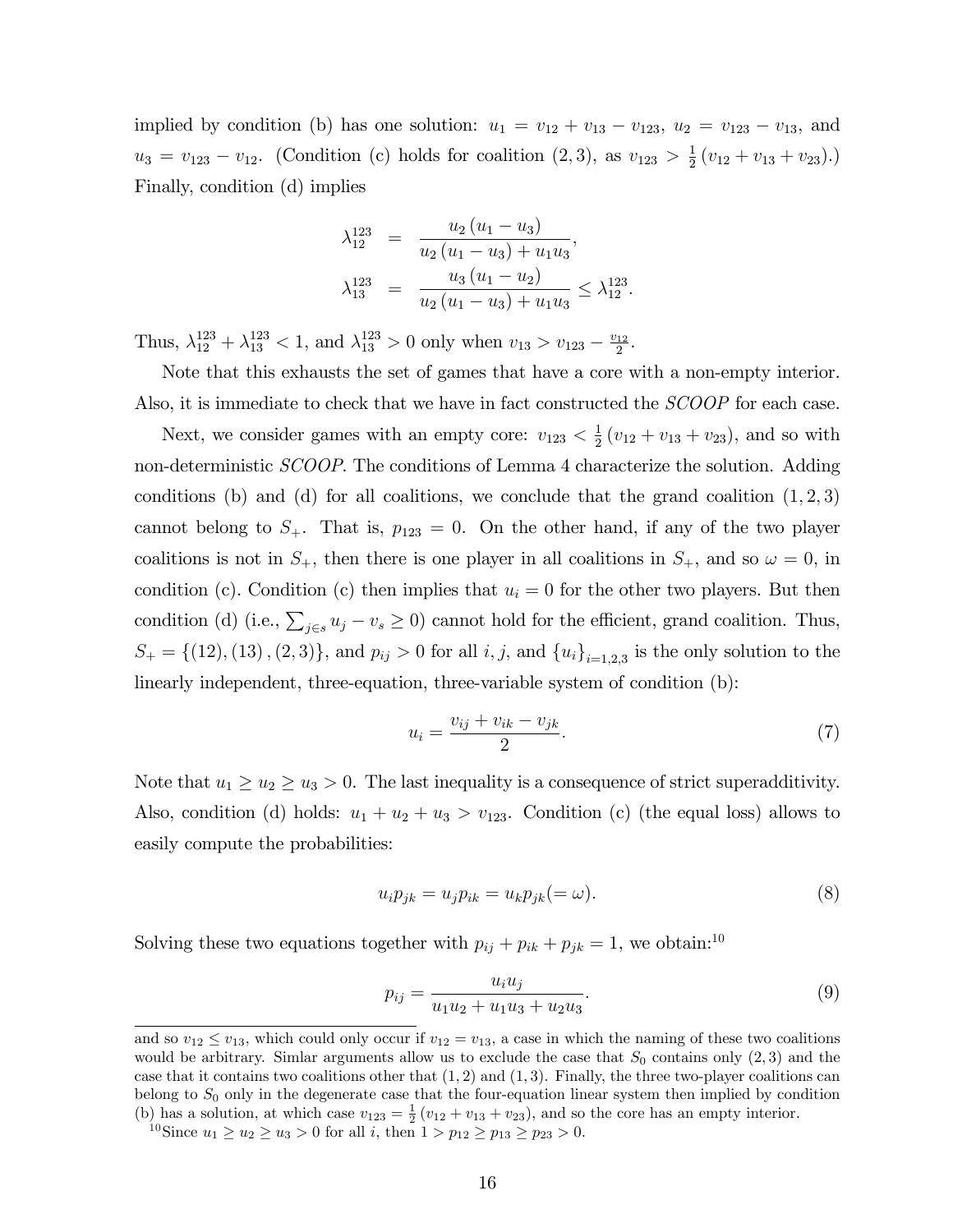As discussed in the previous section, in the frontier of these two regions,  $v_{123} =$ 1  $\frac{1}{2}(v_{12}+v_{13}+v_{23})$ , there are multiple *SCOOPs* that can be Pareto-ranked, and indexed by  $p_{123} \in [0, 1]$ . Payoffs are still given by equation (7) and probabilities of bilateral coalitions are equal to  $(1 - p_{123})$  times the probabilities given by equation (9).

Let us now consider the non-superadditive case,  $v_{12} > v_{123}$ . The grand coalition cannot belong to neither  $S_0$ , if the *SCOOP* is deterministic, nor  $S_+$ , if it is non-deterministic. Indeed, in the former case, the grand coalition cannot satisfy condition (b) of Lemma 3 if coalition  $e = (1, 2)$  does, since the grand coalition contains all players in e. For the same reason, the grand coalition cannot satisfy condition (b) of Lemma 4 unless it is the only coalition in  $S_+$  which, among other things, would contradict that the *SCOOP* is non-deterministic.

Thus, in the non-superadditive case, the *SCOOP* is almost trivial to compute, following the above procedure: (a) if  $v_{12} < v_{13} + v_{23}$ , then the *SCOOP* is non-deterministic and given by (7) and (9) above. If  $2v_{13} \ge v_{12} \ge v_{13} + v_{23}$ , then the *SCOOP* is deterministic,  $S_0 = \{(1,3)\}\$ , and so  $u_1 = v_{13}$  and  $u_2 = v_{12} - v_{13}$ , and otherwise, the *SCOOP* is deterministic and  $u_1 = u_2 = \frac{v_{12}}{2}$  $\frac{12}{2}$ .

Note that, in the non-superadditive case,  $v_{12} > v_{13} + v_{23}$  is the condition for the core to have a non-empty interior. That is,

#### **Remark 13** When  $n = 3$ , an efficient SCOOP exists if and only if the core is not empty.

This result means that, in the case  $n = 3$ , Property P1 is redundant: whenever the  $(interior of the) core is non-empty, Property P1 is satisfied. Indeed, if the interior of the$ core is non-empty, then there is at least one player who belongs to all coalitions in M. Thus, condition (3) for this player implies that the left hand side is strictly positive, and hence Property P1 holds.

For  $n > 3$ , even games that have a core with a non-empty interior may not have a deterministic SCOOP. The reason is that the core condition amounts to accepting that "all claims" can be realized with probability one —including claims that are mutually exclusive—. In contrast, the  $SCOOP$  requires the set of claims to be compatible. That is, that claims arise from a probability distribution over counterfactuals. The following (parametric) Öve-player example illustrates the failure of Property P1 and how such failure can be related to the inconsistency of counterfactuals:

**Example 14** Let  $n = 5$ , and suppose that only coalitions  $e = (1, 2, 3)$ ,  $s_1 = (1, 4, 5)$ , and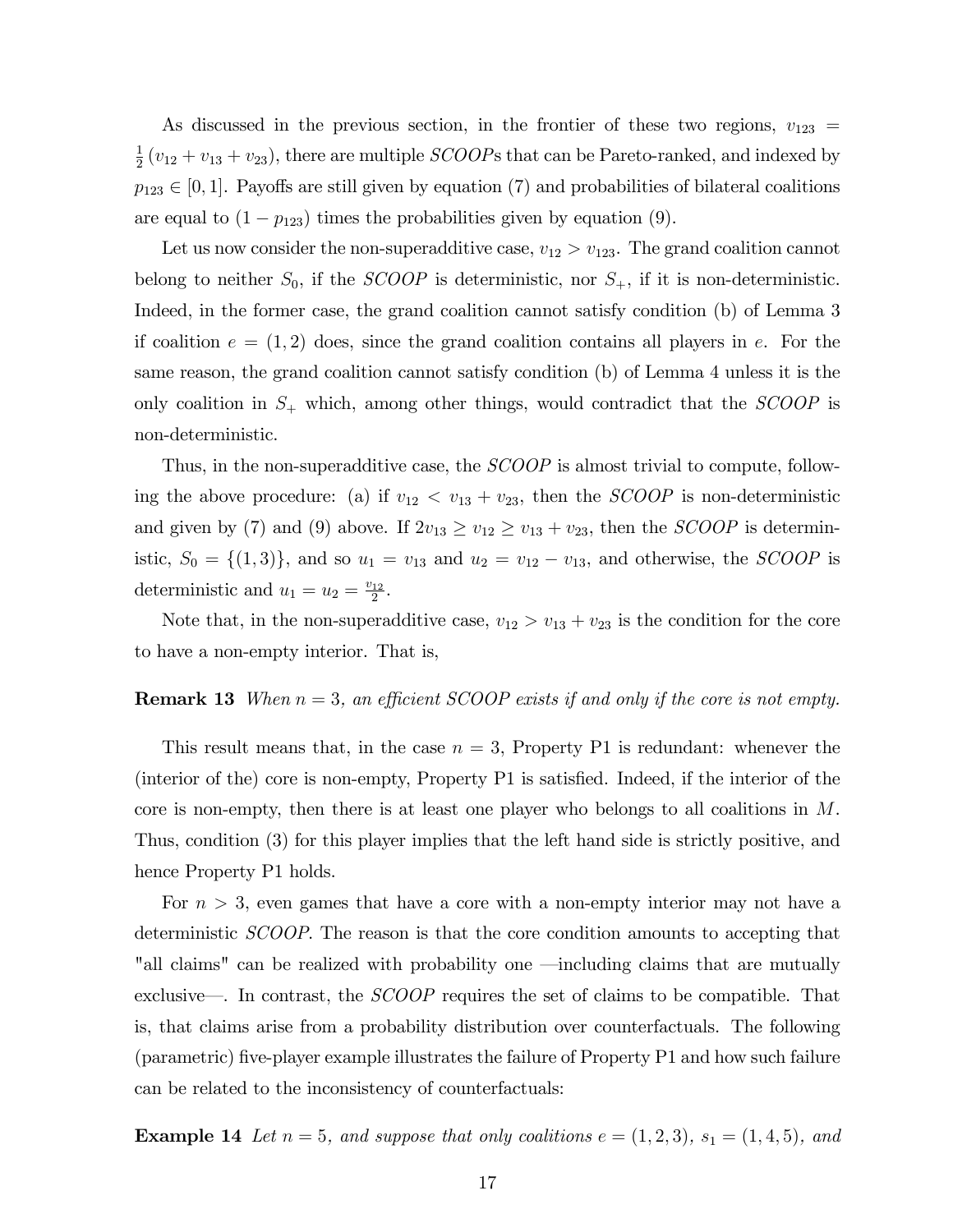$s_2 = (2, 4, 5)$  have positive worth:  $v_e = 1, v_{s_1} = v_{s_2} = \alpha \in \left(\frac{1}{3}\right)$  $\frac{1}{3}, \frac{1}{2}$  $(\frac{1}{2})$ . Note that the interior of the core is not empty.<sup>11</sup> Since  $\alpha > \frac{1}{3}$ , it is immediate that coalitions  $s_1$  and  $s_2$  must belong to  $S_0$  in a deterministic SCOOP. This implies that  $u_1 = u_2 = \alpha$  and  $u_3 = 1 - 2\alpha$ . The "conditional equal loss" property requires that

$$
u_1\left(1 - \lambda_{s_1}^e\right) = u_2\left(1 - \lambda_{s_2}^e\right) = u_3.
$$

That is,

$$
\lambda_{s_1}^e = \lambda_{s_2}^e = 3 - \frac{1}{\alpha}.
$$

Therefore, since  $\lambda_{s_1}^e + \lambda_{s_2}^e \leq 1$ , a deterministic SCOOP exists (if and) only if  $\alpha \leq \frac{2}{5}$  $rac{2}{5}$ . That is, the SCOOP is not deterministic if  $\alpha > \frac{2}{5}$ .

For an imputation to be in the core, which requires players  $4$  and  $5$  to obtain a payoff of 0, players 1 and 2 need be guaranteed at least  $\alpha$ , what they can get in their own alternative coalition. This is the "claim" they may put forward when negotiating with player 3, and so player 3 has to accept a payoff of  $1 - 2\alpha$ .

However, these two claims are themselves in conflict: if player 1's claim was to be taken at face value, it would mean that, unless an agreement in the coalition e was reached, player 1 would manage to secure coalition  $s_1$ . Then player 2 would have no claim herself, since if coalition  $s_1$  forms, then coalition  $s_2$  cannot succeed too!

In the SCOOP, the claims of all players in a coalition must be consistent, and so the combined "claim" of players 1 and 2 in negotiations to form  $(1, 2, 3)$  is at most  $\alpha$ . The rest of the worth  $v_e = 1$ , i.e., at least  $1 - \alpha$ , has to be divided among the three players in e if this coalition is to succeed with probability 1. That is, player 3 must obtain at least  $\frac{1-\alpha}{3}$ , which is more than  $1-2\alpha$  when  $\alpha > \frac{2}{5}$ . Thus, no core imputation can be the SCOOP in this case.

Also, if player 3 obtains at least  $\frac{1-\alpha}{3}$ , then players 1 and 2 combined cannot obtain more than  $1 - \frac{1-\alpha}{3}$ . Still, each must obtain at least  $\alpha$  in coalition  $(1, 2, 3)$  if this coalition is to form with probability 1. That is, for none of them to strictly prefer a feasible deal with players 4 and 5. Thus,  $1 - \frac{1-\alpha}{3}$  must be larger than  $2\alpha$ , which is only possible if  $\alpha \leq \frac{2}{5}$  $\frac{2}{5}$  (Property P1).<sup>12</sup>

 $11$ Property P1 can also fail in superadditive games with a non-empty core interior. CJ provide several examples. This example is simpler and thus can illustrate more transparently the role of consistent beliefs required by a  $PSN$ .

<sup>&</sup>lt;sup>12</sup>If  $\alpha > \frac{2}{5}$ , the computation of the (non-deterministic) *SCOOP* is straightforward. Obviously,  $u_1 = u_2$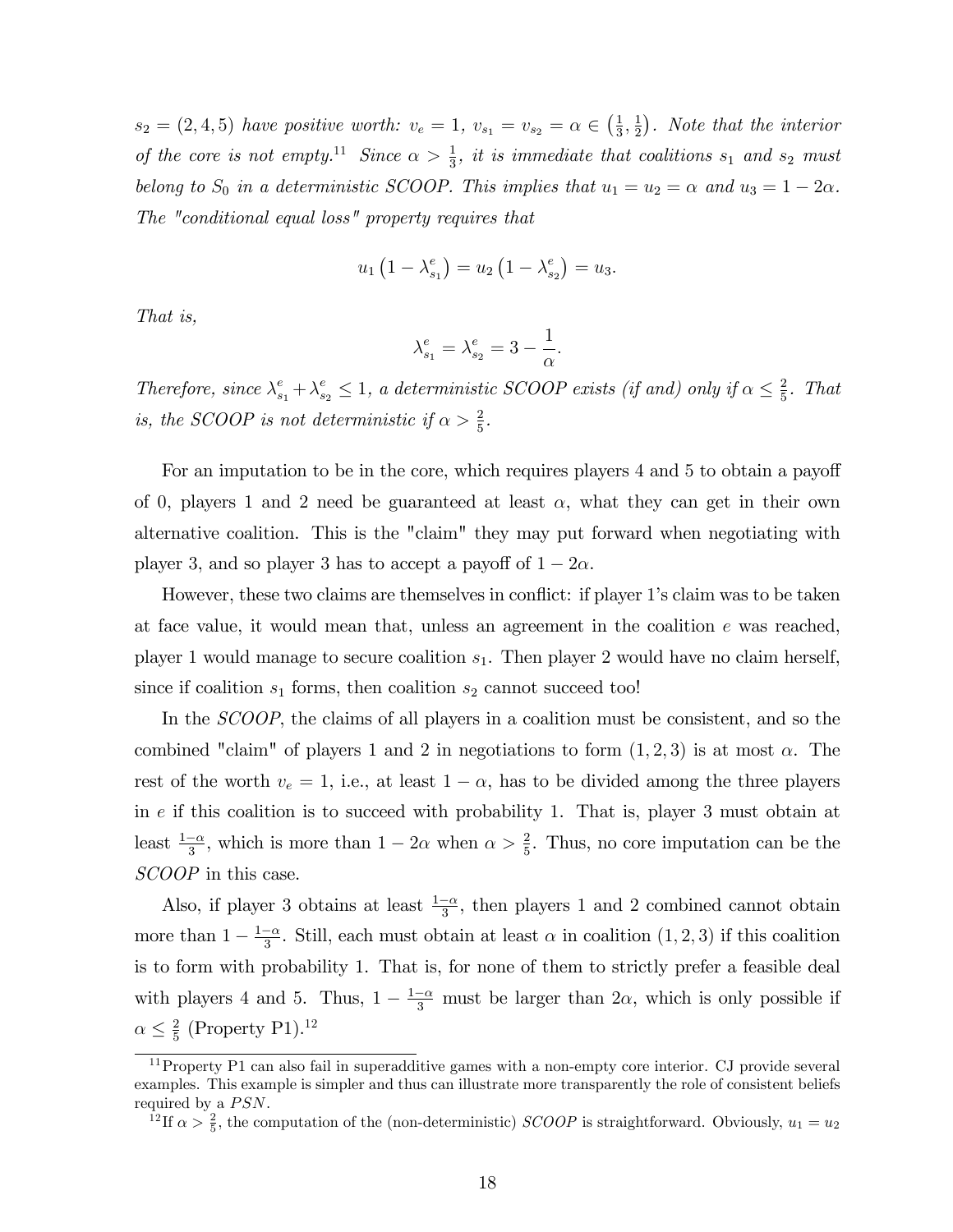Thus, the failure of Property P1 reflects the fact that sufficiently strong outside options may turn out to be non-credible in the negotiations of the efficient coalition. In order to examine this relation in more detail, consider again the solution to Program P. The payoff in the efficient coalition, the resource constraint  $(1)$ , may be understood to satisfy whatever implicit claims players bring to that coalition. These claims can only come from the  $\rightarrow$  binding  $\rightarrow$  constraints in (2). Suppose the worth of all these coalitions increase by a ó tinyó unit. If claims are consistent then the e§ect of that change on the total value of claims that players can bring to e cannot be larger than that unit. But then, the increase in the worth of the efficient coalition  $\text{---}$  the resource constraint— that is necessary for leaving the Nash product —the objective function— undiminished cannot be larger than this unit maximum increase in claims. And this is exactly the meaning of  $\sum_{s\neq e}\delta_s/\phi \leq 1$  $(Property P1).<sup>13</sup>$ 

As an additional look at the role of consistency of claims in the SCOOP, it is of interest to consider how the relative payoff of each player depends on the worth of coalitions she is part of, particularly when the SCOOP is non-deterministic. That is, how the consistent claims of each player depend on the value of their potential alternatives. Looking at the computations for the case  $n = 3$ , it is immediate that if the value of a coalition increases, then none of its members obtains a lower expected payoff. However, this again is not general when  $n > 3$ . Indeed, consider the following example:

**Example 15** Let  $n = 5$ , and suppose that only five three-player coalitions can generate a positive surplus:  $v_{123} = 1 + \Delta$ , with  $\Delta \in (0, 1)$ , and  $v_{145} = v_{245} = v_{134} = v_{235} = 1$ . (Note that each player belongs to three relevant coalitions, and if  $\Delta$  is very small then the value of these coalitions is very similar, and hence players are placed in a very symmetric position.) The core of the game is empty, so that the SCOOP is non-deterministic:  $S_+$ includes all five coalitions, and using condition (b) in Lemma 4,  $u_1 = u_2 = \frac{1+2\Delta}{3}$  $\frac{-2\Delta}{3}$ , and  $u_3 = u_4 = u_5 = \frac{1-\Delta}{3}$ . Using condition (c):  $p_{123} = \frac{1+8\Delta}{5+4\Delta}$ ,  $p_{145} = p_{245} = \frac{1+2\Delta}{5+4\Delta}$ , and

and  $u_4 = u_5$ . Moreover, if we let  $p_e = p$ , then  $p_{s_1} = p_{s_2} = \frac{1-p}{2}$ . Hence, using conditions (b) and (c) in Lemma 4,  $u_1 = u_2 = \frac{2}{5}$ ,  $u_3 = \frac{1}{5}$ ,  $u_4 = u_5 = \frac{\alpha}{2} - \frac{1}{5}$ , and  $p = \frac{2}{5\alpha}$ : the "excess value" of the outside claims  $(\alpha - \frac{2}{5})$  go to players 4 and 5, who can now obtain a positive payoff. That reduces the share of players 1 and 2 in these coalitions, which makes their claims in the efficient coalition consistent. As  $\alpha$  increases players 1 and 2 obtain the same payoff conditional on success, but a lower probability of success. Since coalitions  $s_1$  and  $s_2$  become more relevant, their probability of success increase. And since  $q_i = 1 - p_{s_j}$ ,  $i, j = 1, 2, i \neq j$ , a higher value of  $\alpha$  implies a lower value of  $q_1 = q_2$ .

 $13$ In other words, this notion of consistent claims implies that a probability distribution can be constructed by assigning probabiity  $\frac{\delta_s}{\phi}$  to coalitions that bind in (2) and imputing zero value to claims in any other coalition.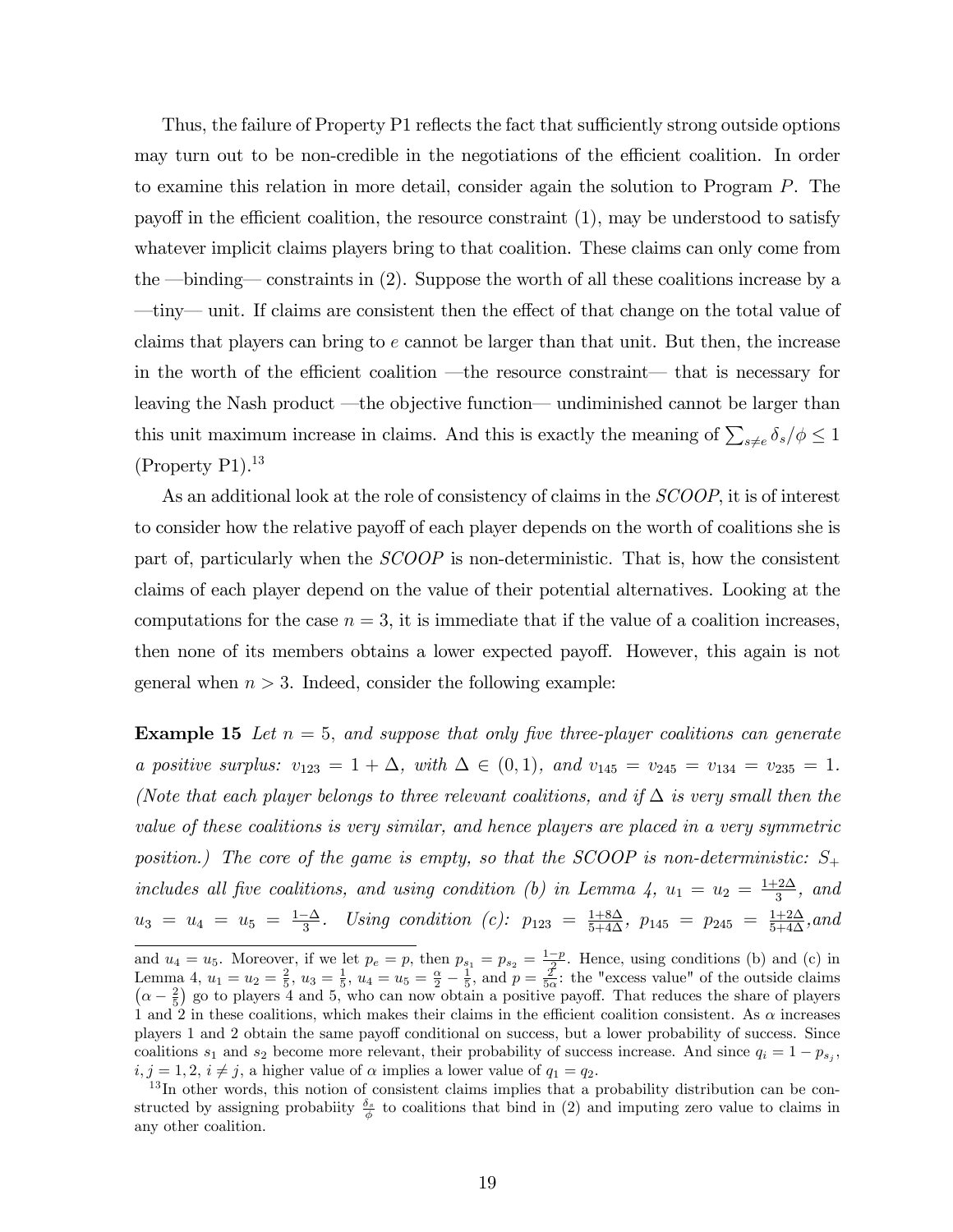$p_{134} = p_{235} = \frac{1-4\Delta}{5+4\Delta}$ , so that  $q_1 = q_2 = 3\frac{1+2\Delta}{5+4\Delta}$ , and  $q_3 = q_4 = q_5 = \frac{3-4\Delta}{5+4\Delta}$ . If  $\Delta$  increases, then both  $u_1 = u_2$  and  $q_1 = q_2$  increase and hence players 1 and 2 are better off. However,  $u_3$  and  $q_3$  both decrease. Hence, a higher value of  $v_{123}$  benefits two of its members but hurts the third.<sup>14</sup>

Such  $\rightarrow$  dt first glance, perhaps counterintuitive— result reflects the key role of complementary coalitions in  $S_+$ . In the efficient coalition, (123), players 1 and 2 are the strong players, in the sense that they can also form their complementary coalitions, (145) and (245), respectively. That is, each of them can also form a coalition with the players absent in the efficient coalition,  $4$  and  $5$ . In contrast, player  $3$  is a weak player in the efficient coalition since the value of her complementary coalition,  $(345)$ , is zero. As  $v_{123}$ increases, the bargaining position of players 1 and 2 vis-a-vis players 4 and 5 in their respective coalitions with them, improves.<sup>15</sup> Thus, players 1 and 2 must gain  $\text{---}$  in terms of payoff conditional on the coalition succeeding—whatever players 4 and 5 loose in those coalitions, which is more than each player 4 and 5 alone loose. In contrast, player 3ís alternative coalitions include one of her partners in the efficient coalition, the strong players  $i = 1, 2$ , together with only one weak player  $j = 4, 5$ . Thus, since player i gains more than player j loose, player 3 must also looses in those coalitions  $(i3j)$ .<sup>16</sup>

Player 3 not only looses in terms of payoff conditional on being in the succeeding coalition: the equal loss property in fact requires that  $q_1 = q_2$  increase and  $q_3 = q_4 = q_5$ decrease. That is, player  $3$  —and players 4 and  $5$ — unambiguously looses as a result of an increase in the worth of a coalition she is part of!

# 5 A non-cooperative approach

What kind of non-cooperative bargaining protocol would implement the *SCOOP* as its unique equilibrium outcome? Small variations of the most popular protocols in the recent bargaining literature (in which agreements to form coalitions are irreversible) are not likely to do the job. In most of these protocols one player, who is chosen using an exogenous random device, proposes a particular coalition and how to share its value. Next, the

 $14$  If the value of any of the other coalitions increases then the comparative static results are analogous. For instance, if  $v_{235}$  increases then player 2 looses because she is the weak player  $(p_{124} = 0)$ .

 $15$  In particular, players 1 and 2 must gain the same amount that is lost by players 4 and 5 together:  $du_1 = du_2 = -(du_4 + du_5)$ . Since the position of players 4 and 5 is symmetric, we have that  $du_4 = du_5$ and hence  $du_1 = du_2 = -2du_4 = -2du_5$ .

<sup>&</sup>lt;sup>16</sup>Since  $du_1 + du_3 + du_4 = 0$  and  $du_1 = -2du_4$ , then  $du_3 = du_4 = -\frac{1}{2}du_1$ .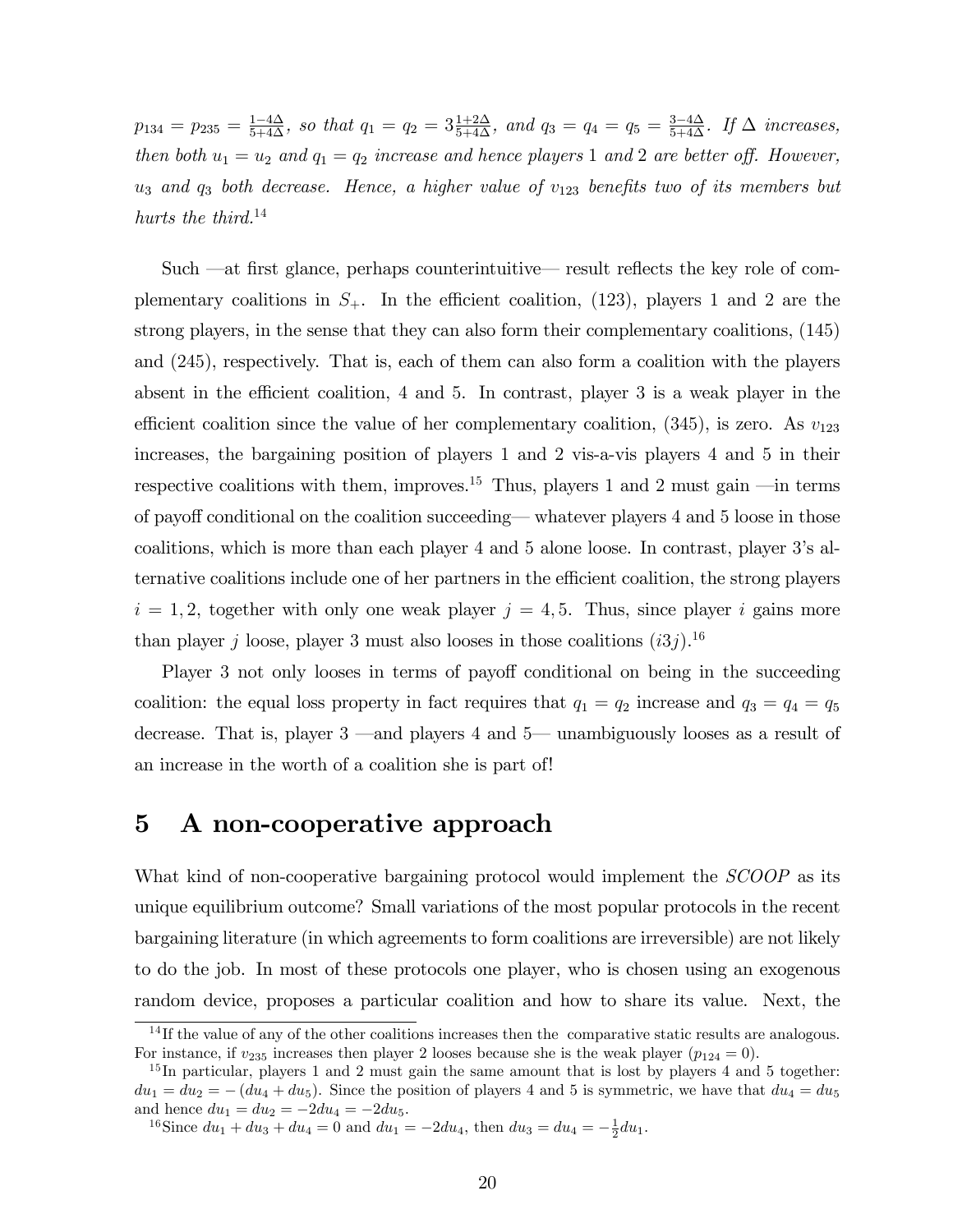members of this coalition accept or reject the offer. Protocols vary depending on the consequences of rejections. In the rejector-proposes protocol (Chaterjee et al. 1993), the first player who rejects the offer becomes the next proponent. In the *random-proponent* protocol (CJ), if an offer is rejected the game moves to the next period, and the proponent is chosen again according to the random device used at the beginning. The specific initial random device affects the distribution of bargaining power beyond the fundamentals of the bargaining problem, and hence has a remarkable impact on individual payoffs and the probabilities of success of the different coalitions. It will be useful to illustrate this point by means of an example.

Consider a simple version of the three-player, three-cake problem where  $v_{123} = 0$ ,  $v_{12} = 1, v_{13} = v_{23} = \alpha \in (0, 1)$ . If we use the random-proponent protocol with a uniform initial probability distribution,  $\alpha \in (0.4, 0.7)$ , and large discount factor, then there is an equilibrium in which the probability of success of the efficient coalition  $(1, 2)$  is two thirds, precisely the probability that one of its members is selected as the proponent. Moreover, payoffs conditional on the success of any coalition are also independent of  $\alpha$  (within that range). Thus, the random device introduces a great deal of rigidity: large changes in the fundamentals of the bargaining problem do not affect the prediction.

Moreover, in such an equilibrium there is a one third chance that an inefficient coalition succeeds. But when  $\alpha \in (0.4, 0.5)$  the core is not empty and Property P1 holds, and so in this range there is also an efficient equilibrium. Thus, we conclude that this protocol is unable to make a unique prediction.

The rejector-proposes protocol introduces exogenous rigidities similar to the ones discussed above. <sup>17</sup>

We would argue that a sensible protocol should have predictions that are not hostage to exogenous, unjustified moves by Nature and instead respond to the primitives of the problem. One step in the right direction can be made by separating the determination of the winning coalition and the sharing of the value of a coalition. More specifically, consider the following bargaining game, that takes place over time:  $t = 0, 1, 2, ...$  (infinite horizon). All players discount the future using the same discount factor,  $\delta$ . In period  $t = 0$ :

#### 1. SELECTING THE COALITION

 $(1.1)$  Nature selects one player, i, using a probability distribution  $\mu$  on N. Player i

<sup>&</sup>lt;sup>17</sup>Also, it is well known (See, for instance, Proposition 3 in CJ), that such a protocol makes the implementation of the efficient coalition more difficult.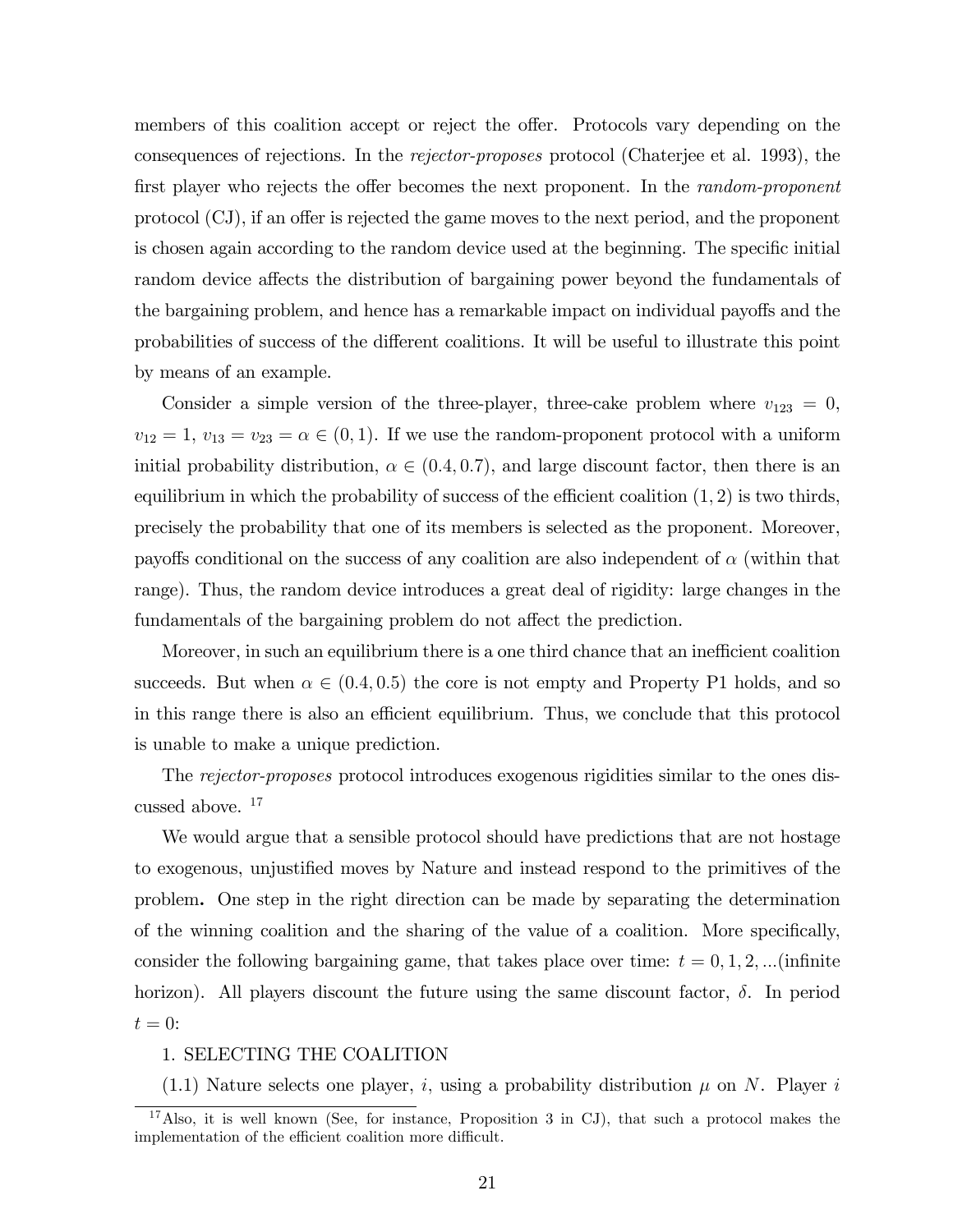proposes a coalition, s:

(1.2) All other players involved in coalition s must accept or reject in sequence. a) If all players accept, the game moves to  $(2)$ . b) The first player that rejects becomes the proponent in (1) in the next period.

#### 2. SHARING THE VALUE OF THE COALITION

 $(2.1)$  Nature selects one of the members of coalition s, say j, as the proponent, using a uniform probability distribution. Player j makes a proposal to divide  $v_s$ .

(2.2) Players in s accept or reject in sequence. a) If all accept, then the proposal is implemented and the game ends. Otherwise, the game moves to the next period and starts fresh at (1.1).

If no agreement has been reached at the beginning of period  $t$ , then players continue bargaining using the protocol in  $t = 0$ , unless an offer was rejected in stage 1.2 of period  $t-1$ . In the latter case, the first player who rejected the offer is the current proponent in stage 1.1.

This describes a family of protocols, one for each probability distribution  $\mu$ . Our results below show that there is one "protocol", that is, a distribution  $\mu$ , that asymptotically  $$ as  $\delta \rightarrow 1$  implements the *SCOOP*. Moreover, any protocol  $\mu$  for which a  $\rightarrow$  subgame perfect, Markov— equilibrium exists does so. We begin with this latter result.

**Proposition 16** Suppose there exists  $\delta \in (0, 1)$  such that the protocol  $\mu$  has a subgame perfect, Markov equilibrium for  $\delta > \underline{\delta}$ . Then the outcomes of any selection of equilibria converge to the SCOOP.

A formal proof of this result is in the appendix. Here, we offer a heuristic proof for the perhaps less intuitive— case where the limiting equilibrium puts positive probability on more than one coalition.

Let  $\delta$  be given, and denote the  $\text{--}$  equilibrium, continuation— payoff of player j by  $U_j$ . Whoever is the proponent in stage 2.1, say player *i*, will obtain a premium of  $v_s - \sum_{j \in s} \delta U_j$ , above her minimum payoff,  $\delta U_i$ , if that premium is positive. Thus, all players in  $r \in$  $\arg \max_{s} \omega_s \equiv \frac{1}{n_s}$  $n<sub>s</sub>$  $(v_s - \sum_{j \in s} \delta U_j)$  will be eager to accept this coalition if proposed in stage 1.1. Moreover, any player in any such coalition will reject in 1.2 any other coalition unless it is characterized by a  $\omega_s$  sufficiently close to  $\omega_r$ : they can always wait to the next period and propose coalition  $r$ . Since any other coalition will have at least one player in  $r$ , that means that all coalitions that are accepted with positive probability must be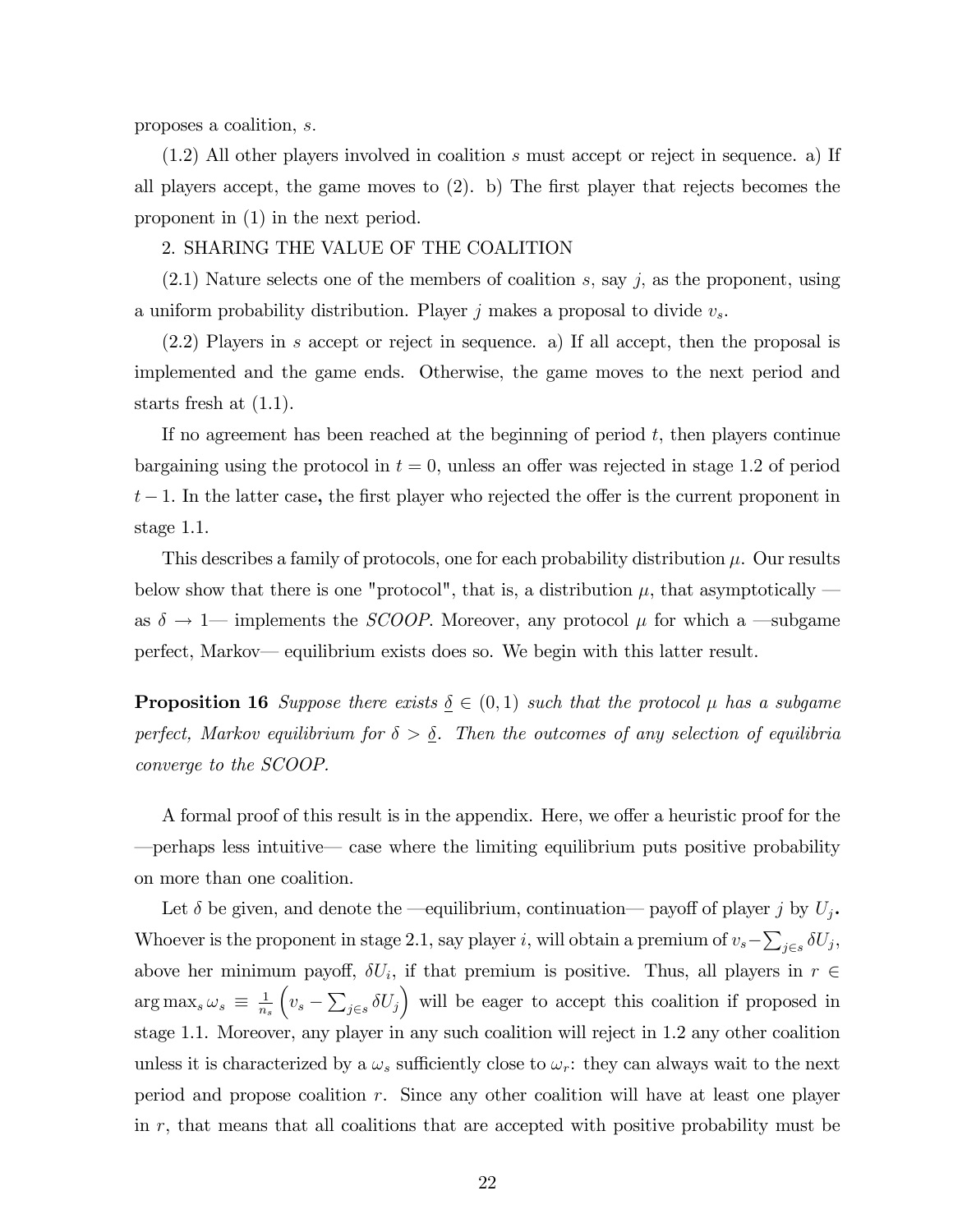characterized by "sufficiently similar" values of  $\omega_s$ . In fact, discounting is the only reason why any difference may be accepted. As  $\delta \to 1$ , this reason disappears, and so in the limit all coalitions that succeed with positive probability must be characterized by the same  $\omega^*$ . That is, all of them must give the same payoff to player i,  $x_i = U_i + \omega^*$ .

On the other hand, if  $q_i$  is the equilibrium probability that player i is a member of the winning coalition, then as  $\delta \to 1$ ,  $U_i$  approaches  $q_i x_i$ . Then, for any player who belongs to a coalition with a positive probability of success,  $\omega^* = x_i - U_i = (1 - q_i)U_i^{18}$  Then, for this case, and given Remark 12, the probabilities and payoffs must be those of the SCOOP, if the game lies in the interior of Region II.

Next, we show that there exist protocols with Markov equilibria, and so protocols that implement the SCOOP

**Proposition 17** There exist protocols  $\mu$  such that for  $\delta$  sufficiently large, a subgame perfect, Markov equilibrium exists. Thus, asymtotically, the equilibrium outcome is the SCOOP.

The proof can be found in the appendix. It uses an approach in line with that used for the proof of Theorem 2 to prove, first, that there exist probability distributions over coalitions proposed and accepted in 1.1 and payoffs that are consistent with equilibrium for sufficiently large  $\delta < 1$ . Once these probability distributions are obtained, it is shown that there are mixing probabilities for each player over their proposals in 1.1, and "protocols", that is, Nature's probabilistic choice of who proposes in 1.1,  $\mu$ , that result in those distributions over proposed and accepted coalitions. The approach underlines both the uniqueness of equilibrium outcomes and the continuum of protocols  $\mu$  that, for a given cooperative game  $(N, \{v_s\}_{s \in S})$ , asymptotically implement this unique outcome.

Thus, and returning to the discussion of rigidities, as long as a stationary equilibrium is possible, players' strategies in stage 1.1 will adjust to the protocol  $\mu$  so that the equilibrium outcome will always coincide with our prediction, the SCOOP. That is, generically, small changes in the original protocol  $\mu$  —the exogenous part— do not result in changes in the prediction, but in changes in behavior (proposals) so that the outcome remains unchanged, even when the prediction is probabilistic. On the contrary, small changes in

<sup>&</sup>lt;sup>18</sup>If no coaltion forms with probability 1, then  $\omega^* > 0$  unless we have an uninteresting case where some players are in all coalitions forming with probability 1 and the rest have all payoff zero. These are the cases that we exclude with the assumption of only one efficient coalition.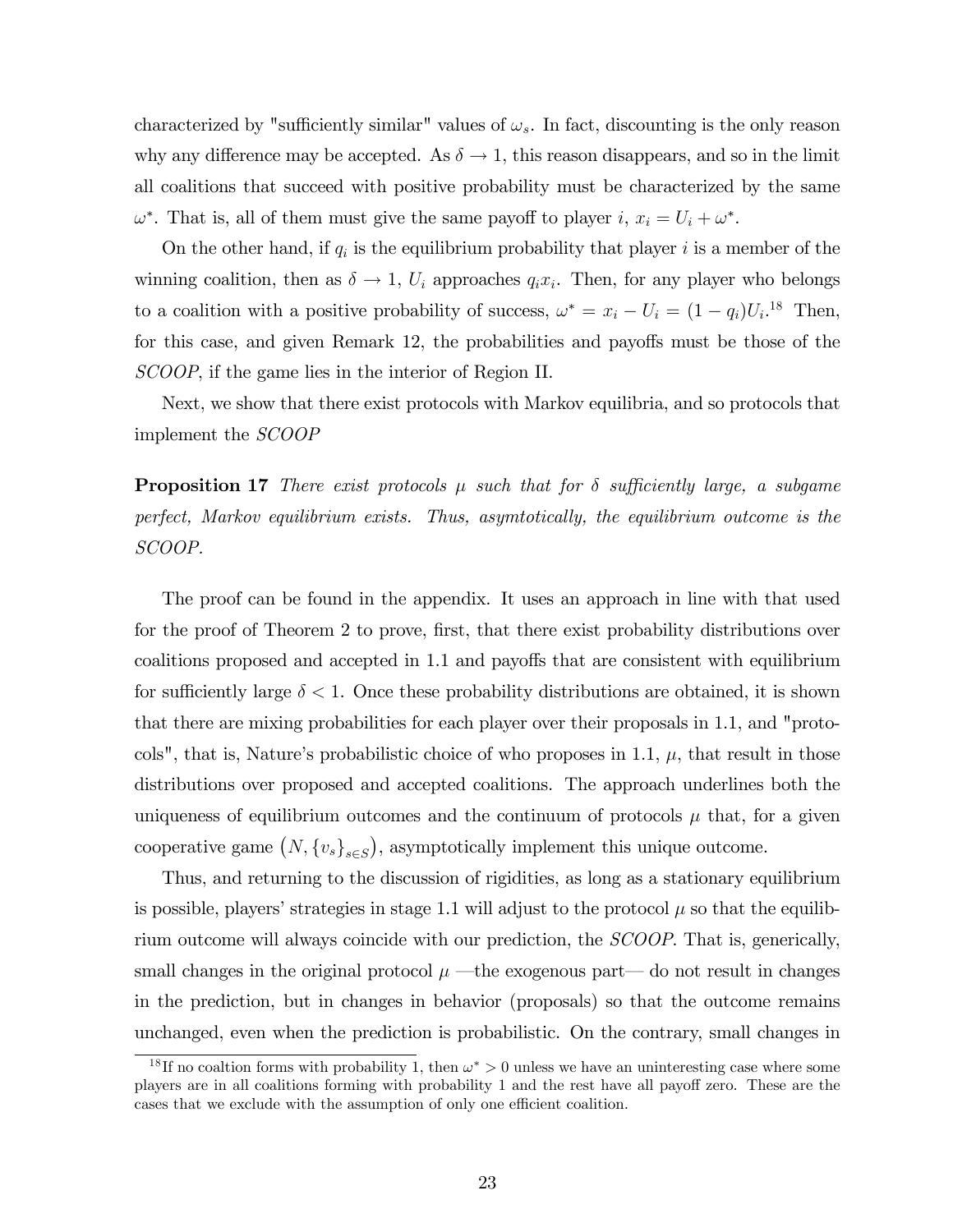$\rightarrow$  relevant $\rightarrow$  primitives, like the worth of coalitions in  $S_+$  or  $S_0$  do change these predictions. This is in contrast with traditional protocols, as we have discussed above and, we argue, something that should be considered a check of whether the protocol is sufficiently flexible to not restrict the outcome of the game.

The protocol could be extended with the aim of **An alternative approach would** be to attempt to endogenizing  $\mu$ . Given the above result, it is natural to expect a consensus among all players to emerge before stage 1.1. For instance, instead of assuming that Nature chooses a proponent in stage 1.1 using an exogenous random device, we could assume that, at the beginning of stage 1.1 all players simultaneously submit a probability distribution over proponents,  $\mu_i$ . If there is unanimity, i.e.,  $\mu_i = \mu$  for all  $i \in N$ , then Nature uses such a random device to select the proponent. Otherwise, the game moves to the next period. Clearly, the unique stationary equilibrium of such an extended protocol asymptotically implements the SCOOP.

# 6 Concluding remarks

We have restricted attention to games in which all coalitions with a positive surplus involve more than one half of all players. When interested in studying games without externalities, it is natural to start focusing on this case since requiring that more than half of players are part of a relevant coalition trivially implies that only one coalition can be formed. Clearly, the problem of forming multiple coalitions is different and poses new questions. We can relax this restriction on coalition size, but still assume (following CJ) that only one coalition can be formed. That is, if a first coalition has formed, the value of all other coalitions becomes zero, which is an extreme specification of externalities. In this case, the SCOOP can still be a reasonable prediction. In particular, the SCOOP also exists for these games. In fact, Theorem 2 applies independently of any restriction on coalition sizes. However, we loose (generic) uniqueness. Such multiplicity can be illustrated using the following example.

**Example 18**  $N = 5$ ,  $v_N = 1$ ,  $v_{12} = v_{34} = \alpha \in \left(\frac{1}{3}\right)$  $\frac{1}{3}, \frac{1}{2}$  $(\frac{1}{2})$ , and  $v_s = 0$  for any other s. A unique deterministic SCOOP exists if  $\alpha < \frac{4}{9}$ . However, if  $\alpha > \frac{4}{9}$ , there exists a continuum of non-deterministic SCOOP, one for each pair  $(p_{12}, p_{34})$  satisfying  $p_{12} + p_{34} = 1$ , and so that  $p_{12}$  and  $p_{34}$  are higher than a minimum threshold  $\Omega$ .<sup>19</sup> All these SCOOP share the

<sup>&</sup>lt;sup>19</sup>The value of this threshold is  $\Omega(\alpha) = \frac{2(1-\alpha)}{5\alpha}$ . Note that if  $\alpha > \frac{4}{9}$  then  $\Omega < \frac{1}{2}$ .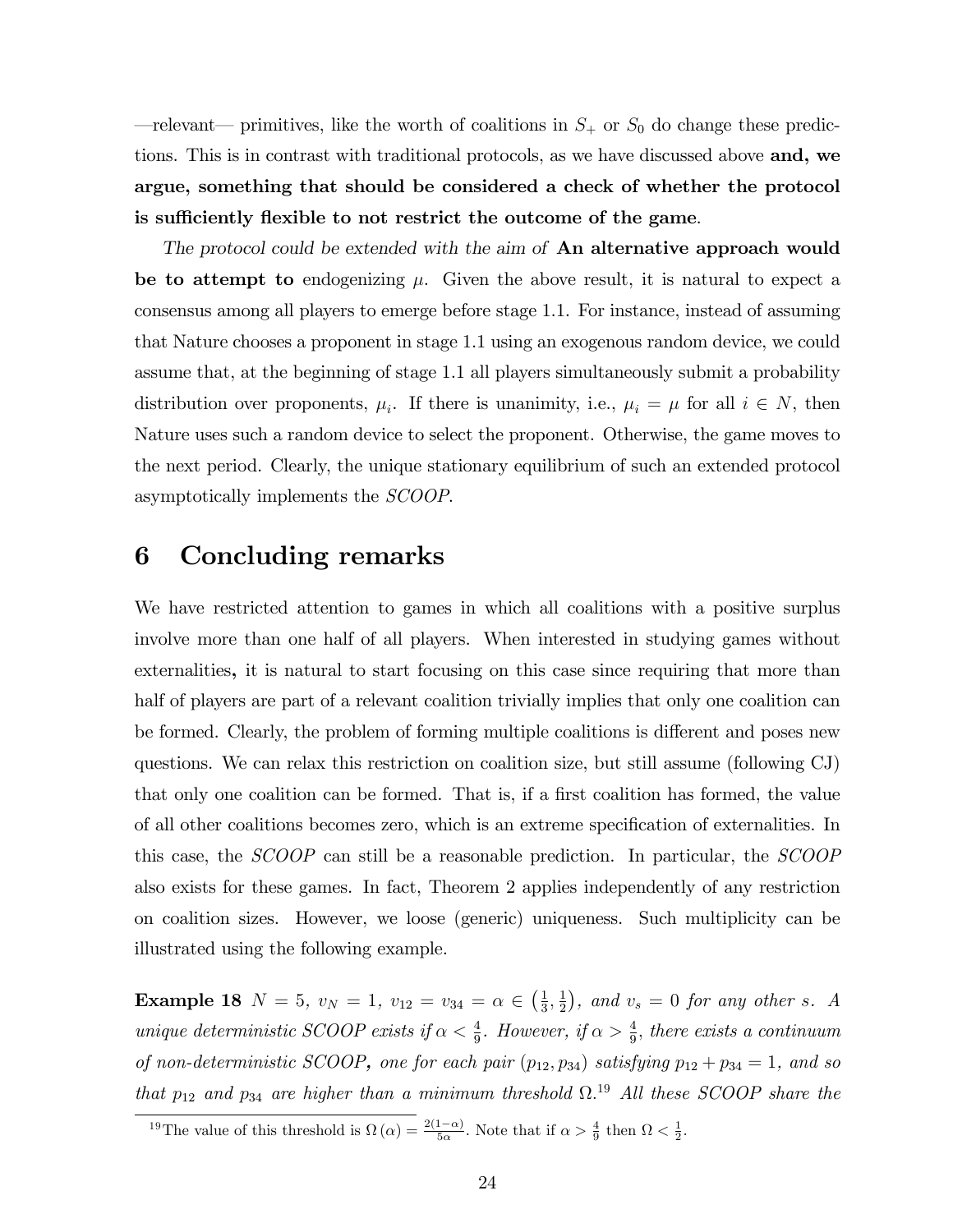same payoffs in the coalitions with positive probability of success:  $u_1^{12} = u_2^{12} = u_3^{34} = u_4^{34} =$  $\alpha$  $\frac{\alpha}{2}$ . Also, part (iii) of the definition of a SCOOP implies that players 1 to 4 must expect a payoff in the grand coalition lower than  $\frac{\alpha}{2}$ , which is equivalent to  $p_{12}$  and  $p_{34}$  being higher than  $\Omega$ .

If coalitions with less than one half of players are sufficiently attractive, like in the previous example, then we can have two coalitions with positive probability of success that do not share any player. In this case, the SCOOP does not necessarily satisfy the equal loss property, which uniquely pinned down the probability distribution when  $n_s > \frac{N}{2}$  $\frac{N}{2}$ . Another way of putting it is that, in the absence of the equal loss property, the SCOOP is no longer the CNBS of a modified game that is uniquely defined.

# 7 References

Aghion, P., and P. Bolton (1987), Contracts as a Barrier to Entry. American Economic Review,  $77(3)$ ,  $388-401$ .

Aumman, R., and J. Dreze (1974), Cooperative GAmes with Coalition Structures. International Journal of Game Theory,  $3(4)$ ,  $217-237$ .

Bennett, E. (1997), Multilateral Bargaining Problems. Games and Economic Behavior,  $19(2)$ ,  $151-179$ .

Binmore, K. (1985), Bargaining and Coalitions. Chapter 13 in Game-Theoretic Models of Bargaining, Alvin Roth (editor). Cambridge: Cambridge University Press, 269-304.

Burguet, R., and R. Caminal (2015), Bargaining Failures and Merger Policy. *Interna*tional Economic Review 56(3),  $1019-1041$ .

Chatterjee, K., B. Dutta, D. Ray, and K. Sengupta (1993), A Noncooperative Theory of Coalitional Bargaining. Review of Economic Studies, 60, 463-470.

Compte, O. and P. Jehiel (2010), The Coalitional Nash Bargaining Solution. Econometrica, 78 $(5)$ , 1593–1623.

Hart, S. and A. Mas-Colell (1989), Potential Value and Consistency. Econometrica  $57(3)$ ,  $589-614$ .

Highham, J. (1990), Analysis of the Cholesky decomposition of a semi-definite matrix, in Reliable Numerical Computation, M. G. Cox and S. Hammarling, eds., Oxford University Press, pp.  $161-185$ .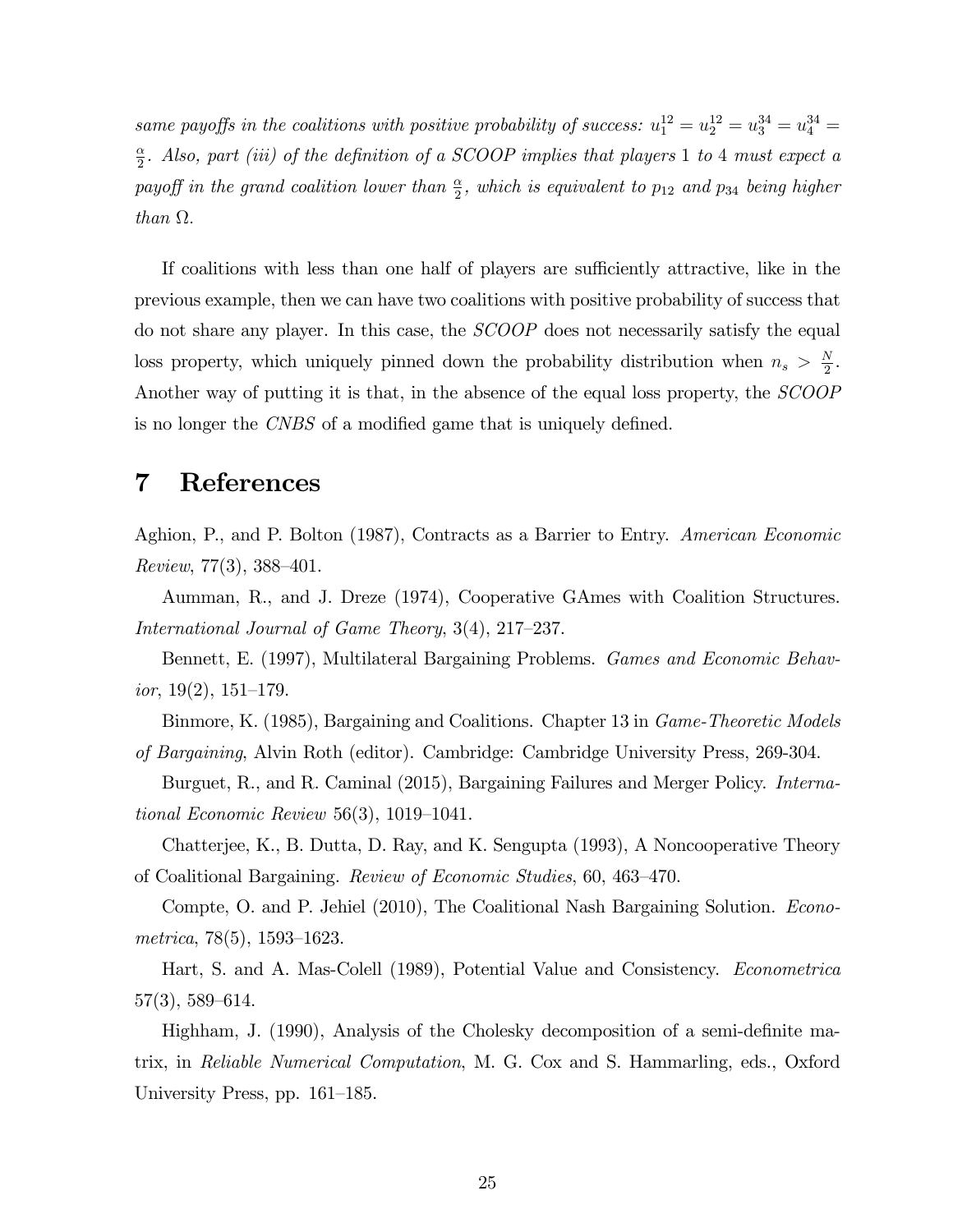Peleg, B. (1986), "On the Reduced Game Property and its Converse", *International* Journal of Game Theory  $15(3)$ ,  $187-200$ .

Segal, I. R., and M. D. Whinston (2000), Exclusive Contracts and Protection of Investments. RAND Journal of Economics,  $31(4)$ ,  $603-633$ .

Sobolev, A. I. (1975), A characterization of optimality principles in cooperative games by functional equations. Mathematical Methods in the Social Sciences  $6, 94-151$  (in Russian).

# 8 Appendix

### 8.1 Proof of Theorem 2

Given a vector  $\mathbf{p} = \{p_s\}_{s \in S}$ , consider the equation

$$
\mathbf{B} \cdot \mathbf{x} = -\mathbf{p} \cdot \mathbf{v} \cdot \mathbf{1},\tag{10}
$$

where **1** is the vector of dimension *n* with all components equal to 1,  $\mathbf{v} = \{v_s\}_{s \in S}$  and **B** is the  $n \times n$  matrix whose element  $b_{ij} = -1$  if  $i \neq j$  and

$$
b_{ii}=n(1-q_i)-1,
$$

where  $q_i = \sum_{s \ni i} p_s$ . Let  $\Delta^{\varepsilon}$  denote the convex, compact set

$$
\Delta^{\varepsilon} = \left\{ \mathbf{p} \in \Delta : p_r \geq \varepsilon \,\,\forall r \in S \right\}.
$$

where  $\Delta$  is the simplex in  $\mathbb{R}^{|S|}$ . Also, let  $\Delta^{\cup} = \cup_{\varepsilon > 0} \Delta^{\varepsilon}$ , and let

$$
\Delta^{q} = \left\{ \mathbf{p} \in \Delta : q_{i} < 1 \ \forall i \in N \right\}.
$$

Note that  $\Delta^{\cup} \subset \Delta^q$ . We first prove the following lemma.

**Lemma 19 B** is invertible in  $\Delta^q$ . Thus, (10) defines  $\mathbf{x}(\mathbf{p})$  as an implicit, differentiable function in  $\Delta^q$ .

**Proof.** Let  $b_i$  denote the  $i^{th}$  diagonal element of **B**. Substract the last row from all other rows of the matrix. The resulting matrix has zeros in all components of the rows 1 through  $n-1$  except in the diagonal and in the last column. On row i, the diagonal element is  $b_i + 1$ , and the element in the last column  $-(b_n + 1)$ . Now multiply each row *i*, from 1 through  $n-1$ , by  $\frac{1}{b_i+1}$  and add all of them to row n. We then have a triangular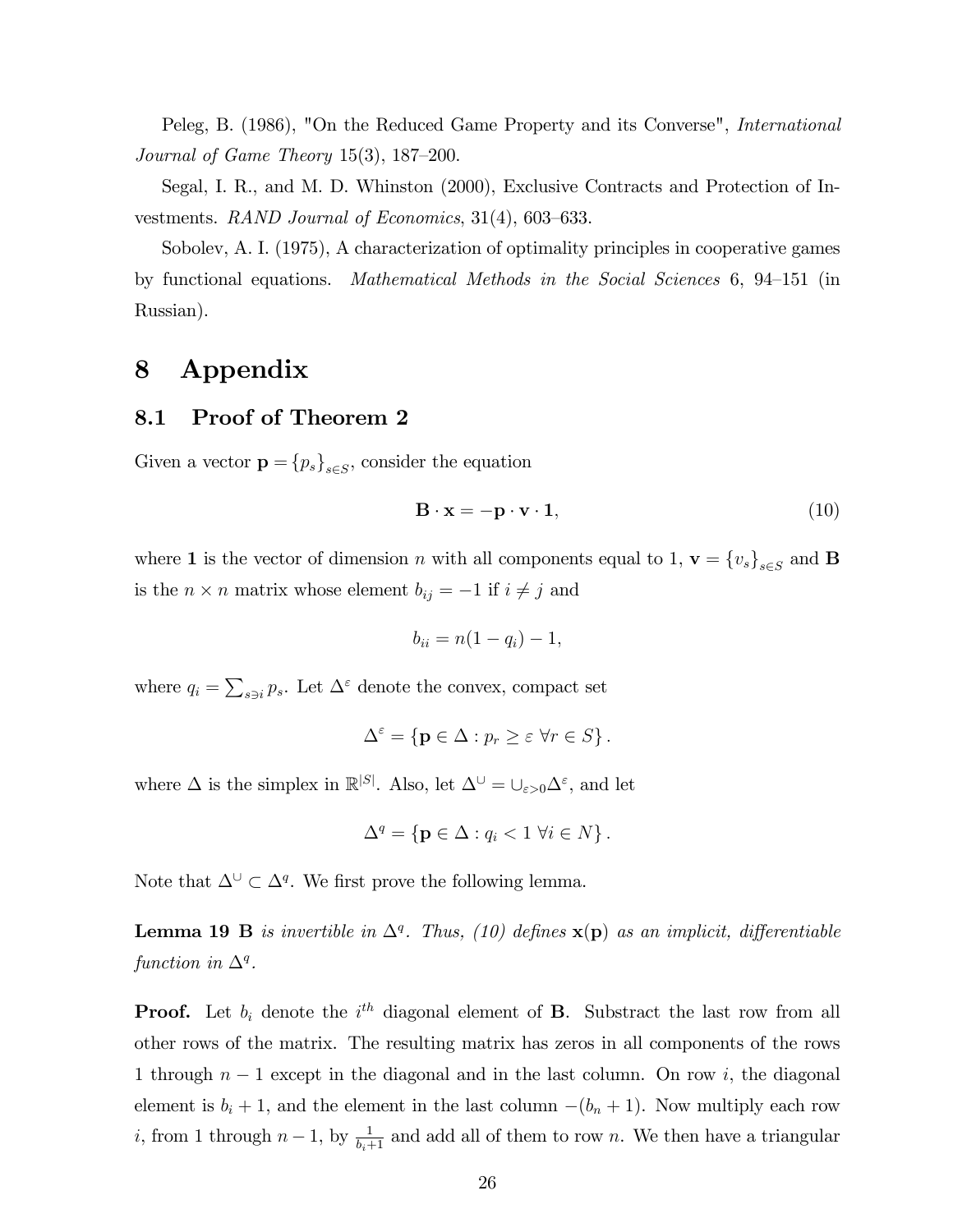matrix (all components below the diagonal are zeroes). Thus, the eigen values of this matrix are the elements of the diagonal:  $b_i + 1 = n(1 - q_i)$  for each  $i < n$  and

$$
b_n - (b_n + 1) \left[ \sum_{i \neq n} \frac{1}{b_i + 1} \right]. \tag{11}
$$

This eigen value is also non-zero. Indeed, we can write (11) as

$$
(b_n + 1) \left[ \frac{\prod_{i=1}^n (b_i + 1) - \sum_{i=1}^n \prod_{j \neq i} (b_j + 1)}{\prod_{i=1}^n (b_i + 1)} \right]
$$
  
= -(1 - q<sub>n</sub>)  $\sum_{i=1}^n \frac{q_i}{1 - q_i} < 0$ 

Since this matrix is obtained by row operations on B, we conclude that B also has a non-zero determinant.

Note that  $x_i(\mathbf{p})(1 - q_i)$  is the same for all players, and equals

$$
w = \frac{\sum_{j} x_j(\mathbf{p}) - \mathbf{p} \cdot \mathbf{v}}{n}.
$$
 (12)

Also, we construct another function,  $\mathbf{z}: \Delta^q \to \mathbb{R}^{|S|}$ , based on  $\mathbf{x}$ , and defined as  $z_s(\mathbf{p}) =$  $\sum_{i\in s} x_i(\mathbf{p}) - v_s$ .  $\mathbf{z}(\mathbf{p})$  satisfies an important property: for any  $\mathbf{p} \in \Delta^q$ ,  $\mathbf{p} \cdot \mathbf{z}(\mathbf{p}) = 0$ . Indeed, adding the  $n$  equations in  $(10)$ ,

$$
\sum_{s\in S} p_s \left( \sum_{i\in s} x_i(\mathbf{p}) - v_s \right) = \sum_{i\in N} q_i x_i(\mathbf{p}) - \mathbf{p} \cdot \mathbf{v} = 0.
$$

As a consequence, we cannot have that  $z_s(\mathbf{p}) > 0$  for all  $s \in S$ . Also, by the same argument, we cannot have that **p** positive weight only on s such that  $z_s(\mathbf{p}) < 0$ .

To complete the definition of  $\mathbf{x}(\mathbf{p})$  and  $\mathbf{z}(\mathbf{p})$  for the case  $\mathbf{p} \in \Delta - \Delta^q$ , consider any sequence  $\{p(l)\}\to p$ , and define  $\mathbf{x}(p) = \lim_{l} \mathbf{x}(p(l))$  and  $\mathbf{z}(p) = \lim_{l} \mathbf{z}(p(l))$ . Note that every point of  $\Delta$  is a limit point of  $\Delta^q$  and **x** is continuous, so this continuous extension is well defined. Also, note that  $\mathbf{p} \cdot \mathbf{z}(\mathbf{p}) = 0$  even for  $\mathbf{p} \in \Delta - \Delta^q$ .

Using these functions, and for arbitrary, given  $\varepsilon > 0$ , we construct a correspondence  $h: \Delta^\varepsilon \twoheadrightarrow \Delta^\varepsilon$  as follows:

$$
h_{\varepsilon}(\mathbf{p}) = \left\{ \widetilde{\mathbf{p}} \in \Delta^{\varepsilon} : \widetilde{\mathbf{p}} \text{ for any } \overline{\mathbf{p}} \mathbf{z}(\mathbf{p}) \right\}.
$$

Note that  $\bar{p}z(p)$  is a linear function of  $\bar{p}$  and so  $h_{\varepsilon}(p)$  is non empty and convex. Finally, **z** is continuous, and then trivially  $h_{\varepsilon}$  is upper hemi-continuous. Thus, from Kakutani's fixed point theorem, we conclude that  $h_{\varepsilon}$  has a fixed point in  $\Delta^{\varepsilon}$ .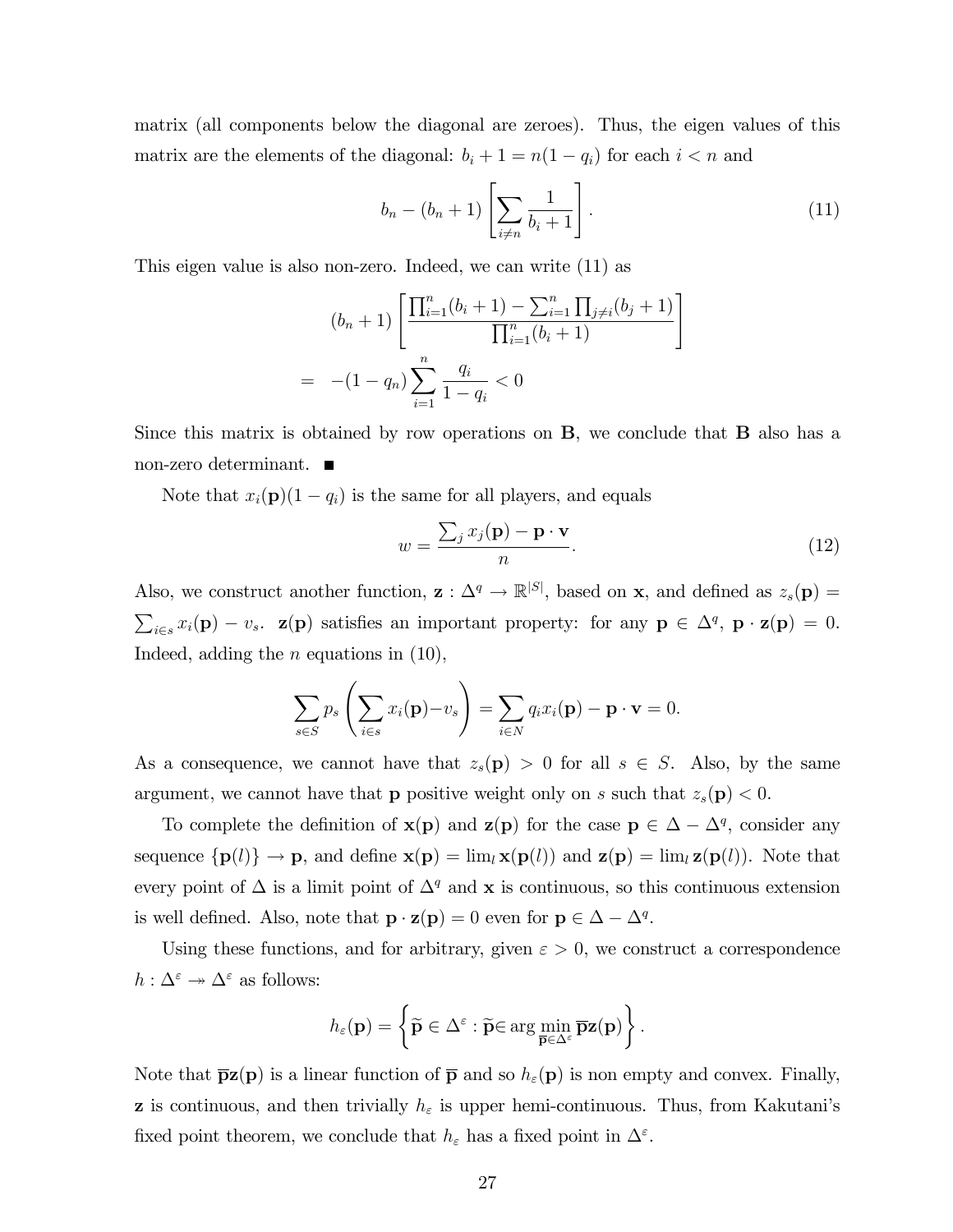Some properties of the fixed points, and limit points of sequences of these fixed points are important here. Consider a sequence  $\{\varepsilon(l)\}\to 0$  and a corresponding sequence of fixed points  $p(l)$  for the correspondence  $h_{\varepsilon(l)}$ . The sequence is in a compact set,  $\Delta$ . Moreover, define  $\widetilde{\lambda}_r^s$  $\mathcal{L}_{r}(l) = \frac{p(l)_{r}-\varepsilon(l)}{1-p(l)_{s}} \in [0,1].$   $\widetilde{\lambda}^{s}(l)$  is also a sequence in a compact set,  $[0,1]^{|S|-1}$ , for all s and l. Then, the sequence  $p(l)$  contains a subsequence that converges and where  $\widetilde{\boldsymbol{\lambda}}^s(l)$  also converges for all  $s.$  Note that  $\widetilde{\lambda}^s_r$  $r(r) \geq 0$  and

$$
\lim_{l} \sum_{r \neq s} \widetilde{\lambda}_r^s(l) = \lim_{l} \frac{1 - p(l)_s - n_s \varepsilon(l)}{1 - p(l)_s} = 1
$$

whenever  $p_s < 1$ . Thus, the limit **p** is a probability distribution, and the limits  $\tilde{\lambda}^s$  when  $p_s < 1$  are probability distributions and satisfy  $\widetilde{\lambda}_r^s = \frac{p_r}{1-p_s}$  $\frac{p_r}{1-p_s}$ . Moreover

### Lemma 20  $z(p) \geq 0$ .

**Proof.** Assume otherwise. That is, assume that  $z_s(\mathbf{p}) = \beta < 0$ . Continuity of **z** implies that for l large,  $z_s(\mathbf{p}(l)) < \beta/2$ . Thus,  $p_r(l) = \varepsilon(l)$  for all r such that  $z_r(\mathbf{p}(l)) > \beta/2$ . Therefore, in the limit,  $\mathbf{p} \cdot \mathbf{z}(\mathbf{p}) < 0$ , which contradicts that, for all  $\mathbf{p}, \mathbf{p} \cdot \mathbf{z}(\mathbf{p}) = 0$ .

Given those limits **p** and  $\tilde{\lambda}^s$ , we now construct a candidate *SCOOP* as the four-tuple  $\left\{\left\{u_i^s\right\}_{i\in s},\left\{t_i^s\right\}_{i\in s},p_s,\left\{\lambda_r^s\right\}_{r\neq s}$  $\overline{1}$  $s \in S$ where: 1)  $p_s$  are the components of the vector **p**;

2)  $\mathbf{\lambda}^s = \widetilde{\mathbf{\lambda}}^s$  whenever  $p_s < 1$ . When  $p_s = 1$ ,  $\lambda_r^s = \widetilde{\lambda}_r^s$ <sup>s</sup> if  $z_r(\mathbf{p}) = 0$  and  $\sum_{r \neq s} \lambda_r^s = 1$ ;

3)  $u_i^s = x_i(\mathbf{p})$  if  $z_s(\mathbf{p}) = 0$ ; if  $z_s(\mathbf{p}) > 0$  then  $u_i^s = 0$  if  $v_s - \sum_{j \in s} q_j x_j(\mathbf{p}) < 0$  and  $u_i^s = q_i x_i({\bf p}) + \frac{1}{n_s}$  $(v_s - \sum_{j \in s} q_j x_j(\mathbf{p})\right)$  if  $v_s - \sum_{j \in s} q_j x_j(\mathbf{p}) \geq 0;$ 

4)  $t_i^s = \sum_{r \ni i, r \neq s} \lambda_r^s u_i^r$ , where  $u_i^r$  and  $\lambda_r^s$  are as defined in 2) and 3).

Note that in 2) we have not completely defined  $\lambda^s$  when  $p_s = 1$ . Indeed, any probability distribution  $\lambda^s$  satisfying what is required in 2) works, as we show below. It is important to notice that, given the definition of  $h_{\varepsilon}$ ,  $\widetilde{\lambda}_r^s$  $r_r^s(l) = 0$  for sufficiently large l, and so  $\tilde{\lambda}_r^s = 0$ , whenever  $z_r(\mathbf{p}) > 0$ . Likewise,  $\tilde{\lambda}_r^s > 0$  only if  $z_r(\mathbf{p}) = 0$ , in which case  $u_i^r = x_i(\mathbf{p})$ . Also, even if  $p_s = 1$ ,  $\sum_{r \neq s} \tilde{\lambda}_r^s \leq 1$ .

We show that this four-tuple satisfies the definition of a SCOOP.

We begin by showing that (ii) holds, which is trivial:  $t_i^s = \sum_{r \ni i, r \neq s} \lambda_r^s u_i^r$  for all  $i \in s$ , and  $\lambda_r^s = \frac{p_r}{1-r}$  $\frac{p_r}{1-p_s}$  when  $p_s < 1$ .

We now show that (iii) holds. Note that  $u_i^s = x_i(\mathbf{p})$  when  $p_s > 0$ , and so  $z_s(\mathbf{p}) = 0$ . According to 3), we only need to show that, when  $z_s(\mathbf{p}) > 0$  (and so  $p_s = 0$ ) and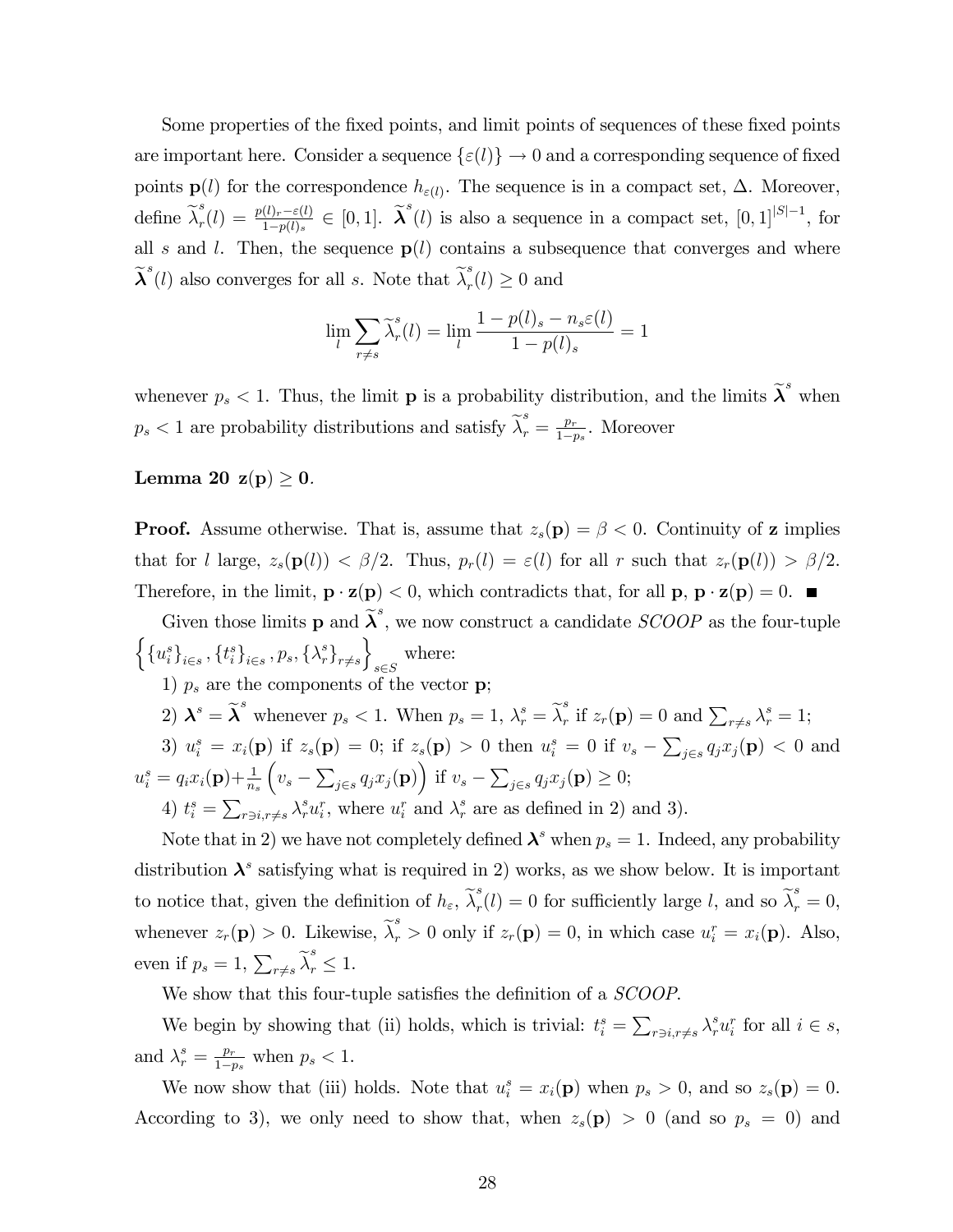$v_s - \sum_{j \in s} q_j x_j(\mathbf{p}) \geq 0,$ 

$$
q_i x_i(\mathbf{p}) + \frac{1}{n_s} \left( v_s - \sum_{j \in s} q_j x_j(\mathbf{p}) \right) \leq x_i(\mathbf{p}).
$$

Note that

$$
v_s - \sum_{j \in s} q_j x_j(\mathbf{p}) = v_s - \sum_{j \in s} x_j(\mathbf{p}) + \sum_{j \in s} (1 - q_j) x_j(\mathbf{p})
$$
(13)  
= 
$$
v_s - \sum_{j \in s} x_j(\mathbf{p}) + n_s(1 - q_j) x_j(\mathbf{p}) = -z_s(\mathbf{p}) + n_s(1 - q_j) x_j(\mathbf{p}),
$$

(the second equality follows from the fact that  $(1 - q_j)x_j(\mathbf{p})$  is common for all players), and the result follows.

Finally, we prove that (i) holds. If  $p_s < 1$ , then  $\lambda_r^s > 0$  only when  $z_r(\mathbf{p}) = 0$ , and so when  $u_r^i = x_i(\mathbf{p})$ , so that

$$
\sum_{j \in s} t_j^s = \sum_{j \in s} x_i(\mathbf{p}) \sum_{r \ni i, r \neq s} \lambda_r^s = \sum_{j \in s} x_i(\mathbf{p}) \frac{q_i - p_s}{1 - p_s} = \sum_{j \in s} x_i(\mathbf{p}) (1 - \frac{1 - q_i}{1 - p_s}).
$$

Thus, if  $v_s < \sum_{j \in s} t_j^s$ , then  $v_s < \sum_{j \in s} x_i(\mathbf{p})$ , i.e.,  $z_s(\mathbf{p}) > 0$ , and so  $u_i^s = 0$ . Otherwise, i.e., if  $v_s \ge \sum_{j \in s} t_j^s$ , but still  $z_s(\mathbf{p}) = 0$ , we have

$$
u_i^s - t_i^s = x_i(\mathbf{p}) \frac{1 - q_i}{1 - p_s} = u_j^s - t_j^s,
$$

for all  $i, j \in s$ , where the last equality follows from the fact that  $x_i(\mathbf{p}) (1 - q_i)$  is common to all players. This plus  $z_s(\mathbf{p}) = 0$  implies again that (i) is satisfied. On the other hand, if  $v_s \ge \sum_{j \in s} t_j^s$ , and  $z_s(\mathbf{p}) > 0$  (so that  $p_s = 0$ ) then  $u_i^s - t_i^s = x_i(\mathbf{p})(1 - q_i)$ , and also

$$
v_s - \sum_{j \in s} t_j^s = v_s - \sum_{j \in s} x_i(\mathbf{p})(1 - q_i).
$$

Thus, since again  $x_i(\mathbf{p}) (1 - q_i)$  is common to all players, (i) is satisfied.

The only case left is  $p_s = 1$  (and so  $z_s(p) = 0$ ). As before, we show that  $u_i^s - t_i^s = u_j^s - t_j^s$ for all  $i, j \in s$ . Indeed, note that

$$
x_i(\mathbf{p}(l)) (1 - q_i(l)) = x_i(\mathbf{p}(l)) \left(1 - \sum_{r \ni i} p_r(l)\right)
$$
  
= 
$$
x_i(\mathbf{p}(l)) (1 - p(l)_s) \left(1 - \sum_{r \ni i, r \neq s} \frac{p(l)_r - \varepsilon(l)}{1 - p(l)_s}\right)
$$
  
= 
$$
(1 - p(l)_s) x_i(\mathbf{p}(l)) \left(1 - \sum_{r \ni i, r \neq s} \tilde{\lambda}_r^s(l)\right).
$$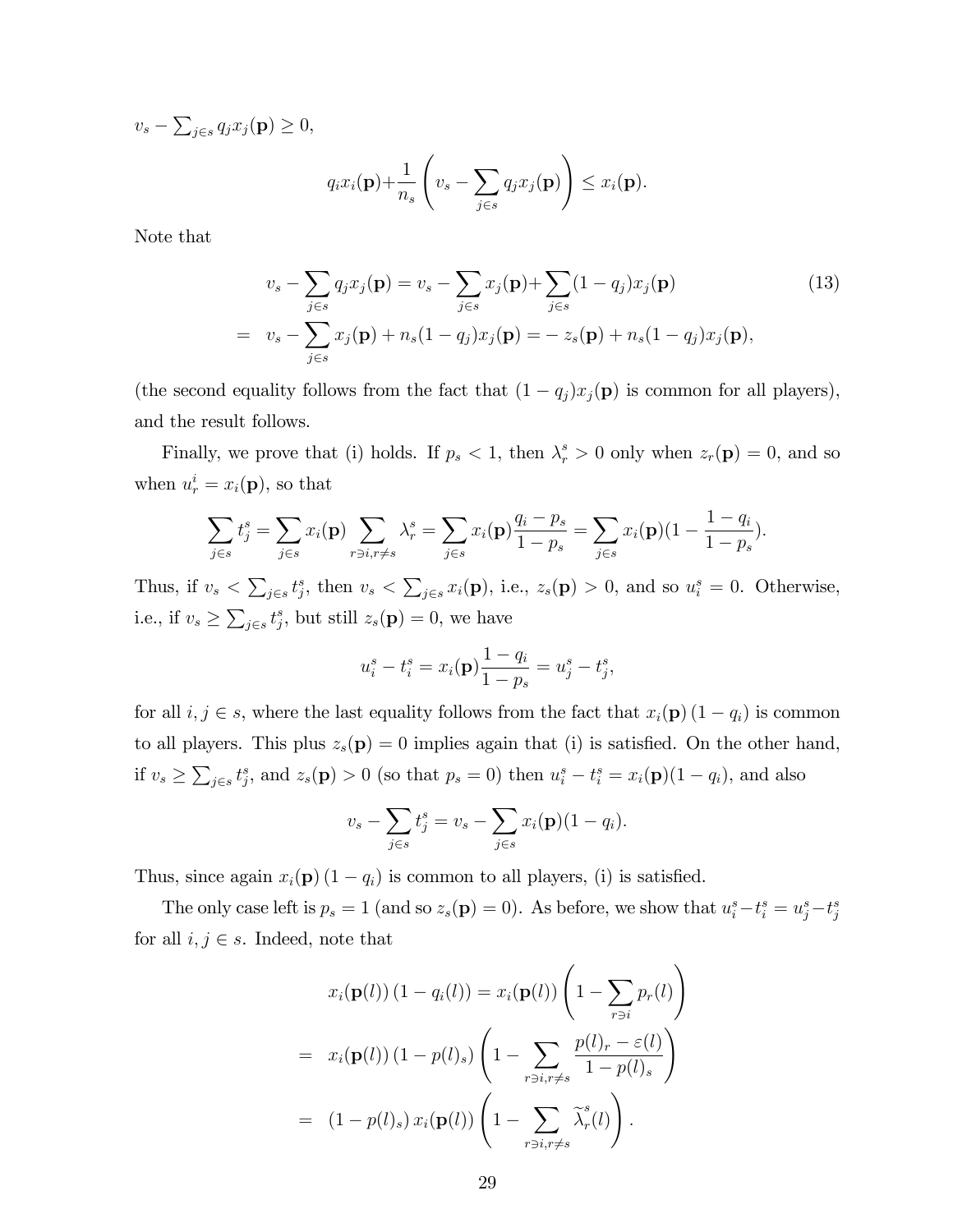Thus, since  $x_i(\mathbf{p}(l))$   $(1 - q_i(l))$  is common to all players,  $x_i(\mathbf{p}(l))$   $(1 - \sum_{r \ni i, r \neq s} \tilde{\lambda}_r^s)$  $_{r}^{s}(l)\big)$  is common for all players in s, and so this is also the case in the limit. But  $z_s(\mathbf{p}) = 0$ , so that  $u_i^s = x_i(\mathbf{p})$ , and also,  $t_i^s = \sum_{r \ni i, r \neq s} \lambda_r^s u_i^r = \sum_{r \ni i, r \neq s} \widetilde{\lambda}_r^s$  $r_r^{\sigma}(l)x_i(\mathbf{p}), \text{ since } u_i^r = 0 \text{ whenever }$  $\widetilde{\lambda}_r^s = 0$  and  $\lambda_r^s > 0$ , and  $u_i^r = x_i(\mathbf{p})$  whenever  $\widetilde{\lambda}_r^s = \lambda_r^s > 0$ , as we noted before. Therefore, indeed  $u_i^s - t_i^s = u_j^s - t_j^s$  for all  $i, j \in s$ .

Thus, it only remains to be shown that, in the limit,

$$
v_s \ge \sum_{j \in s} t_j^s = \sum_{j \in s} x_i(\mathbf{p}) \sum_{r \ni j, r \ne s} \widetilde{\lambda}_r^s,
$$

which is immediate since  $\sum_{r \neq s} \lambda_r^s \leq 1$ .

# 8.2 Proof of Lemma 3

Let  $p_r = 1$ . Thus,  $t_i^s = u_i^r$  for all  $i \in r \cap s$ ,  $s \neq r$ , and  $t_i^s = 0$  otherwise. Now,  $\sum_{i \in r} t_i^r \leq v_r$ : otherwise  $u_i^r = 0$ , so that  $t_i^s = 0$  for all s, and so that  $u_i^s > 0$  for s such that  $v_s > 0$ , which contradicts part (iii) of the definition of *SCOOP*. Hence,  $\sum_{i \in r} u_i^r = v_r$ , from (i) in de definition of a *SCOOP*. Let  $u_i = u_i^r$  for all  $i \in r$ . If  $\sum_{i \in s} t_i^s$  (=  $\sum_{i \in s \cap r} u_i$ ) <  $v_s$  then for all  $i \in s \cap r$ ,  $u_i^s > u_i$ , which contradicts part (iii) of the definition of a *SCOOP*. Hence,  $\sum_{j \in s \cap r} u_j - v_s \geq 0$  for all s. Also, if  $s \neq r$  and  $\sum_{i \in s} t_i^s = \sum_{i \in s \cap r} u_i = v_s$ , then from part (i) of the definition of a *SCOOP*,  $u_i^s = u_i$  if  $i \in s \cap r$  and  $(t_j^s = u_j^s = 0$  if  $j \notin r$ . Finally, also from part (i) of the definition of a *SCOOP*,  $u_j^s = 0$  for all j if  $\sum_{i \in s} t_i^s > v_s$ , and this concludes the proof of (b), if  $r = e$ . From the definition of  $S_0(\sigma)$ , and since  $\sum_{j \in s \cap r} u_j - v_s \ge 0$  for all s, we have that  $\sum_{i \in s} t_i^s = \sum_{i \in s \cap r} u_i^r > v_s$ , which proves (c). Suppose  $r \neq e$ . Then,

$$
v_r = \sum_{i \in r} u_i^r \ge \sum_{i \in r \cap e} u_i \ge v_e,
$$

and reach a contradiction, since  $e$  is the unique efficient coalition. This proves (a) and completes (b).

Note that, from  $(b)^{20}$ ,  $t_i^e = \tilde{q}_i u_i$ . Hence,

$$
u_i = \widetilde{q}_i u_i + \frac{1}{n_e} \left( v_e - \sum_{j \in e} \widetilde{q}_j u_j \right).
$$

Letting  $\widetilde{\omega} = \frac{1}{n_e}$ ne  $\left(v_e - \sum_{j \in e} \widetilde{q}_j u_j\right) \ge 0$ , we have  $(1 - \widetilde{q}_i) u_i = \widetilde{\omega}$  for all  $i \in e$ . If  $\widetilde{\omega} = 0$  then  $\widetilde{q}_i = 1$  for all  $i \in e$  such that  $u_i > 0$ . Thus, if  $S_0(\sigma) \neq \emptyset$ , for any coalition  $s \in S_0(\sigma)$  we

<sup>&</sup>lt;sup>20</sup>In the non-generic cases where  $e \in S_0$ , we should interpret the (undefined)  $\lambda_e^e$  as 0.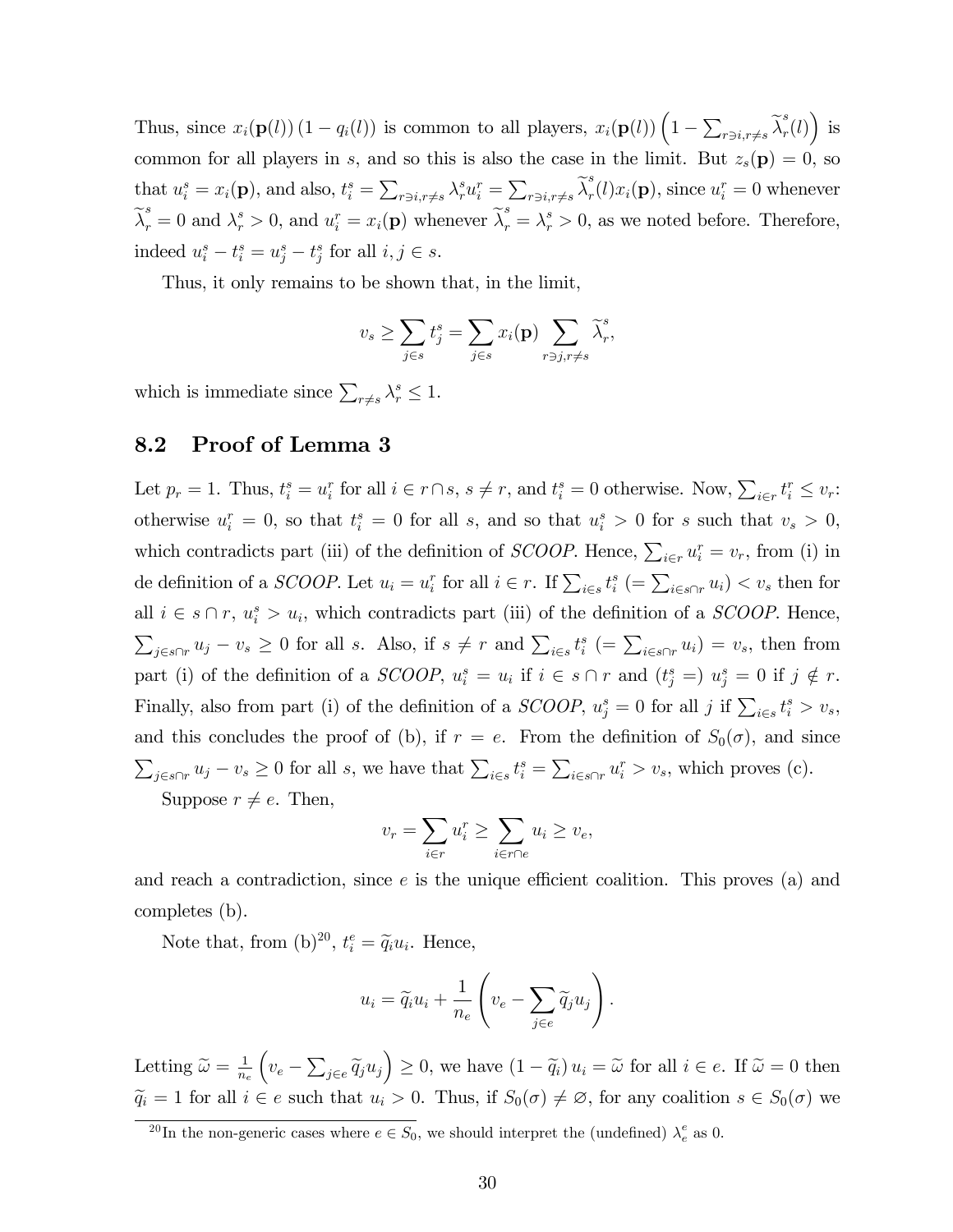have  $\sum_{i \in e} u_i = \sum_{i \in s \cap e} u_i$  and so

$$
v_e = \sum_{i \in e} u_i = \sum_{i \in s \cap e} u_i = v_s,
$$

which contradicts that there is only one efficient coalition. On the other hand, if  $S_0(\sigma)$  $\emptyset$ , then  $t_i^e = 0$  for all  $i \in e$ , and so  $\tilde{\omega} > 0$ , unless  $u_i = 0$  for all  $i \in e$ . Since  $v_e > 0$ , this cannot be, and this proves (d).

### 8.3 Proof of Lemma 4

In a random  $SCOOP$ ,  $|S_+(\sigma)| \geq 2$ . From part (iii) in the definition of  $SCOOP$ , any player that is in more than one coalition in  $S_+(\sigma)$  must be indifferent between them. Hence,  $u_i^s = u_i$  for all  $i \in s$  and all  $s \in S_+(\sigma)$ . This is point (a). Suppose that  $v_s - \sum_{i \in s} t_i < 0$ for all  $s \in S_+(\sigma)$ . Then,  $u_i^s = 0$  for all  $i \in s$  and  $s \in S_+(\sigma)$ . This implies that all  $t_i^r = 0$ , for all r, and so  $u_i^s > 0$  for s such that  $v_s > 0$ , from part (i) of the definition of SCOOP, which is a contradiction. Now suppose that  $v_s - \sum_{i \in s} t_i < 0$  for some  $s \in S_+(\sigma)$ , so that  $u_i^s = 0$  for all  $i \in s$ . From part (a), this implies that  $u_i = 0$  for all players in s, and so  $\sum_{i\in s} t_i = 0$  which contradicts  $v_s - \sum_{i\in s} t_i < 0$ . Thus,  $\sum_{j\in s} u_j - v_s = 0$ , which is point (b).

Consider a coalition  $s \in S_+(\sigma)$ . Since  $t_i^s = \frac{q_i - p_s}{1 - p_s}$  $\frac{q_i-p_s}{1-p_s}u_i$  for all  $i \in s$ , then from (i) in the definition of a *SCOOP* we can write:

$$
u_i = \frac{q_i - p_s}{1 - p_s} u_i + \frac{1}{n_s} \left( v_s - \sum_{j \in s} \frac{q_j - p_s}{1 - p_s} u_j \right),
$$

which, using  $\sum_{j \in s} u_j = v_s$  from (b), is equivalent to

$$
(1-q_i) u_i = \frac{1}{n_s} \left( v_s - \sum_{j \in s} q_j u_j \right).
$$

The right hand side is common to all players  $i \in s$  and since any two coalitions in  $S_+(\sigma)$  share at least one player, then  $(1 - q_i) u_i = \omega$  for all players  $i \in \cup S_+(\sigma)$ , for  $\omega = \frac{1}{n}$  $\frac{1}{n_s}(v_s - \sum_{i \in s} q_i u_i) \geq 0$ . We will show below that in fact  $\omega > 0$ , and so will complete the proof of (c).

Consider now a coalition  $s \notin S_+(\sigma)$ . If  $v_s - \sum_{i \in s} t_i^s \geq 0$ , then for all  $i \in s$ ,

$$
u_i^s = q_i u_i + \frac{1}{n_s} \left( v_s - \sum_{j \in s} q_j u_j \right).
$$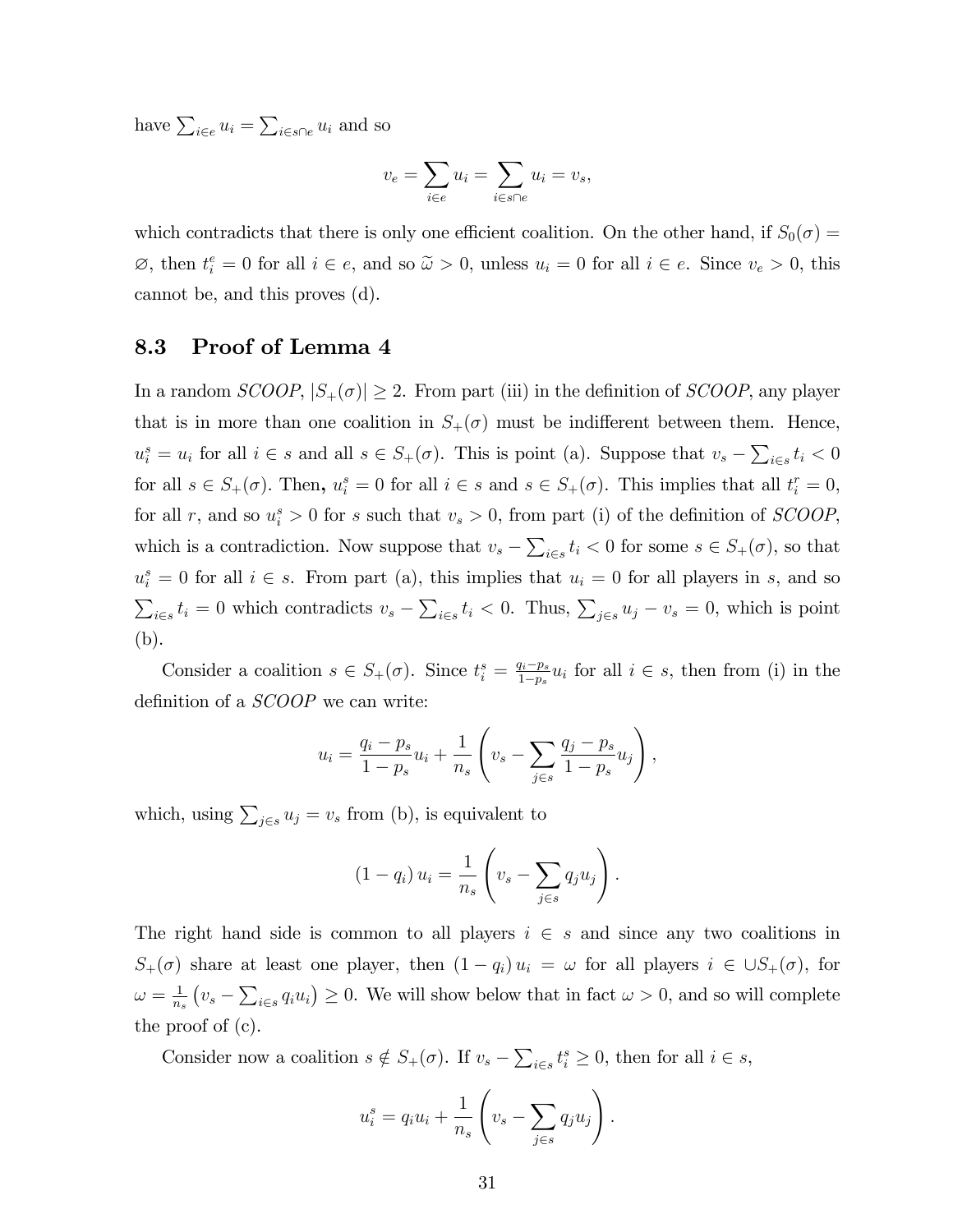Equivalently,

$$
(1 - q_i) u_i^s = \frac{1}{n_s} \left( v_s - \sum_{j \in s} q_j u_j \right) \equiv \omega_s. \tag{14}
$$

From part (iii) of the definition of *SCOOP*,  $u_i^s \leq u_i$  for all  $i \in \bigcup S_+(\sigma)$ . Hence,

$$
(1 - q_i) u_i \ge \omega_s. \tag{15}
$$

Also, let  $u_k = \omega$  obtained above for every player  $k \notin \bigcup S_+(\sigma)$ , i.e., so that  $q_k = 0$ . Thus,  $u_i \geq u_i^s$  for all i, and then, adding (15) for all  $i \in s$ , and taking (14) into account,

$$
\sum_{i \in s} (1 - q_i) u_i \ge n_s \omega_s = v_s - \sum_{i \in s} q_i u_i,
$$

or, equivalently,

$$
\sum_{i \in s} u_i \ge v_s.
$$

This is point (d). Finally, we show that  $\omega > 0$ . Indeed, suppose  $\omega = 0$ . This implies that  $q_i = 1$  for all  $i \in \bigcup S_+(\sigma)$  such that  $u_i > 0$ . That is,  $u_i > 0$  only for players in  $\bigcup S_+(\sigma)$ that belong to all coalitions in  $S_+(\sigma)$ . Since  $S_+(\sigma)$  contains at least two coalitions (i.e., at least one r coalition other than  $e$ , and from  $(b)$ ,

$$
v_r = \sum_{i \in r} u_i \ge \sum_{i \in e} u_i \ge v_e.
$$

This contradiction proves that  $\omega > 0$  and completes the proof of point (c).

### 8.4 Lemma 21

The following lemma is used in the proos:

**Lemma 21** If the core of the game has a non-empty interior, then  $\phi - \sum_{s \neq e} \delta_s$  is unique and differentiable.

The lemma is proved in three steps

**Step 1** Program P is equivalent to a  $\rightarrow$  different $\rightarrow$  optimization program with the same objective function and equality constraints with linearly independent Jacobian, A.

Proof. Let the Jacobian of the system of active constraints in one solution to Program P be A. Obviously, the solution  $x^*$  to Program P is also the solution to an alternative program with only constraint (1) and equality constraints corresponding to M. Suppose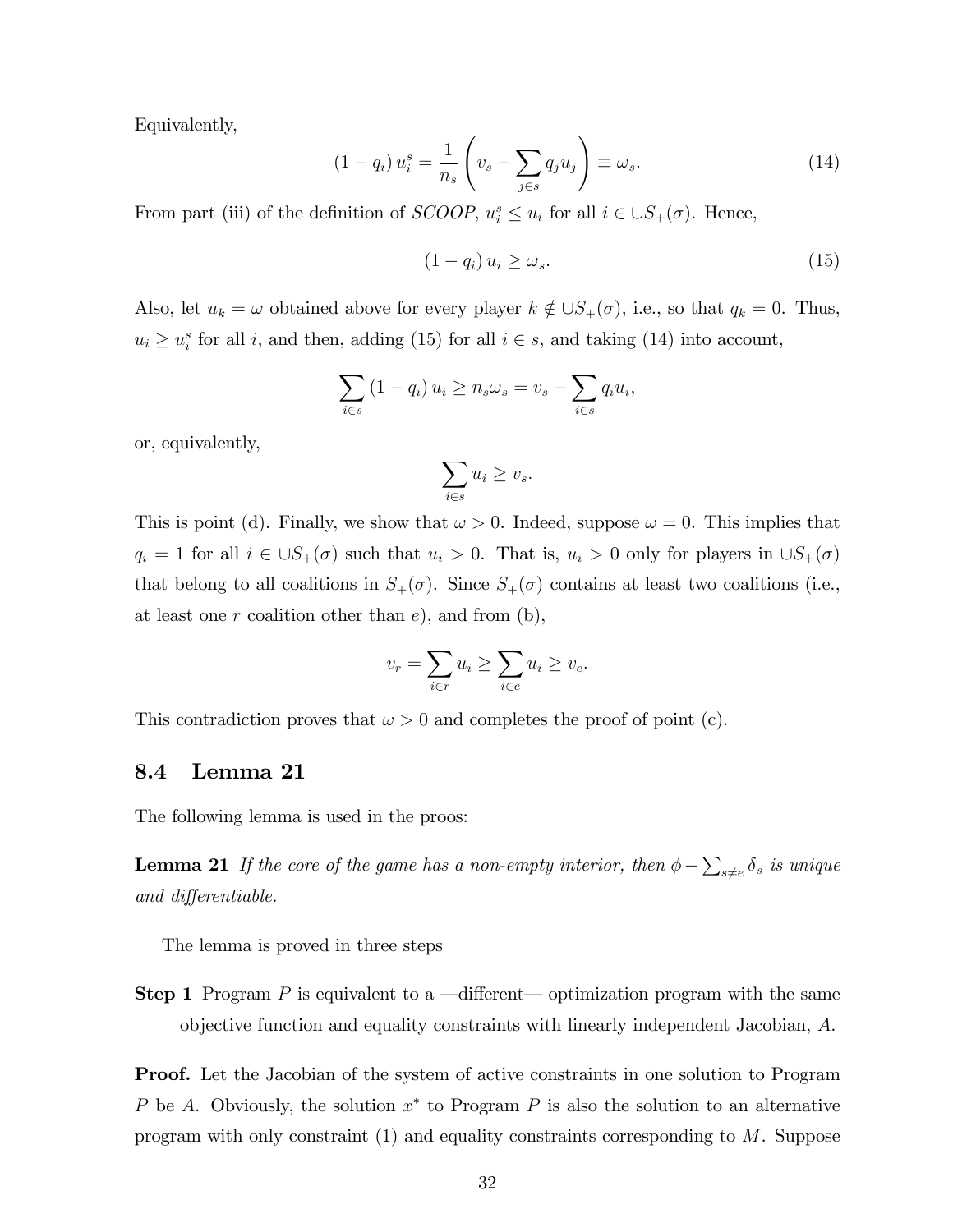that A is not a linearly independent system, so that  $A_s$ , for some  $s \in M \cup \{e\}$  can be written as

$$
A_s = \sum_{s' \in M \cup \{e\} - s} \alpha_{s'} A_{s'},
$$

for some vector  $\alpha = {\alpha_{s'}}_{s' \in M \cup \{e\} - s}$ . That means that

$$
x \cdot A_s = x \cdot \sum_{s' \in M \cup \{e\} - s} \alpha_{s'} A_{s'},
$$

for any vector of payoffs x. In particular, it is satisfied by the solution  $x^*$ , so that

$$
v_s = x^* \cdot A_s = x^* \cdot \sum_{s' \in M \cup \{e\} - s} \alpha_{s'} A_{s'} = \sum_{s' \in M \cup \{e\} - s} \alpha_{s'} v_{s'}
$$

Therefore, any vector x that satisfies the constraints corresponding to coalitions  $s' \neq s$ , i.e, such that  $x \cdot A_{s'} = v_{s'}$  also satisfies

$$
x \cdot \sum_{s' \in M \cup \{e\} - s} \alpha_{s'} A_{s'} = \sum_{s' \in M \cup \{e\} - s} \alpha_{s'} x A_{s'} = \sum_{s' \in M \cup \{e\} - s} \alpha_{s'} v_{s'} = v_s,
$$

and so satisfies the constraint related to s. Thus, the constraint corresponding to coalition s is redundant. We can therefore exclude this coalition from  $M\cup\{e\}$ , and the new program would still have the same solution  $x^*$ . Repeating this argument, if needed, we conclude that there exists a set  $M' \cup \{e\}$  of constraints such that the problem defined by (1) and (2) with only these  $\text{-}$  equality  $\text{-}$  constraints has  $x^*$  as a solution and its Jacobian is a linearly independent system.

**Step 2** Let  $(x^*, \phi, \delta)$  and  $(x^*, \phi', \delta')$  be two solutions to system (3), (4), (5). Then,  $\phi$  –  $\sum_{s\in S-\{e\}} \delta_s = \phi' - \sum_{s\in S-\{e\}} \delta'_s$ . Moreover, if Property P1 is satisfied, then both  $\phi$ and  $\sum_{s\neq e} \delta_s$  are unique.

Proof. (3) can be written as

$$
A \cdot \left[ \begin{array}{c} \phi \\ -\delta \end{array} \right] = \frac{\overrightarrow{\mathcal{N}}}{x^*},\tag{16}
$$

where, similarly as before, A is the  $n_e \times (|M| + 1)$  matrix with component  $a_{is} = 1$  if  $i \in s$ and 0 otherwise, for  $s \in M \cup \{e\}$ ,  $\delta$  is the  $|M|$  dimension vector with components  $\delta_s$ , and  $\overrightarrow{\frac{N}{x^*}}$  is the  $n_e$  dimension vector with components all equal to  $\frac{N}{x_i^*}$ . If A has rank  $|M|+1$  $(\leq n_e)$ , then the solution, which exists, is unique. Then Step 2 is trivially satisfied. Otherwise, one of the columns in A is a linear combination of the rest. Consider two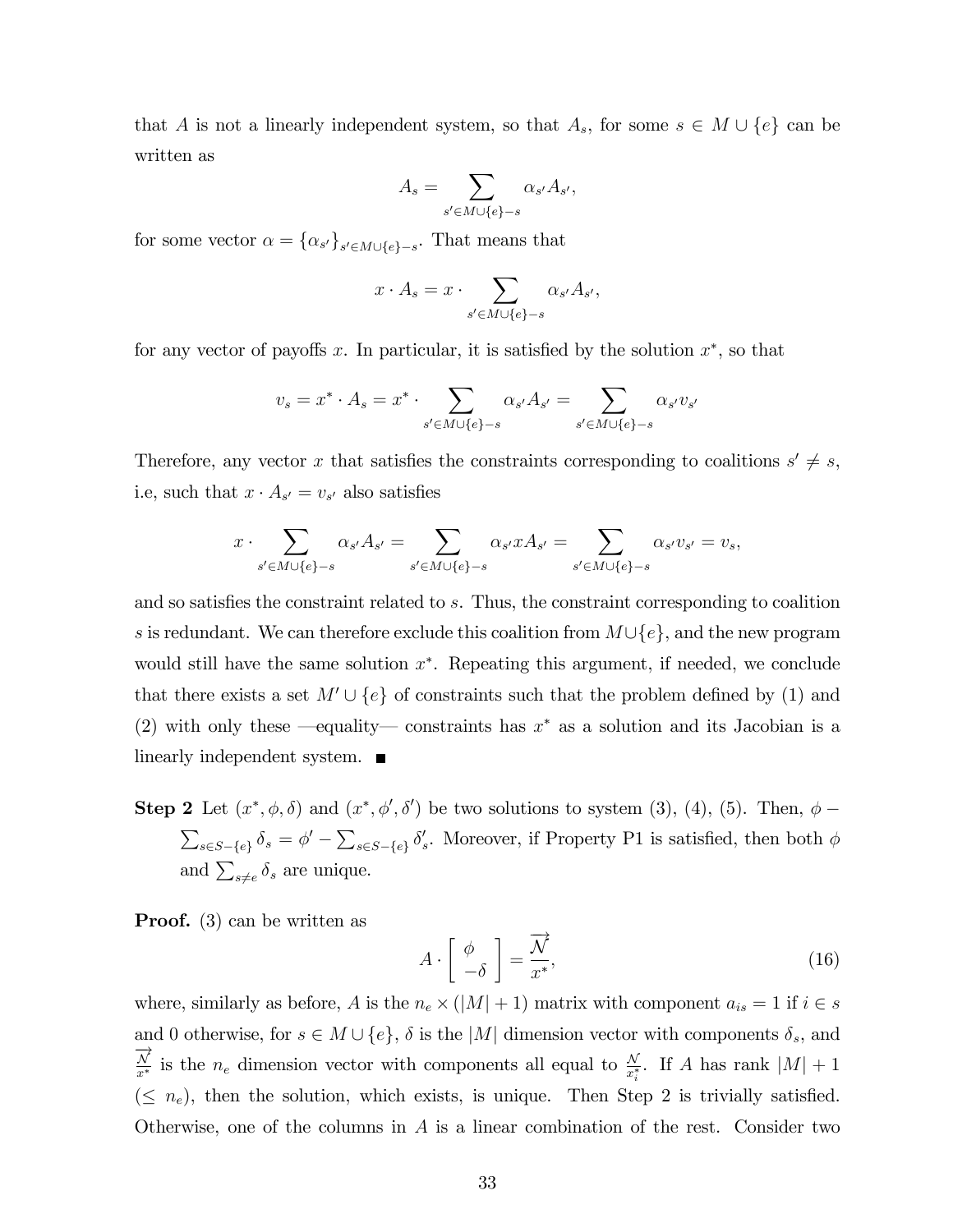possible cases. First, if  $A_e$  is not spanned by the rest of columns of A. In this case, it is not spanned by any subset of them, of course, and if the rank of  $A$  is smaller than  $|M| + 1$  it must be because some the set of  $|M|$  columns other than  $A_e$  is not a linearly independent system. That is, one of these other columns of  $A$ , call it  $A_r$ , can be obtained as a linear combination of the columns in A other than  $A_r$  and  $A_e$ . Then, system (16) can be written as

$$
a_{ie}\phi - \sum_{s \neq r} a_{is}\delta_s - \delta_r \left(\sum_{s \neq r} a_{is}\alpha_s\right) = \frac{\mathcal{N}}{x_i^*} \iff
$$

$$
a_{ie}\phi - \sum_{s \neq r} a_{is} (\delta_s + \alpha_s \delta_r) = \frac{\mathcal{N}}{x_i^*},
$$

for some vector  $\alpha \in \mathbb{R}^{|M|-1}$ . Thus,  $\phi$  and  $\hat{\delta}_s = \delta_s + \alpha_s \delta_r$ , together with  $x^*$  solves the system  $(3), (4), (5),$  when in  $(5)$  we consider the constraints in M except the one corresponding to r. Note that

$$
\phi - \sum_{s \in M - \{s\}} \widehat{\delta}_s = \phi - \sum_{s \in M} \delta_s.
$$

This, process may be repeated until the system M is reduced to a linearly independent subsystem. Thus,  $(3)$ ,  $(4)$ ,  $(5)$  with constraints only in this subsystem are satisfied by the solution  $-\text{in } x^*$  and multipliers– to (1) and (2) with this subsystem. Since that subsystem has a unique solution, and the solution to (1) and (2) with this set of constraints exists, we conclude that this unique solution is  $x^*, \phi, \delta$ , and the lemma follows.

Now suppose that  $A_e$  is spanned by the rest of columns of A. As before, system (16) can be written as

$$
\phi \left( \sum_{s \in M} a_{is} \alpha_s \right) - \sum_{s \in M} a_{is} \delta_s = \frac{\mathcal{N}}{x_i^*} \iff
$$

$$
\sum_{s \in M} a_{is} \left( -\delta_s + \alpha_s \phi \right) = \frac{\mathcal{N}}{x_i^*},
$$

for some vector  $\alpha \in \mathbb{R}^{|M|}$ , so that  $\hat{\phi} = 0$  and  $\hat{\delta}_s = \delta_s - \alpha_s \phi$ , together with  $x^*$  is a new solution to system  $(3)$ ,  $(4)$ ,  $(5)$ , when in  $(5)$  we consider only the constraints in M except the one corresponding to A. Note that, again

$$
-\sum_{s \in M} \hat{\delta}_s = \phi - \sum_{s \in M} \delta_s. \tag{17}
$$

Repeating the procedure until we obtain a set of linearly independent constraints, and recalling that still a solution to (1) and (2) must exist, and be characterized as the unique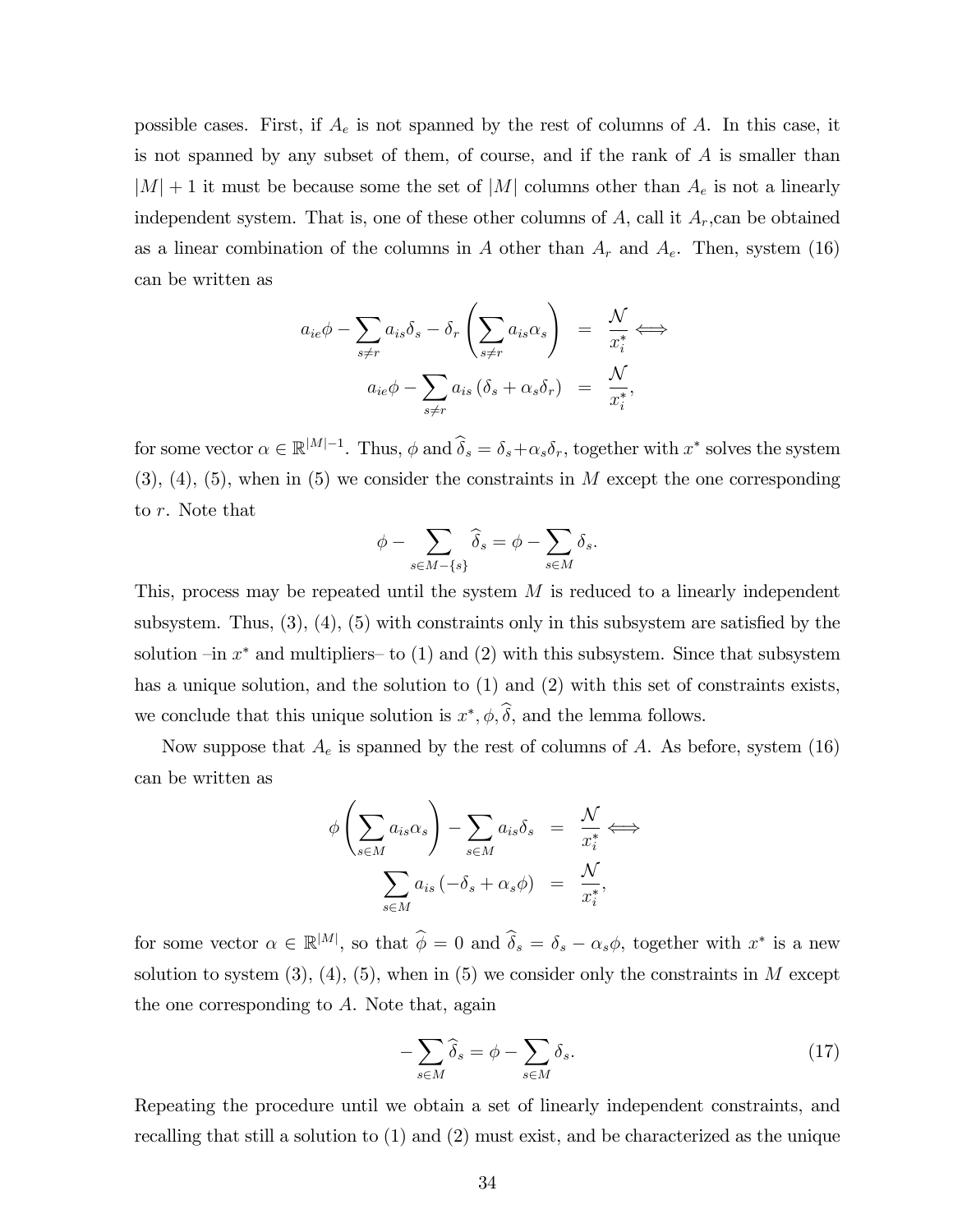solution to  $(3)$ ,  $(4)$ ,  $(5)$  when considering the surviving constraints, we obtain that again  $\phi - \sum_{s \in M} \delta_s$  is unique. Then, Property P1 contradicts (17), since  $\widehat{\delta}_s \ge 0$  for all  $s \in M$ . That finishes the proof of Step 2.  $\blacksquare$ 

**Step 3**  $\phi - \sum_{s \neq e} \delta_s$  is a differentiable function of  $v_e$  and  $v_s$ .

**Proof.** Consider the problem in (1) and (2) with only  $\rightarrow$  equality  $\rightarrow$  constraints in (a linearly independent set of constraints)  $M'$ . Let x be a solution to this problem. That is, there exists a positive real number  $\phi$  and a vector  $\delta$  in  $\mathbb{R}^{m'}_+$ , where  $m' = |M'|$  such that  $(\phi, \delta, x)$  maximizes

$$
L(\phi, \delta, x) = \Pi_i x_i - \phi(\sum_{i \in e} x_i - v_e) + \sum_{s \in M'} \delta_s (\sum_{i \in s} x_i - v_s).
$$

The first order conditions for this problem are

$$
G_i \equiv \frac{\partial \mathcal{N}}{\partial x_i} - \phi + \sum_{s \ni i} \delta_s = 0,
$$
  
\n
$$
G_s \equiv \sum_{i \in s} x_i - v_s = 0,
$$
  
\n
$$
G_e \equiv -\sum_{i \in e} x_i + v_e = 0,
$$

where, once more,  $\mathcal{N} \equiv \Pi_i x_i$ . Totally differentiating with respect to  $(\phi, \delta, x)$  and  $v_e$ , we obtain the system

$$
D \cdot \begin{bmatrix} dx \\ d\delta \\ d\phi \end{bmatrix} = \begin{bmatrix} -\frac{\partial G}{\partial v_e} dv_e \end{bmatrix},
$$
 (18)

where D is the Hessian matrix of  $N$ , H, bordered with the Jacobian of the constraints, A:

$$
D = \left[ \begin{array}{cc} H & A \\ A' & 0 \end{array} \right];
$$

dx is the vector of size  $n_e$  with components  $dx_i$ ;  $d\delta$  is the vector of dimension m' with components  $d\delta_s$ , and  $\frac{\partial G}{\partial v_e}$  is the  $n_e + m' + 1$  dimension vector with terms  $\frac{\partial G_i}{\partial v_e}$ ,  $\frac{\partial G_s}{\partial v_e}$  $\frac{\partial G_s}{\partial v_e}$ , and  $\partial G_e$  $\frac{\partial G_e}{\partial v_e}$ . Note that H is invertible. Indeed, the *ij* entry in H is  $\frac{N}{x_ix_j}$  if  $i \neq j$  and 0 if  $i = j$ . Thus, multiplying each row *i* by  $\frac{x_i}{N}$  and each column *j* by  $x_i$ , all non zero values, we have a matrix with entries 1 for all ij with  $i \neq j$  and 0 if  $i = j$ . The determinant of this matrix is  $(-1)^{n_e-1}$   $(n_e-1) \neq 0$ , and so the determinant of H is also non zero. Thus,

$$
\det D = \det D/H \det H,
$$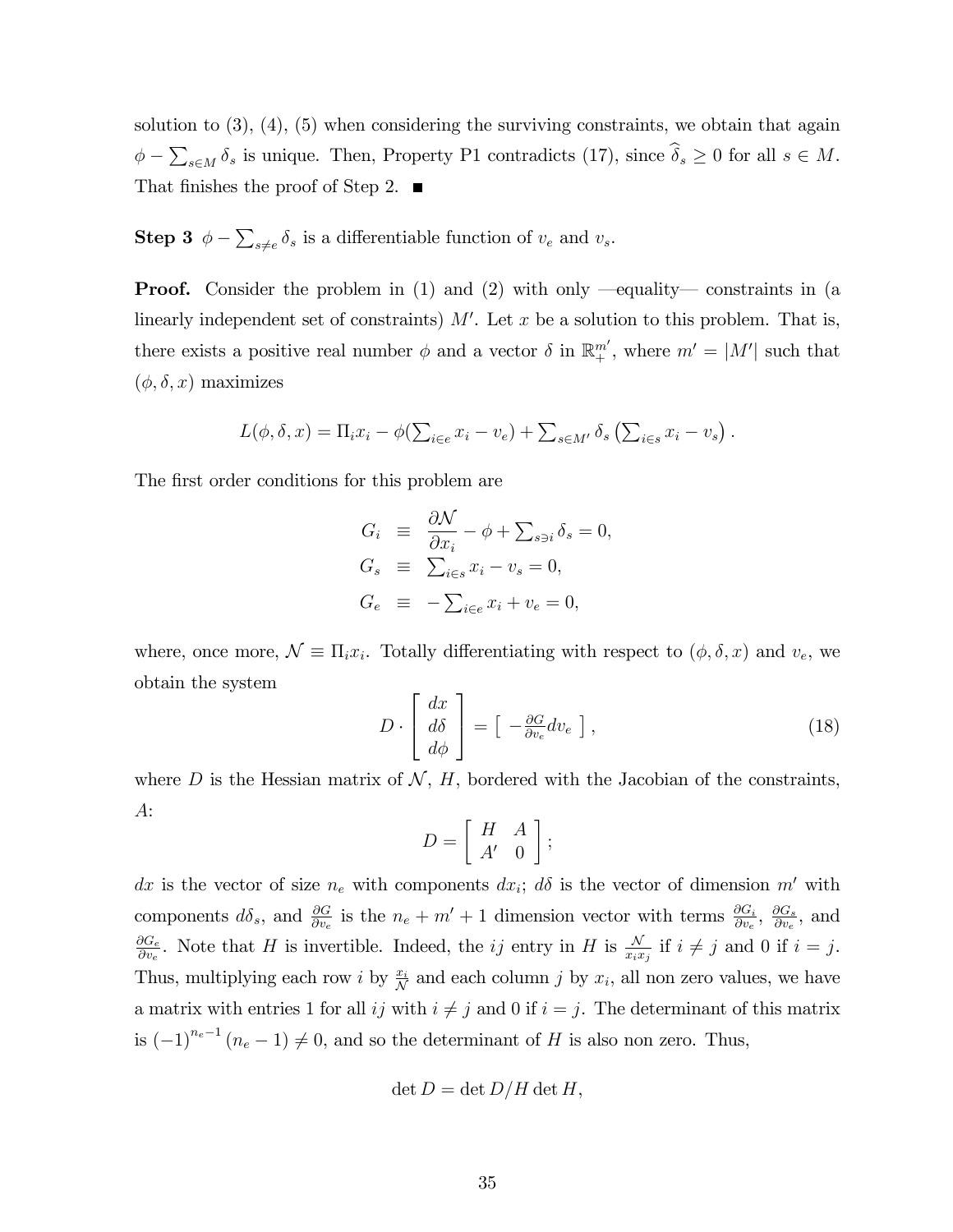where  $D/H$  is the Schur complement of H,  $-A'H^{-1}A$ . Note that  $D/H$  is full rank. Indeed,  $-H^{-1}$  is positive semidefinite and invertible, and so there exists a permutation matrix  $P$  such that

$$
-P'H^{-1}P = R'R
$$

for some upper triangular matrix  $R$  with all elements in the diagonal strictly positive (see, for instance, Highham 1990). Thus,

$$
-A'H^{-1}A = -A'PP'H^{-1}PP'A = -A'PR'RP'A.
$$

Note that  $A'P$  is simply a permutation of A', and so has rank m, and then  $A'PR'$  has also rank  $m$ . Thus, the rank of the product of that matrix and its transpose is  $m$ , and we conclude that det  $D/H > 0$  and det  $D \neq 0$ . Thus,  $(\phi, \delta, x)$  is indeed a differentiable function of  $v_e$  and of  $v_s$ .

### 8.5 Proof of Lemma 6

Consider any given game  $v$  with a non-empty core so that Property 1 does not hold:  $\phi - \sum_{s \neq e} \delta_s < 0$ . Consider the game v' defined by  $v_s' = v_s$  for all  $s \neq N$ , and  $v_N' = n \times v_e + \epsilon$ . The CNBS for this game is  $u_i = \frac{v'_N}{n}$   $\forall i$  (the NBS),  $\phi > 0$ , and  $\delta_s = 0$  for all  $s \neq N$ . Thus,  $\phi - \sum_{s \neq e} \delta_s > 0$ . Since the multipliers are continuous in  $v_N$  from Lemma 21, and  $\phi - \sum_{s \neq e} \delta_s$  is monotne in  $v_e$ , the result follows. Now suppose the core of v is empty. Still, the game  $v'_N$  has a non empty core. Moreover, there exists a minimum value  $v''_N < v'_N$  for which the core is not empty: the core is monotone in  $v_N$ . Thus, the result follows unless the game  $v''$ , defined with that value  $v''_N$ , satisfies Property P1 with strict inequality. We can rule out this possibility: The Nash product cannot increase if we increase  $-\text{at least}$ one binding coalition payoff by as much as what we increase the payoff in  $v<sub>N</sub>$ , when the interior of the core is empty.

## 8.6 Proof of Proposition 16

For simplicity, suppose that players that are indifferent between accepting and rejecting accept in (2.2). Suppose that we have an equilibrium of the game, and let  $Z_+$  be the set of coalitions that have positive probability of forming in equilibrium. That means that all players – may accept in 1.2) if a coalition  $s \in Z_+$  is proposed. Also, let  $\varphi_s$ be the probability that s is formed in equilibrium, and  $x_i^s$  the expected payoff of player i if coalition s is proposed in 1.1) and everybody accepts in 1.2. Finally, let  $U_i$  be the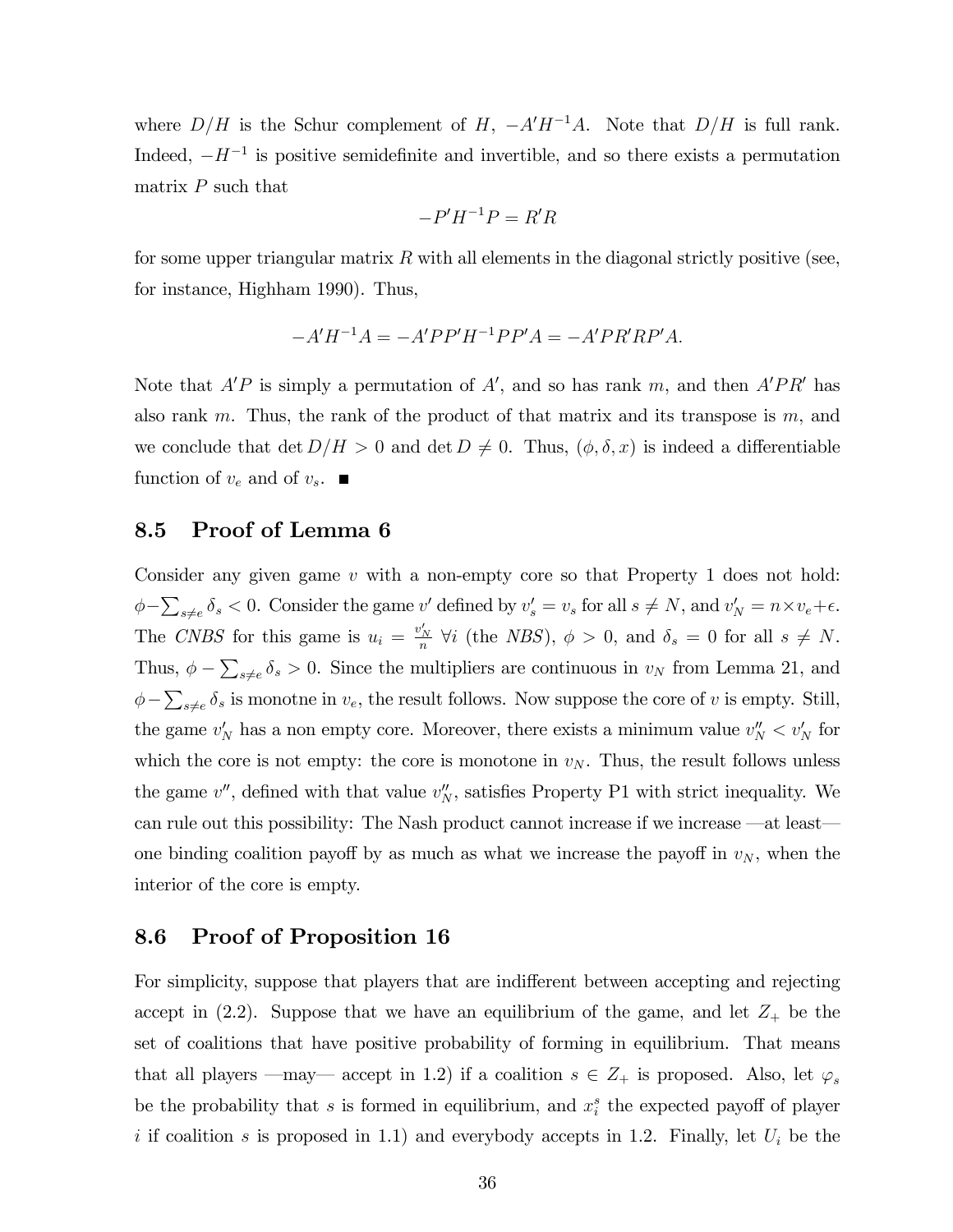equilibrium payoff; that is, the expected payoff of payer  $i$  at 1) before Nature selects:  $U_i = \sum_{s \ni i} \varphi_s x_i^s$ . Note that, for any  $s \in Z_+$ , that is, any s that succeeds with positive probability,

$$
x_i^s = \frac{1}{n_s} \left( v_s - \delta \sum_{j \neq i, j \in s} U_j + \delta (n_s - 1) U_i \right)
$$
  
= 
$$
\delta U_i + \frac{1}{n_s} \left( v_s - \delta \sum_{j \in s} U_j \right),
$$
 (19)

and so  $x_i^s - \delta U_i = x_j^s - \delta U_j$  for any  $i, j \in s$ . Define  $w_s = \frac{1}{n_s}$  $n_{s}$  $(v_s - \delta \sum_{j \in s} U_j)$  this common value, and let  $s^* = \arg \max_{s \in Z_+} w_s$ . The first necessary condition for equilibrium is that for all  $s \in Z_+$ 

$$
\delta w_s \le w_{s'} \le w_s/\delta. \tag{20}
$$

To show this, first  $w_{s'} \geq \delta w_{s^*}$  since otherwise, when s' is proposed in 1.1, a player  $j \in s' \cap s^*$ profits from rejecting and proposing in the next period:  $x_i^{s^*} = w_{s^*} + \delta U_i$  is maximal for all  $i \in s^*$  and so every player in  $s^*$  will accept in equilibrium. Note that such j that belongs to both  $s^*$  and  $s'$  always exists. Second,  $\delta w_{s^*} \geq \delta w_s$  from the definition of  $s^*$ . Thus, we conclude that  $\delta w_s \leq w_{s'}$ . Switching the roles of s and s', we obtain that  $\delta w_{s'} \leq w_s$ , and (20) follows. Note that our discussion also implies that  $s \notin Z_+$  if  $w_{s'} < \delta w_{s^*}$ ; that is, if

$$
v_s < \delta \sum_{j \in s} \left( w_{s^*} + U_j \right). \tag{21}
$$

Now, (19) can be written as

$$
x_i^s = \delta \varphi_s x_i^s + \delta \sum_{z \neq s, z \ni i} \varphi_z x_i^z + \frac{1}{n_s} \left( v_s - \delta \varphi_s \sum_{j \in s} x_j^s - \delta \sum_{j \in s} \sum_{z \neq s, z \ni j} \varphi_z x_j^z \right),
$$

which, taking into account that  $\sum_{j\in s} x_j^s = v_s$ , substracting in both sides  $\delta\varphi_s x_i^s$  and then dividing both sides by  $(1 - \delta \varphi_s)$ , can be written as

$$
x_i^s = \delta \sum_{z \neq s, z \ni i} \frac{\varphi_z}{1 - \delta \varphi_s} x_i^z + \frac{1}{n_s} \left( v_s - \delta \sum_{j \in s} \sum_{z \neq s, z \ni j} \frac{\varphi_z}{1 - \delta \varphi_s} x_j^z \right). \tag{22}
$$

With these conditions, suppose that our protocol has an equilibrium for each  $\delta$ , and consider any selection of such equilibria. Also, consider any sequence  $\delta_n \to 1$  and a limit point of the corresponding sequence of equilibrium probabilities  $\varphi_s$ ,  $\varphi_s^{\infty}$ . Note that  $\sum_{s\in S}\varphi_s^{\infty} = 1$ . Consider the set  $Z_+^{\infty}$  of coalitions such that  $\varphi_s^{\infty} > 0$ . From (20), and since  $x_i^s - \delta U_i = w_s$ , we have

$$
x_i^s \to x_i \; \forall s \in Z_+^{\infty},
$$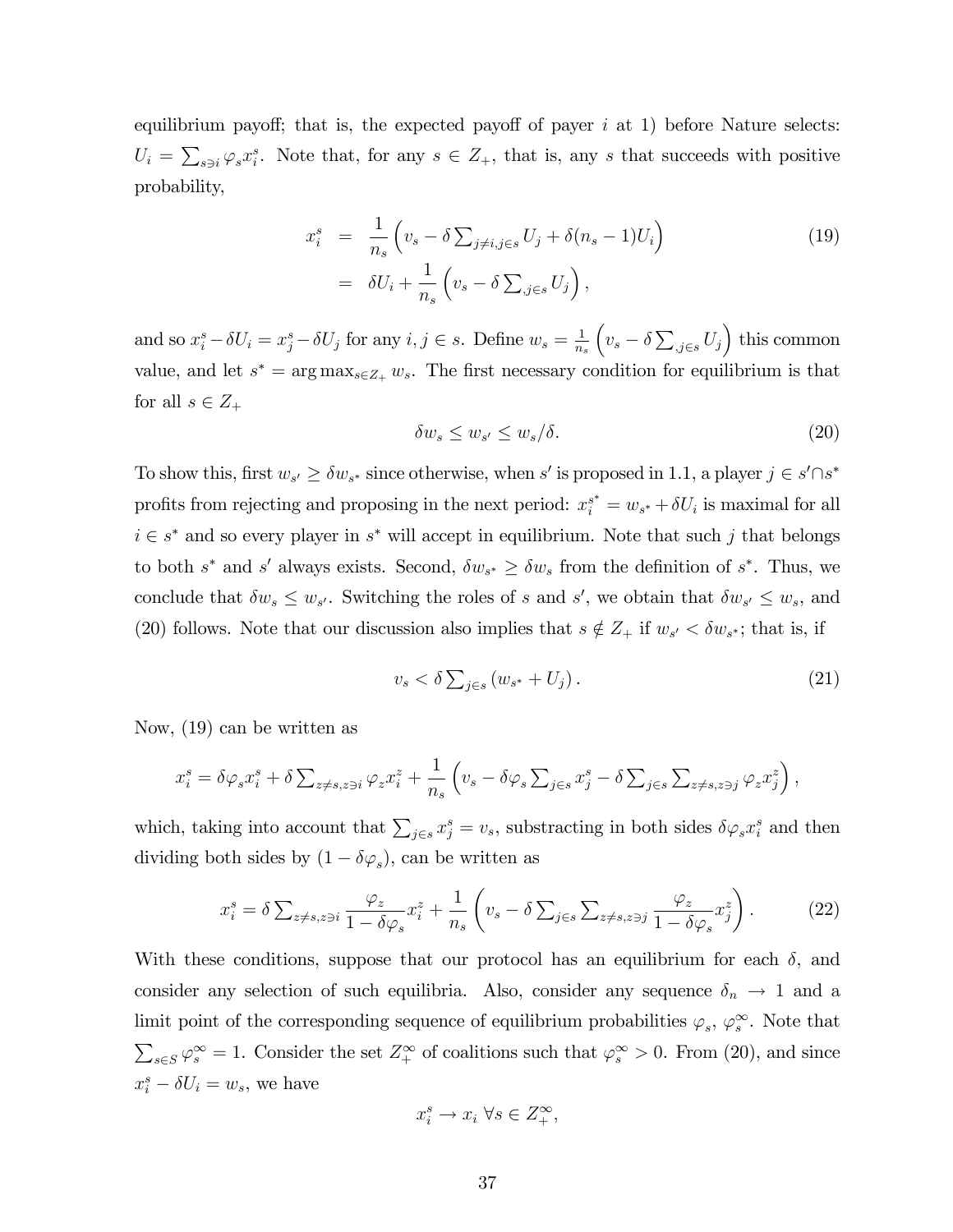for some values  $x_i$ . Thus,  $w_s$  for all  $s \in Z^{\infty}_+$  converge as well. Let  $w^{\infty}$  be this limit of convergence. Finally, from (22), and if  $\varphi_s^{\infty} < 1$  for all s,

$$
x_i = \sum_{z \neq s, z \ni i} \frac{\varphi_z^{\infty}}{1 - \varphi_s^{\infty}} x_i + \frac{1}{n_s} \left( v_s - \sum_{j \in s} \sum_{z \neq s, z \ni j} \frac{\varphi_z^{\infty}}{1 - \varphi_s^{\infty}} x_j \right). \tag{23}
$$

Now, suppose that indeed  $\varphi_s^{\infty} < 1$  for all s. From (21),  $\varphi_s^{\infty} = 0$  if  $v_s < \sum_{i \in s} x_i$  if we let  $x_i = w^{\infty}$  for all  $i \notin \bigcup_{\alpha} Z^{\infty}_+$ . Moreover, adding (23) for all  $i \in s$  for  $s \in Z^{\infty}_+$ , we have  $v_s = \sum_{i \in s} x_i$ . Also, from the definition of  $U_i$ ,  $x_i^s - \delta U_i \to x_i(1 - \sum_{s \ni i} \varphi_s^{\infty})$  and  $w_s \to w^{\infty}$ for all *i* (and all *s*). Thus, if we let  $u_i^s = x_i$  for all *i* and  $s \in Z_+^{\infty} \equiv S_+(\sigma)$ ,  $p_s = \varphi_s^{\infty}$ , for all s, and  $\omega = w^{\infty}$ , the conditions (a)-(d) of Lemma 4 are satisfied. Then, from Remark 12, we are in Region II and  $(x_i, \varphi_s^{\infty})$  are the payoffs and probabilities of the *SCOOP*.

Contrary, suppose  $\varphi_s^{\infty} = 1$  for some s. Thus,  $\delta U_j \to 0$  for all players not in s. Therefore,  $s = e$  as otherwise, for  $\delta$  sufficiently large one player in e and s would gain by rejecting in 1.2 and then proposing e in the following period. Also, for n large,  $e \in Z_+$ , and  $x_i^e - \delta U_i = x_i^e - \delta x_i^e = w_e$ . Thus,  $w_e \to 0$ , and so, from (20),  $w^\infty = 0$ . Consider the sequence  $\Big\{ \frac{\varphi_s}{1-\delta \varphi_e}$  $\mathcal{L}$  $sneq e$ and note that  $\frac{\varphi_s}{1-\delta\varphi_e} < 1$ . Thus, the sequence is bounded. Consider also any limit point of this set (sequence),  $\{\lambda_s^{\infty}\}_{s\neq e}$ , and any subsequence of  $\delta_n$  for which the corresponding  $\Big\{\frac{\varphi_s}{1-\delta\varphi_e}$  $\overline{1}$ converges to it. In that subsequence,  $v_s - \delta_n \sum_{j \in s} U_j \leq w_{s^*},$ and so in the limit  $v_s - \sum_{j \in s} x_j \leq w^{\infty} = 0$  for all s. On the other hand, if  $\lambda_s^{\infty} > 0$ , then  $\varphi_s > 0$  for *n* large. That is,  $s \in Z_+$  and so  $w_s \geq 0$ , i.e.,  $v_s - \delta_n \sum_{j \in s} U_j \geq 0$ , and we conclude that  $v_s - \delta_n \sum_{j \in s} U_j = 0$ . Finally, (23) for  $s = e$  implies that  $(1 - \tilde{q}_i) x_i$  is common to all players in e, where  $\tilde{q}_i = \sum_{s \ni i, s \neq e} \lambda_s^{\infty}$ . Thus, conditions (a)-(d) of Lemma 3 are satisfied with only letting  $\tilde{\omega} > 0$  be that common value and  $S_0(\sigma)$  the set of coalitions for which  $\lambda_s^{\infty} > 0$ . Thus, remark 11 implies that we are in Region I and also that the payoffs and probabilities are those of the *SCOOP*.

### 8.7 Proof of Proposition 17

We will restrict to equilibria where  $x_i^s = u_i$  for all  $s \in Z_+ = S_+$ , where  $u_i$  is as defined in the *SCOOP*. Note that (22) implies a modified version of the equal loss property. Indeed, for any two players in s, the last term is common, and so equilibrium requires that

$$
u_i(1-\delta\sum_{s\ni i,s\in S_+}\varphi_s)=w
$$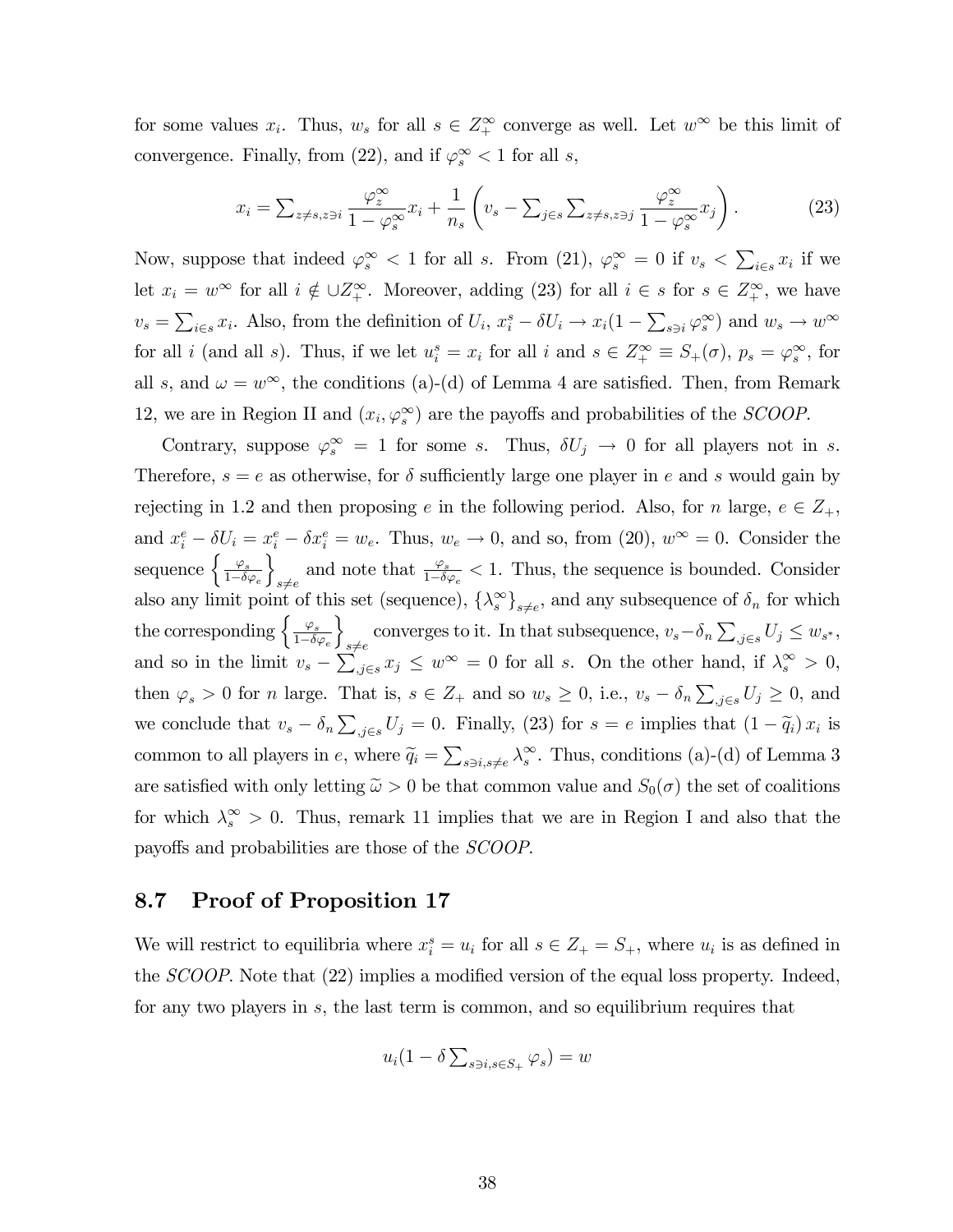for all  $i \in \bigcup S_+$ . Thus, we begin by proving that this system has a solution  $\{\varphi_s\}_{s \in S_+}$  with  $\sum_{s \in S_+} \varphi_s = 1$ . That is, that a positive solution exists for the linear system

$$
C_{+} \cdot \left[ \begin{array}{c} w \\ \varphi \end{array} \right] = \left[ \begin{array}{c} u \\ 1 \end{array} \right], \tag{24}
$$

where u is the N-dimension vector with components  $u_i$ , and  $\varphi$  is the m-dimension vector with components  $\varphi_s$ , with  $m = |S_+|$ , and  $C_+$  is the  $(N + 1) \times (m + 1)$  matrix

$$
C_{+} = \left[ \begin{array}{cccc} 1 & \delta I(1,s_1)u_1 & \dots & \delta I(1,s_m)u_1 \\ \dots & \dots & \dots & \dots \\ 1 & \delta I(N,s_1)u_N & \dots & \delta I(N,s_m)u_N \\ 0 & 1 & \dots & 1 \end{array} \right],
$$

where  $I(i, s)$  is an indicator function that takes the value of 1 if  $i \in s$  and 0 otherwise. Note that, for  $\delta = 1$ , this system has a solution: the probabilities  $p_s$  and the "loss" w in the SCOOP. Let this solution be  $(w^*, \varphi^*)$  Also note that the space spanned by the rows of the matrix  $C_+$  is the same as the one spanned by the matrix  $\hat{C}_+$  obtained by multiplying each of its N rows by  $1/\delta$ .  $(u, 1)$  belongs to this space: in this basis  $\hat{C}_+$ ,  $(u, 1)$  has coordinates  $(\delta w^*, \varphi^*)$ . Thus,  $(u, 1)$  belongs to the space spanned by  $C_+$  and so a solution to the system (24) indeed exists. Moreover, since  $\varphi_s^* > 0$ , the new coordinates  $(w, \varphi)$  are all also positive for sufficiently large  $\delta$ .

Let  $\theta_s^i$  denote the probability that player *i* chooses coalition *s* if chosen by Nature in step 1.1. We now show that there exists a protocol  $\mu$  and probabilities  $\theta_s^i$  $\frac{i}{s}$  such that, for all i and  $\delta$  sufficiently large: proposing according to  $\theta_s^i$  $s<sup>i</sup>$  in 1.1; accepting in 1.2 if  $s \in S_+$ ; rejecting otherwise and then proposing next period according to  $\theta_s^i$  $s^i$ ; accepting any offer —weakly— above  $\delta \sum_{s \ni i} \varphi_s u_i$  in 2.2, and rejecting otherwise; offering that much if in 2.1, and  $s \in S_+$  (and otherwise asking for  $v_s$ ); is an equilibrium and

$$
\varphi_s = \sum_{i \in N} \mu_i \theta_s^i. \tag{25}
$$

If  $\mu_i$  and  $\theta_s^i$  $s_i$  exist such that (25) is satisfied, and since  $x_i^s = u_i$  for all  $s \in S_+$ , the result would follow as long as  $\theta_s^i = 0$  if  $i \notin s$ . The existence of such solutions is trivial. For instance, given  $\varphi$ , we may set

$$
\mu_i = \sum_{s \ni i, s \in S_+} \frac{\varphi_s}{n_s},
$$
  
\n
$$
\theta_s^i = \begin{cases}\n\frac{\varphi_s}{n_s} \frac{1}{\mu_i} & \text{if } i \in s \in S_+ \\
0 & \text{otherwise}\n\end{cases}.
$$